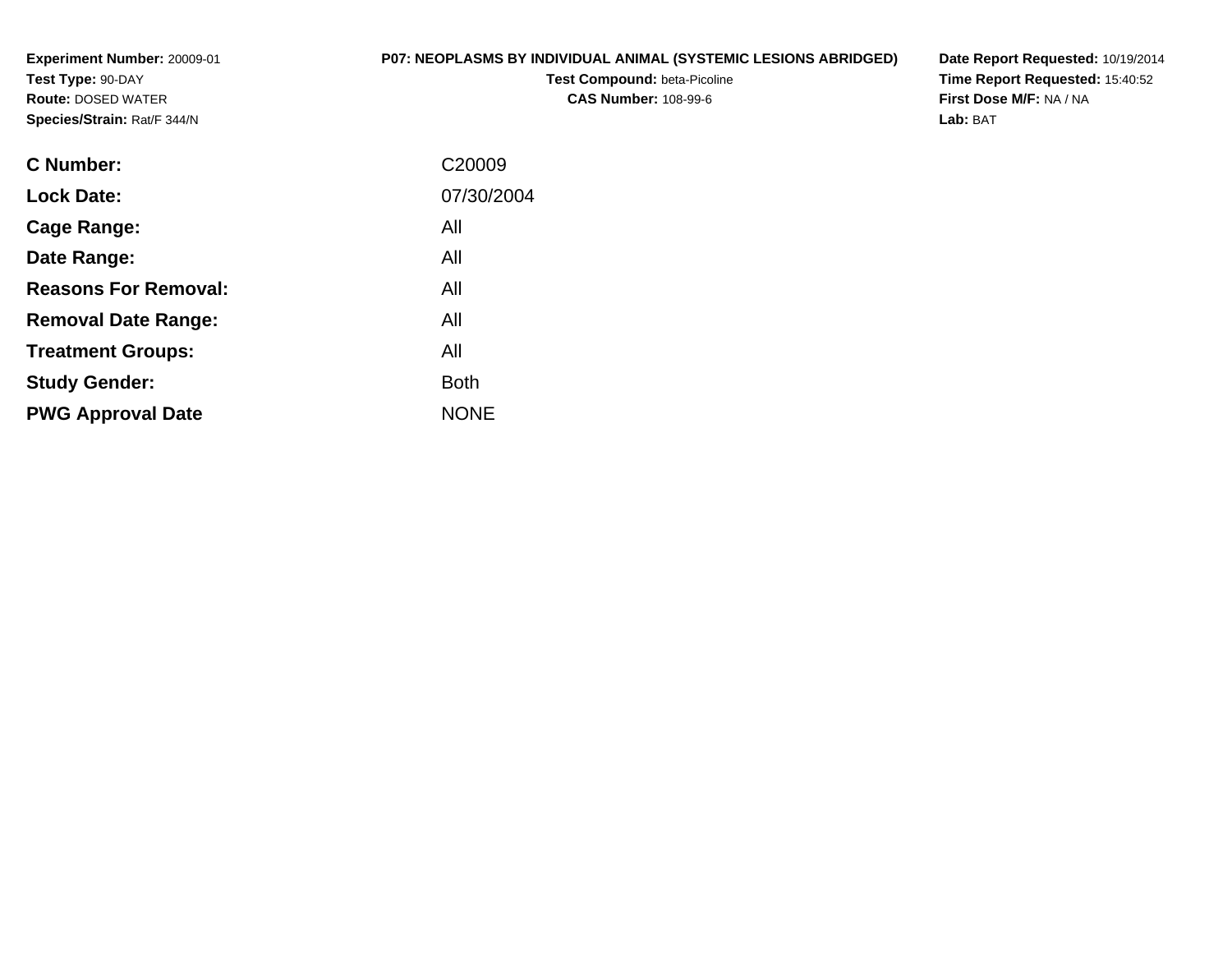**Test Type:** 90-DAY

**Route:** DOSED WATER

**Species/Strain:** Rat/F 344/N

# **P07: NEOPLASMS BY INDIVIDUAL ANIMAL (SYSTEMIC LESIONS ABRIDGED)**

**Test Compound:** beta-Picoline

**CAS Number:** 108-99-6

**Date Report Requested:** 10/19/2014**Time Report Requested:** 15:40:52**First Dose M/F:** NA / NA**Lab:** BAT

| F 344/N Rat Male<br><b>MG/L</b><br>0 | DAY ON TEST<br><b>ANIMAL ID</b> | $\boldsymbol{\theta}$<br>$\boldsymbol{\theta}$<br>9<br>$\mathfrak{z}$<br>$\mathbf 0$<br>$\mathbf 0$<br>$\mathbf 0$<br>0<br>1 | 0<br>0<br>9<br>$\mathfrak{z}$<br>$\mathbf 0$<br>$\Omega$<br>$\mathbf 0$<br>$\mathbf 0$<br>$\overline{2}$ | 0<br>0<br>9<br>$\boldsymbol{\beta}$<br>$\Omega$<br>$\mathbf 0$<br>$\mathbf 0$<br>0<br>3 | 0<br>0<br>9<br>$\mathfrak{z}$<br>$\mathbf 0$<br>$\Omega$<br>$\mathbf 0$<br>0<br>4 | 0<br>0<br>9<br>$\boldsymbol{\beta}$<br>$\mathbf 0$<br>0<br>0<br>$\pmb{0}$<br>5 | 0<br>0<br>9<br>3<br>0<br>$\Omega$<br>$\mathbf 0$<br>0<br>6 | 0<br>0<br>9<br>3<br>$\mathbf 0$<br>0<br>0<br>0<br>7 | $\boldsymbol{\theta}$<br>$\boldsymbol{\theta}$<br>9<br>$\boldsymbol{\beta}$<br>$\mathbf 0$<br>$\Omega$<br>$\mathbf 0$<br>0<br>8 | 0<br>0<br>9<br>$\overline{\mathbf{3}}$<br>$\mathbf 0$<br>$\mathbf 0$<br>$\mathbf 0$<br>$\mathbf 0$<br>9 | 0<br>$\boldsymbol{\theta}$<br>9<br>$\boldsymbol{\beta}$<br>$\mathbf 0$<br>0<br>$\mathbf 0$<br>1<br>$\mathbf 0$ | *TOTALS |
|--------------------------------------|---------------------------------|------------------------------------------------------------------------------------------------------------------------------|----------------------------------------------------------------------------------------------------------|-----------------------------------------------------------------------------------------|-----------------------------------------------------------------------------------|--------------------------------------------------------------------------------|------------------------------------------------------------|-----------------------------------------------------|---------------------------------------------------------------------------------------------------------------------------------|---------------------------------------------------------------------------------------------------------|----------------------------------------------------------------------------------------------------------------|---------|
| <b>Alimentary System</b>             |                                 |                                                                                                                              |                                                                                                          |                                                                                         |                                                                                   |                                                                                |                                                            |                                                     |                                                                                                                                 |                                                                                                         |                                                                                                                |         |
| Esophagus                            |                                 | +                                                                                                                            | +                                                                                                        | +                                                                                       | +                                                                                 | +                                                                              | +                                                          | +                                                   | ٠                                                                                                                               | +                                                                                                       | +                                                                                                              | 10      |
| Intestine Large, Cecum               |                                 | +                                                                                                                            | +                                                                                                        | +                                                                                       | +                                                                                 | +                                                                              | +                                                          | $\ddot{}$                                           | $\ddot{}$                                                                                                                       | $\ddot{}$                                                                                               | +                                                                                                              | 10      |
| Intestine Large, Colon               |                                 | $\ddot{}$                                                                                                                    | +                                                                                                        | +                                                                                       | +                                                                                 | +                                                                              | +                                                          | +                                                   | $\ddot{}$                                                                                                                       | $\ddot{}$                                                                                               | +                                                                                                              | 10      |
| Intestine Large, Rectum              |                                 | $\ddot{}$                                                                                                                    | $\ddot{}$                                                                                                | $\ddot{}$                                                                               | $\ddot{}$                                                                         | $+$                                                                            | $\ddot{}$                                                  | +                                                   | $+$                                                                                                                             | $+$                                                                                                     | $\ddot{}$                                                                                                      | 10      |
| Intestine Small, Duodenum            |                                 | $\ddot{}$                                                                                                                    | $\ddot{}$                                                                                                | $\ddot{}$                                                                               | $\ddot{}$                                                                         | $\ddot{}$                                                                      | +                                                          | +                                                   | $\ddot{}$                                                                                                                       | $\ddot{}$                                                                                               | $\ddot{}$                                                                                                      | 10      |
| Intestine Small, Ileum               |                                 | $\ddot{}$                                                                                                                    | $\ddot{}$                                                                                                | $\ddot{}$                                                                               | $\ddot{}$                                                                         | $\ddot{}$                                                                      | $\ddot{}$                                                  | +                                                   | $\ddot{}$                                                                                                                       | $\ddot{}$                                                                                               | $\ddot{}$                                                                                                      | 10      |
| Intestine Small, Jejunum             |                                 | +                                                                                                                            | +                                                                                                        | $\ddot{}$                                                                               | $\ddot{}$                                                                         | $+$                                                                            | $\ddot{}$                                                  | $\ddot{}$                                           | $\ddot{}$                                                                                                                       | $+$                                                                                                     | $\ddot{}$                                                                                                      | 10      |
| Liver                                |                                 | $\ddot{}$                                                                                                                    | $\ddot{}$                                                                                                | $\ddot{}$                                                                               | $\ddot{}$                                                                         | $\ddot{}$                                                                      | $\ddot{}$                                                  | $\ddot{}$                                           | $\ddot{}$                                                                                                                       | $\ddot{}$                                                                                               | +                                                                                                              | 10      |
| Mesentery                            |                                 |                                                                                                                              |                                                                                                          |                                                                                         |                                                                                   |                                                                                |                                                            |                                                     | +                                                                                                                               |                                                                                                         |                                                                                                                | 1       |
| Pancreas                             |                                 | $\ddot{}$                                                                                                                    | +                                                                                                        | +                                                                                       | +                                                                                 | +                                                                              | +                                                          | +                                                   | $\ddot{}$                                                                                                                       | +                                                                                                       | +                                                                                                              | 10      |
| <b>Salivary Glands</b>               |                                 | $\ddot{}$                                                                                                                    | $\ddot{}$                                                                                                | $\ddot{}$                                                                               | $\ddot{}$                                                                         | $\ddot{}$                                                                      | +                                                          | $\ddot{}$                                           | $\ddot{}$                                                                                                                       | $\ddot{}$                                                                                               | $\ddot{}$                                                                                                      | 10      |
| Stomach, Forestomach                 |                                 | +                                                                                                                            | $\ddot{}$                                                                                                | $\ddot{}$                                                                               | $\ddot{}$                                                                         | $+$                                                                            | $+$                                                        | $\ddot{}$                                           | $\ddot{}$                                                                                                                       | $\ddot{}$                                                                                               | +                                                                                                              | 10      |
| Stomach, Glandular                   |                                 | $\ddot{}$                                                                                                                    |                                                                                                          | $\ddot{}$                                                                               | $\ddot{}$                                                                         | $\ddot{}$                                                                      | $\ddot{}$                                                  | $\ddot{}$                                           | $\ddot{}$                                                                                                                       | $\ddot{}$                                                                                               | $\ddot{}$                                                                                                      | 10      |
| <b>Cardiovascular System</b>         |                                 |                                                                                                                              |                                                                                                          |                                                                                         |                                                                                   |                                                                                |                                                            |                                                     |                                                                                                                                 |                                                                                                         |                                                                                                                |         |
| <b>Blood Vessel</b>                  |                                 | +                                                                                                                            | +                                                                                                        | +                                                                                       | +                                                                                 | +                                                                              | +                                                          | +                                                   | +                                                                                                                               |                                                                                                         | +                                                                                                              | 10      |
| Heart                                |                                 | $\ddot{}$                                                                                                                    |                                                                                                          | $\ddot{}$                                                                               | $\ddot{}$                                                                         | $\ddot{}$                                                                      | $\ddot{}$                                                  | $\ddot{}$                                           | $\ddot{}$                                                                                                                       | $\ddot{}$                                                                                               | $\pm$                                                                                                          | 10      |
| <b>Endocrine System</b>              |                                 |                                                                                                                              |                                                                                                          |                                                                                         |                                                                                   |                                                                                |                                                            |                                                     |                                                                                                                                 |                                                                                                         |                                                                                                                |         |
| <b>Adrenal Cortex</b>                |                                 | +                                                                                                                            | +                                                                                                        | +                                                                                       | +                                                                                 | +                                                                              | +                                                          | +                                                   | ٠                                                                                                                               | ٠                                                                                                       | +                                                                                                              | 10      |
| Adrenal Medulla                      |                                 | $\ddot{}$                                                                                                                    |                                                                                                          | +                                                                                       | $\ddot{}$                                                                         | $\ddot{}$                                                                      | $\ddot{}$                                                  | $\ddot{}$                                           | $\ddot{}$                                                                                                                       | $\ddot{}$                                                                                               | +                                                                                                              | 10      |
| Islets, Pancreatic                   |                                 | +                                                                                                                            | +                                                                                                        | +                                                                                       | +                                                                                 | $\pmb{+}$                                                                      | +                                                          | +                                                   | +                                                                                                                               | +                                                                                                       | +                                                                                                              | 10      |

\* ..Total animals with tissue examined microscopically; Total animals with tumor **M** . Missing tissue M ..Missing tissue

+ ..Tissue examined microscopically

I ..Insufficient tissue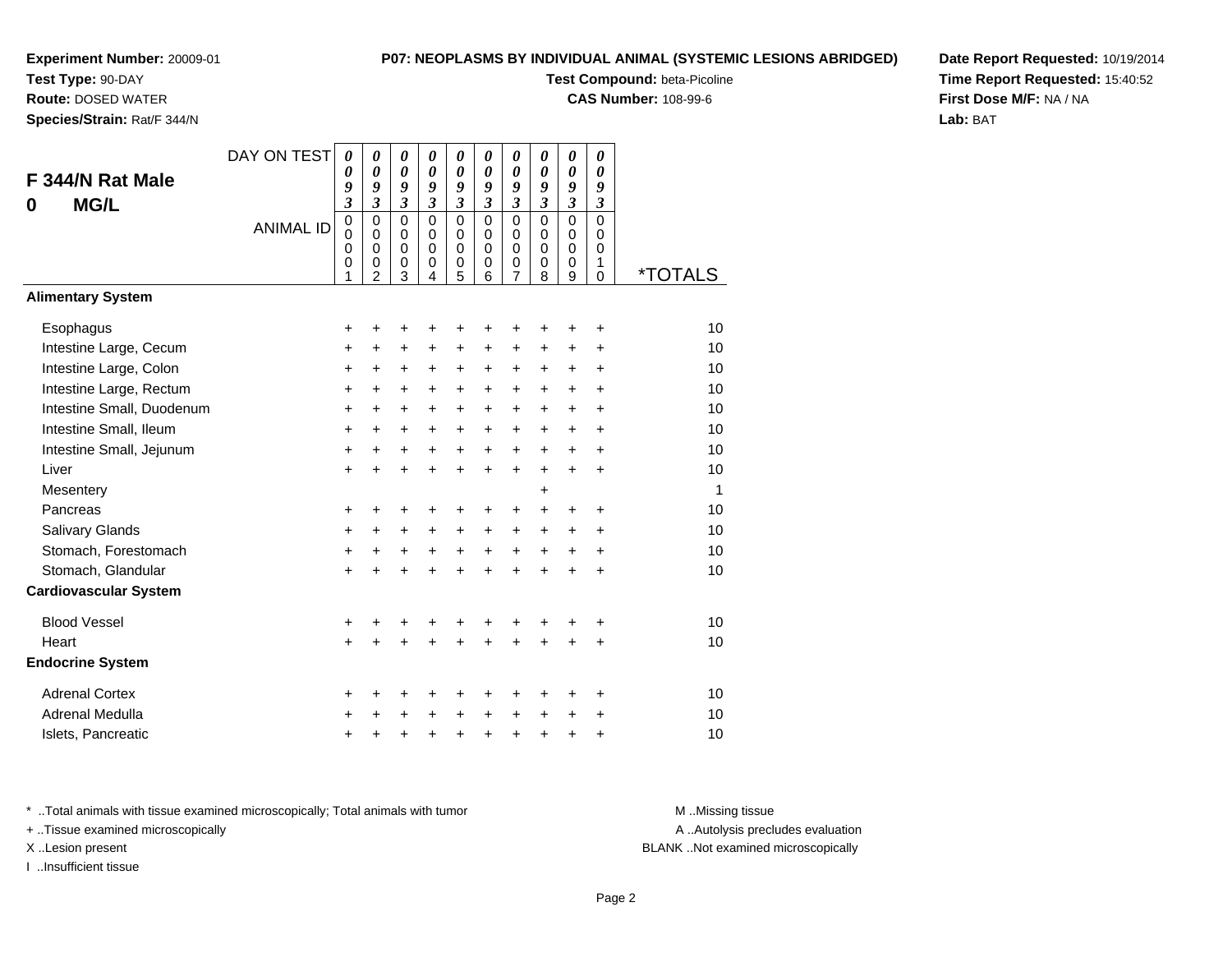**Test Type:** 90-DAY

**Route:** DOSED WATER

**Species/Strain:** Rat/F 344/N

## **P07: NEOPLASMS BY INDIVIDUAL ANIMAL (SYSTEMIC LESIONS ABRIDGED)**

**Test Compound:** beta-Picoline

**CAS Number:** 108-99-6

**Date Report Requested:** 10/19/2014**Time Report Requested:** 15:40:52**First Dose M/F:** NA / NA**Lab:** BAT

| F 344/N Rat Male<br><b>MG/L</b><br>0 | DAY ON TEST      | 0<br>0<br>9<br>$\overline{\mathbf{3}}$    | 0<br>$\boldsymbol{\theta}$<br>9<br>$\overline{\mathbf{3}}$ | 0<br>$\boldsymbol{\theta}$<br>9<br>$\mathfrak{z}$   | 0<br>$\boldsymbol{\theta}$<br>9<br>$\mathfrak{z}$ | 0<br>$\boldsymbol{\theta}$<br>9<br>$\overline{\mathbf{3}}$ | 0<br>$\boldsymbol{\theta}$<br>9<br>$\mathfrak{z}$ | $\boldsymbol{\theta}$<br>$\boldsymbol{\theta}$<br>9<br>$\overline{\mathbf{3}}$ | 0<br>$\boldsymbol{\theta}$<br>9<br>$\mathfrak{z}$ | $\boldsymbol{\theta}$<br>$\pmb{\theta}$<br>9<br>$\mathfrak{z}$           | 0<br>$\boldsymbol{\theta}$<br>9<br>$\mathfrak{z}$   |                       |
|--------------------------------------|------------------|-------------------------------------------|------------------------------------------------------------|-----------------------------------------------------|---------------------------------------------------|------------------------------------------------------------|---------------------------------------------------|--------------------------------------------------------------------------------|---------------------------------------------------|--------------------------------------------------------------------------|-----------------------------------------------------|-----------------------|
|                                      | <b>ANIMAL ID</b> | $\mathbf 0$<br>0<br>0<br>$\mathbf 0$<br>1 | $\mathbf 0$<br>0<br>0<br>$\mathbf 0$<br>$\overline{c}$     | $\mathbf 0$<br>0<br>$\mathbf 0$<br>$\mathbf 0$<br>3 | $\mathbf 0$<br>0<br>0<br>0<br>4                   | $\mathbf 0$<br>0<br>0<br>$\mathbf 0$<br>5                  | $\pmb{0}$<br>0<br>0<br>$\pmb{0}$<br>6             | $\pmb{0}$<br>0<br>0<br>$\pmb{0}$<br>$\overline{7}$                             | $\pmb{0}$<br>0<br>$\mathbf 0$<br>$\mathbf 0$<br>8 | $\pmb{0}$<br>$\mathbf 0$<br>$\mathbf 0$<br>$\pmb{0}$<br>$\boldsymbol{9}$ | $\mathbf 0$<br>0<br>$\mathbf 0$<br>1<br>$\mathbf 0$ | <i><b>*TOTALS</b></i> |
| Parathyroid Gland                    |                  | +                                         | $\ddot{}$                                                  | $\ddot{}$                                           | +                                                 | M                                                          | $\ddot{}$                                         | $\ddot{}$                                                                      | $\ddot{}$                                         | $\ddot{}$                                                                | $\ddot{}$                                           | 9                     |
| <b>Pituitary Gland</b>               |                  | +                                         | +                                                          | +                                                   | $\ddot{}$                                         | +                                                          | +                                                 | +                                                                              | $\ddot{}$                                         | $\ddot{}$                                                                | M                                                   | $\boldsymbol{9}$      |
| <b>Thyroid Gland</b>                 |                  | $\ddot{}$                                 | ÷                                                          | $\ddot{}$                                           | $\ddot{}$                                         | $\ddot{}$                                                  | $\ddot{}$                                         | $\ddot{}$                                                                      | $\ddot{}$                                         | $\ddot{}$                                                                | $\ddot{}$                                           | 10                    |
| <b>General Body System</b>           |                  |                                           |                                                            |                                                     |                                                   |                                                            |                                                   |                                                                                |                                                   |                                                                          |                                                     |                       |
| <b>NONE</b>                          |                  |                                           |                                                            |                                                     |                                                   |                                                            |                                                   |                                                                                |                                                   |                                                                          |                                                     |                       |
| <b>Genital System</b>                |                  |                                           |                                                            |                                                     |                                                   |                                                            |                                                   |                                                                                |                                                   |                                                                          |                                                     |                       |
| <b>Coagulating Gland</b>             |                  |                                           |                                                            |                                                     |                                                   |                                                            | +                                                 |                                                                                |                                                   |                                                                          |                                                     | $\mathbf{1}$          |
| Epididymis                           |                  | +                                         | +                                                          | +                                                   | +                                                 | +                                                          | $\ddot{}$                                         | +                                                                              | +                                                 | +                                                                        | +                                                   | 10                    |
| <b>Preputial Gland</b>               |                  | +                                         | $\ddot{}$                                                  | +                                                   | +                                                 | +                                                          | $\ddot{}$                                         | +                                                                              | +                                                 | $\ddot{}$                                                                | $\ddot{}$                                           | 10                    |
| Prostate                             |                  | +                                         | +                                                          | +                                                   | +                                                 | +                                                          | +                                                 | $\ddot{}$                                                                      | +                                                 | $\ddot{}$                                                                | +                                                   | 10                    |
| <b>Seminal Vesicle</b>               |                  | $\ddot{}$                                 | $\ddot{}$                                                  | $\ddot{}$                                           | +                                                 | $\ddot{}$                                                  | $\ddot{}$                                         | $\ddot{}$                                                                      | $\ddot{}$                                         | $\ddot{}$                                                                | $\ddot{}$                                           | 10                    |
| <b>Testes</b>                        |                  | +                                         | $\ddot{}$                                                  | $\ddot{}$                                           | $\ddot{}$                                         | $\ddot{}$                                                  | $\ddot{}$                                         | $\ddot{}$                                                                      | $\ddot{}$                                         | $\ddot{}$                                                                | $\ddot{}$                                           | 10                    |
| <b>Hematopoietic System</b>          |                  |                                           |                                                            |                                                     |                                                   |                                                            |                                                   |                                                                                |                                                   |                                                                          |                                                     |                       |
| <b>Bone Marrow</b>                   |                  | +                                         | +                                                          | +                                                   | +                                                 | +                                                          | +                                                 | +                                                                              | +                                                 | +                                                                        | $\ddot{}$                                           | 10                    |
| Lymph Node, Mandibular               |                  | M                                         | M                                                          | M                                                   | M                                                 | M                                                          | M                                                 | M                                                                              | M                                                 | M                                                                        | M                                                   | $\mathbf 0$           |
| Lymph Node, Mesenteric               |                  | +                                         | +                                                          | $\ddot{}$                                           | +                                                 | $\ddot{}$                                                  | +                                                 | +                                                                              | +                                                 | $\ddot{}$                                                                | $\ddot{}$                                           | 10                    |
| Spleen                               |                  | +                                         | $\ddot{}$                                                  | $\ddot{}$                                           | +                                                 | $\ddot{}$                                                  | $\ddot{}$                                         | $\ddot{}$                                                                      | $\ddot{}$                                         | $\ddot{}$                                                                | $\ddot{}$                                           | 10                    |
| Thymus                               |                  | +                                         | $\ddot{}$                                                  | $\ddot{}$                                           | $\ddot{}$                                         | $\ddot{}$                                                  | $\ddot{}$                                         | $\ddot{}$                                                                      | $\ddot{}$                                         | $\ddot{}$                                                                | +                                                   | 10                    |
| <b>Integumentary System</b>          |                  |                                           |                                                            |                                                     |                                                   |                                                            |                                                   |                                                                                |                                                   |                                                                          |                                                     |                       |
| <b>Mammary Gland</b>                 |                  | +                                         |                                                            |                                                     |                                                   |                                                            |                                                   | +                                                                              |                                                   | +                                                                        | +                                                   | 10                    |
| Skin                                 |                  | +                                         |                                                            | +                                                   | +                                                 | +                                                          | +                                                 | +                                                                              | +                                                 | +                                                                        | +                                                   | 10                    |

\* ..Total animals with tissue examined microscopically; Total animals with tumor **M** . Missing tissue M ..Missing tissue A ..Autolysis precludes evaluation + ..Tissue examined microscopically X ..Lesion present BLANK ..Not examined microscopicallyI ..Insufficient tissue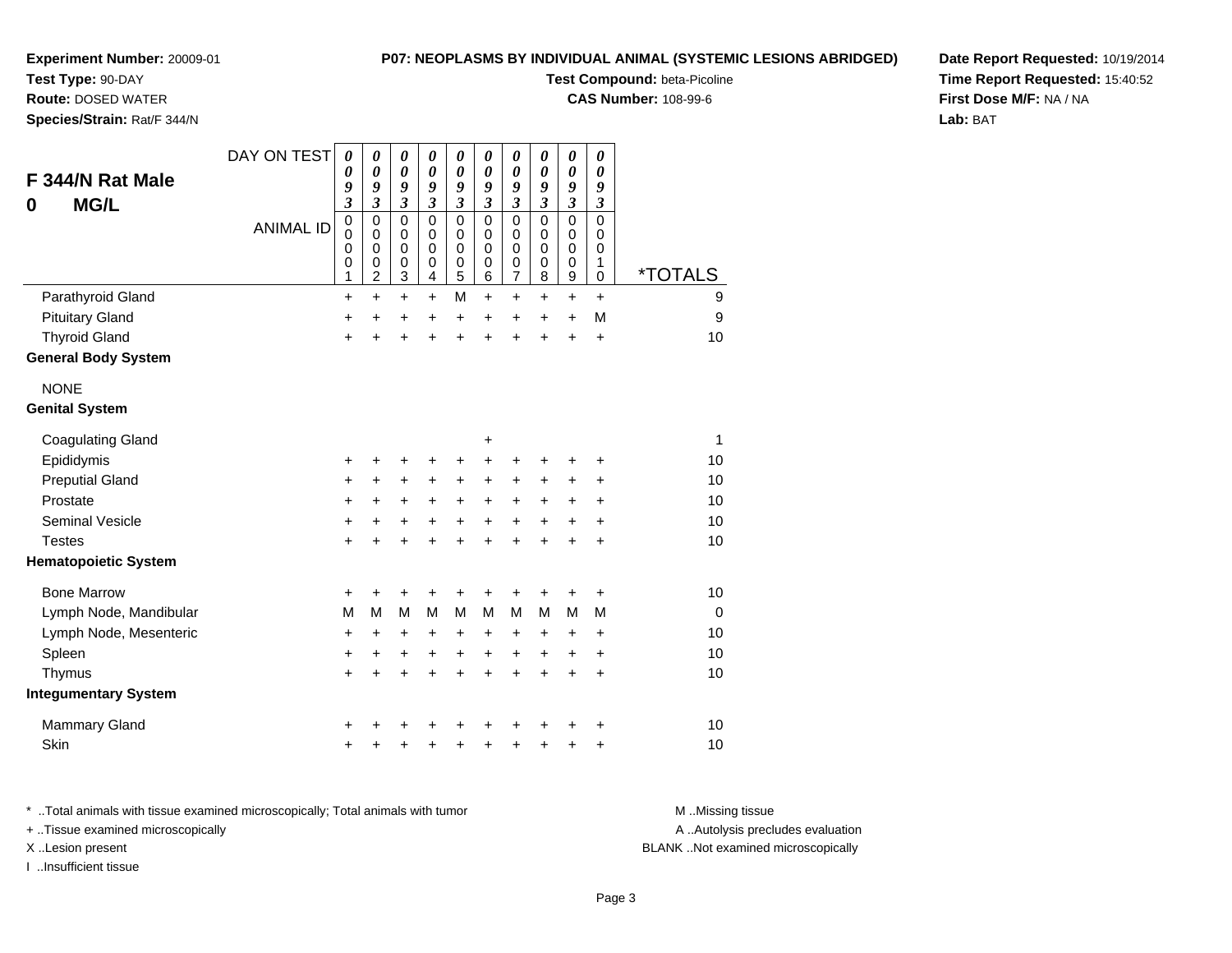**Test Type:** 90-DAY

**Route:** DOSED WATER

**Species/Strain:** Rat/F 344/N

## **P07: NEOPLASMS BY INDIVIDUAL ANIMAL (SYSTEMIC LESIONS ABRIDGED)**

**Test Compound:** beta-Picoline

**CAS Number:** 108-99-6

**Date Report Requested:** 10/19/2014**Time Report Requested:** 15:40:52**First Dose M/F:** NA / NA**Lab:** BAT

| F 344/N Rat Male<br><b>MG/L</b><br>0              | DAY ON TEST<br><b>ANIMAL ID</b> | 0<br>0<br>9<br>$\mathfrak{z}$<br>$\mathbf 0$<br>$\mathbf 0$<br>$\mathbf 0$<br>$\mathbf 0$<br>1 | 0<br>0<br>9<br>3<br>$\mathbf 0$<br>0<br>0<br>0<br>$\overline{2}$ | 0<br>$\boldsymbol{\theta}$<br>9<br>3<br>$\mathbf 0$<br>0<br>$\mathbf 0$<br>0<br>3 | 0<br>$\boldsymbol{\theta}$<br>9<br>3<br>$\Omega$<br>0<br>0<br>0<br>4 | 0<br>$\boldsymbol{\theta}$<br>9<br>3<br>$\mathbf 0$<br>0<br>0<br>$\pmb{0}$<br>5 | 0<br>0<br>9<br>3<br>$\mathbf 0$<br>0<br>0<br>0<br>6 | 0<br>$\boldsymbol{\theta}$<br>9<br>3<br>0<br>0<br>0<br>0<br>7 | 0<br>0<br>9<br>3<br>$\Omega$<br>0<br>0<br>0<br>8 | 0<br>0<br>9<br>$\mathfrak{z}$<br>$\mathbf 0$<br>0<br>0<br>0<br>9 | 0<br>0<br>9<br>3<br>0<br>0<br>0<br>1<br>0 | <i><b>*TOTALS</b></i> |
|---------------------------------------------------|---------------------------------|------------------------------------------------------------------------------------------------|------------------------------------------------------------------|-----------------------------------------------------------------------------------|----------------------------------------------------------------------|---------------------------------------------------------------------------------|-----------------------------------------------------|---------------------------------------------------------------|--------------------------------------------------|------------------------------------------------------------------|-------------------------------------------|-----------------------|
| Skin                                              |                                 | $\ddot{}$                                                                                      | $\ddot{}$                                                        | $\ddot{}$                                                                         | $\ddot{}$                                                            | $\ddot{}$                                                                       | $\ddot{}$                                           | $\ddot{}$                                                     | $\ddot{}$                                        | $\ddot{}$                                                        | $\ddot{}$                                 | 10                    |
| <b>Musculoskeletal System</b>                     |                                 |                                                                                                |                                                                  |                                                                                   |                                                                      |                                                                                 |                                                     |                                                               |                                                  |                                                                  |                                           |                       |
| Bone                                              |                                 | +                                                                                              |                                                                  |                                                                                   |                                                                      |                                                                                 |                                                     |                                                               |                                                  |                                                                  | ٠                                         | 10                    |
| <b>Nervous System</b>                             |                                 |                                                                                                |                                                                  |                                                                                   |                                                                      |                                                                                 |                                                     |                                                               |                                                  |                                                                  |                                           |                       |
| <b>Brain</b>                                      |                                 | $\ddot{}$                                                                                      | +                                                                | +                                                                                 |                                                                      |                                                                                 |                                                     | +                                                             |                                                  |                                                                  | ÷                                         | 10                    |
| <b>Respiratory System</b>                         |                                 |                                                                                                |                                                                  |                                                                                   |                                                                      |                                                                                 |                                                     |                                                               |                                                  |                                                                  |                                           |                       |
| Lung                                              |                                 | +                                                                                              | +                                                                | +                                                                                 |                                                                      |                                                                                 |                                                     |                                                               |                                                  |                                                                  | +                                         | 10                    |
| Nose                                              |                                 | $\ddot{}$                                                                                      | $\ddot{}$                                                        | +                                                                                 | $\ddot{}$                                                            | +                                                                               | $\ddot{}$                                           | +                                                             | $\ddot{}$                                        | +                                                                | ٠                                         | 10                    |
| Trachea                                           |                                 | $\ddot{}$                                                                                      | $\ddot{}$                                                        | $\ddot{}$                                                                         | $\ddot{}$                                                            | $\ddot{}$                                                                       | ÷                                                   | $\ddot{}$                                                     |                                                  | +                                                                | +                                         | 10                    |
| <b>Special Senses System</b>                      |                                 |                                                                                                |                                                                  |                                                                                   |                                                                      |                                                                                 |                                                     |                                                               |                                                  |                                                                  |                                           |                       |
| Eye                                               |                                 | $\ddot{}$                                                                                      |                                                                  | ٠                                                                                 |                                                                      |                                                                                 |                                                     |                                                               |                                                  |                                                                  | +                                         | 10                    |
| Harderian Gland                                   |                                 | $\ddot{}$                                                                                      | $\ddot{}$                                                        | $\ddot{}$                                                                         | +                                                                    | +                                                                               | +                                                   | $\ddot{}$                                                     | $\ddot{}$                                        | +                                                                | +                                         | 10                    |
| <b>Urinary System</b>                             |                                 |                                                                                                |                                                                  |                                                                                   |                                                                      |                                                                                 |                                                     |                                                               |                                                  |                                                                  |                                           |                       |
| Kidney                                            |                                 | +                                                                                              | +                                                                | +                                                                                 | +                                                                    | +                                                                               |                                                     | +                                                             |                                                  |                                                                  | +                                         | 10                    |
| <b>Urinary Bladder</b><br><b>SYSTEMIC LESIONS</b> |                                 | $\ddot{}$                                                                                      | +                                                                | +                                                                                 | +                                                                    | +                                                                               | +                                                   | +                                                             | ٠                                                | +                                                                | $\ddot{}$                                 | 10                    |
| Multiple Organ                                    |                                 | +                                                                                              |                                                                  |                                                                                   |                                                                      |                                                                                 |                                                     |                                                               |                                                  | ٠                                                                | +                                         | 10                    |

\* ..Total animals with tissue examined microscopically; Total animals with tumor **M** . Missing tissue M ..Missing tissue

+ ..Tissue examined microscopically

I ..Insufficient tissue

A ..Autolysis precludes evaluation

X ..Lesion present BLANK ..Not examined microscopically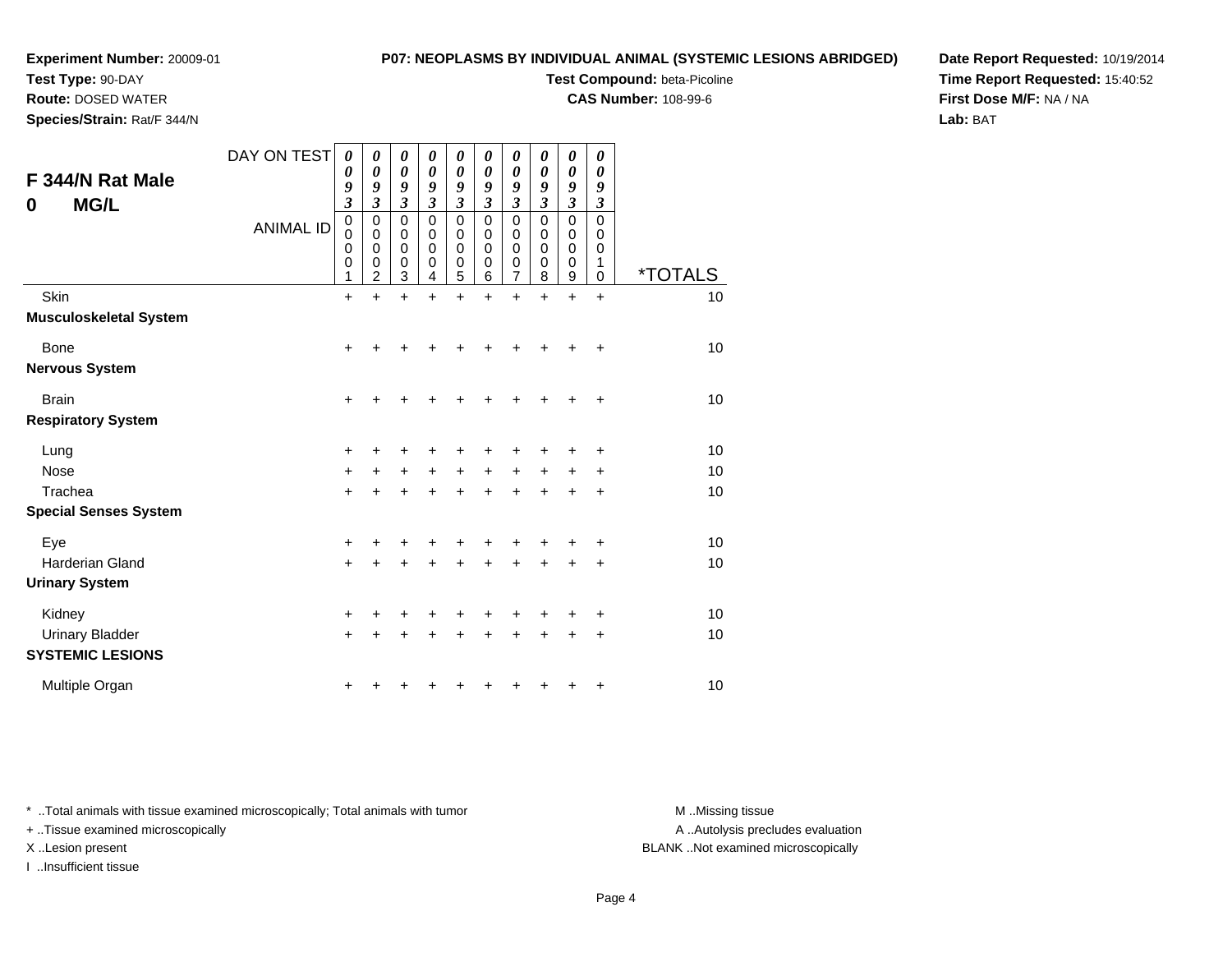## **P07: NEOPLASMS BY INDIVIDUAL ANIMAL (SYSTEMIC LESIONS ABRIDGED)**

**Test Compound:** beta-Picoline

**CAS Number:** 108-99-6

**Species/Strain:** Rat/F 344/N

**Route:** DOSED WATER

**Date Report Requested:** 10/19/2014**Time Report Requested:** 15:40:52**First Dose M/F:** NA / NA**Lab:** BAT

| F 344/N Rat Male<br><b>MG/L</b><br>78                            | DAY ON TEST<br><b>ANIMAL ID</b> | $\boldsymbol{\theta}$<br>0<br>9<br>$\mathfrak{z}$<br>$\mathbf 0$<br>0<br>0<br>1<br>1 | 0<br>$\boldsymbol{\theta}$<br>9<br>$\mathfrak{z}$<br>$\pmb{0}$<br>$\pmb{0}$<br>$\pmb{0}$<br>1<br>$\overline{2}$ | $\boldsymbol{\theta}$<br>$\boldsymbol{\theta}$<br>$\pmb{9}$<br>$\mathfrak{z}$<br>$\mathbf 0$<br>0<br>$\pmb{0}$<br>1<br>3 | $\pmb{\theta}$<br>$\pmb{\theta}$<br>$\boldsymbol{g}$<br>$\mathfrak{z}$<br>$\mathbf 0$<br>0<br>$\mathbf 0$<br>1<br>4 | 0<br>$\pmb{\theta}$<br>$\frac{9}{3}$<br>0<br>0<br>0<br>1<br>5 | 0<br>$\pmb{\theta}$<br>$\pmb{9}$<br>$\mathfrak{z}$<br>$\pmb{0}$<br>0<br>$\,0\,$<br>1<br>6 | $\boldsymbol{\theta}$<br>$\pmb{\theta}$<br>$\boldsymbol{g}$<br>$\mathfrak{z}$<br>$\pmb{0}$<br>$\mathbf 0$<br>$\pmb{0}$<br>1<br>7 | $\pmb{\theta}$<br>$\pmb{\theta}$<br>$\pmb{9}$<br>$\mathfrak{z}$<br>$\pmb{0}$<br>0<br>$\pmb{0}$<br>$\mathbf{1}$<br>8 | $\boldsymbol{\theta}$<br>$\pmb{\theta}$<br>$\boldsymbol{g}$<br>$\mathfrak{z}$<br>0<br>0<br>$\pmb{0}$<br>$\mathbf{1}$<br>9 | $\pmb{\theta}$<br>$\pmb{\theta}$<br>9<br>$\boldsymbol{\mathfrak{z}}$<br>0<br>0<br>0<br>$\overline{c}$<br>0 | <i><b>*TOTALS</b></i> |  |
|------------------------------------------------------------------|---------------------------------|--------------------------------------------------------------------------------------|-----------------------------------------------------------------------------------------------------------------|--------------------------------------------------------------------------------------------------------------------------|---------------------------------------------------------------------------------------------------------------------|---------------------------------------------------------------|-------------------------------------------------------------------------------------------|----------------------------------------------------------------------------------------------------------------------------------|---------------------------------------------------------------------------------------------------------------------|---------------------------------------------------------------------------------------------------------------------------|------------------------------------------------------------------------------------------------------------|-----------------------|--|
| <b>Alimentary System</b>                                         |                                 |                                                                                      |                                                                                                                 |                                                                                                                          |                                                                                                                     |                                                               |                                                                                           |                                                                                                                                  |                                                                                                                     |                                                                                                                           |                                                                                                            |                       |  |
| <b>NONE</b><br><b>Cardiovascular System</b>                      |                                 |                                                                                      |                                                                                                                 |                                                                                                                          |                                                                                                                     |                                                               |                                                                                           |                                                                                                                                  |                                                                                                                     |                                                                                                                           |                                                                                                            |                       |  |
| <b>NONE</b><br><b>Endocrine System</b>                           |                                 |                                                                                      |                                                                                                                 |                                                                                                                          |                                                                                                                     |                                                               |                                                                                           |                                                                                                                                  |                                                                                                                     |                                                                                                                           |                                                                                                            |                       |  |
| <b>NONE</b><br><b>General Body System</b>                        |                                 |                                                                                      |                                                                                                                 |                                                                                                                          |                                                                                                                     |                                                               |                                                                                           |                                                                                                                                  |                                                                                                                     |                                                                                                                           |                                                                                                            |                       |  |
| <b>NONE</b><br><b>Genital System</b>                             |                                 |                                                                                      |                                                                                                                 |                                                                                                                          |                                                                                                                     |                                                               |                                                                                           |                                                                                                                                  |                                                                                                                     |                                                                                                                           |                                                                                                            |                       |  |
| <b>Preputial Gland</b><br>Adenoma<br><b>Hematopoietic System</b> |                                 |                                                                                      |                                                                                                                 | $\ddot{}$<br>X                                                                                                           |                                                                                                                     |                                                               |                                                                                           |                                                                                                                                  |                                                                                                                     |                                                                                                                           |                                                                                                            | 1<br>1                |  |
| <b>NONE</b><br><b>Integumentary System</b>                       |                                 |                                                                                      |                                                                                                                 |                                                                                                                          |                                                                                                                     |                                                               |                                                                                           |                                                                                                                                  |                                                                                                                     |                                                                                                                           |                                                                                                            |                       |  |
| <b>NONE</b><br><b>Musculoskeletal System</b>                     |                                 |                                                                                      |                                                                                                                 |                                                                                                                          |                                                                                                                     |                                                               |                                                                                           |                                                                                                                                  |                                                                                                                     |                                                                                                                           |                                                                                                            |                       |  |
| <b>NONE</b><br><b>Nervous System</b>                             |                                 |                                                                                      |                                                                                                                 |                                                                                                                          |                                                                                                                     |                                                               |                                                                                           |                                                                                                                                  |                                                                                                                     |                                                                                                                           |                                                                                                            |                       |  |

\* ..Total animals with tissue examined microscopically; Total animals with tumor **M** . Missing tissue M ..Missing tissue

+ ..Tissue examined microscopically

I ..Insufficient tissue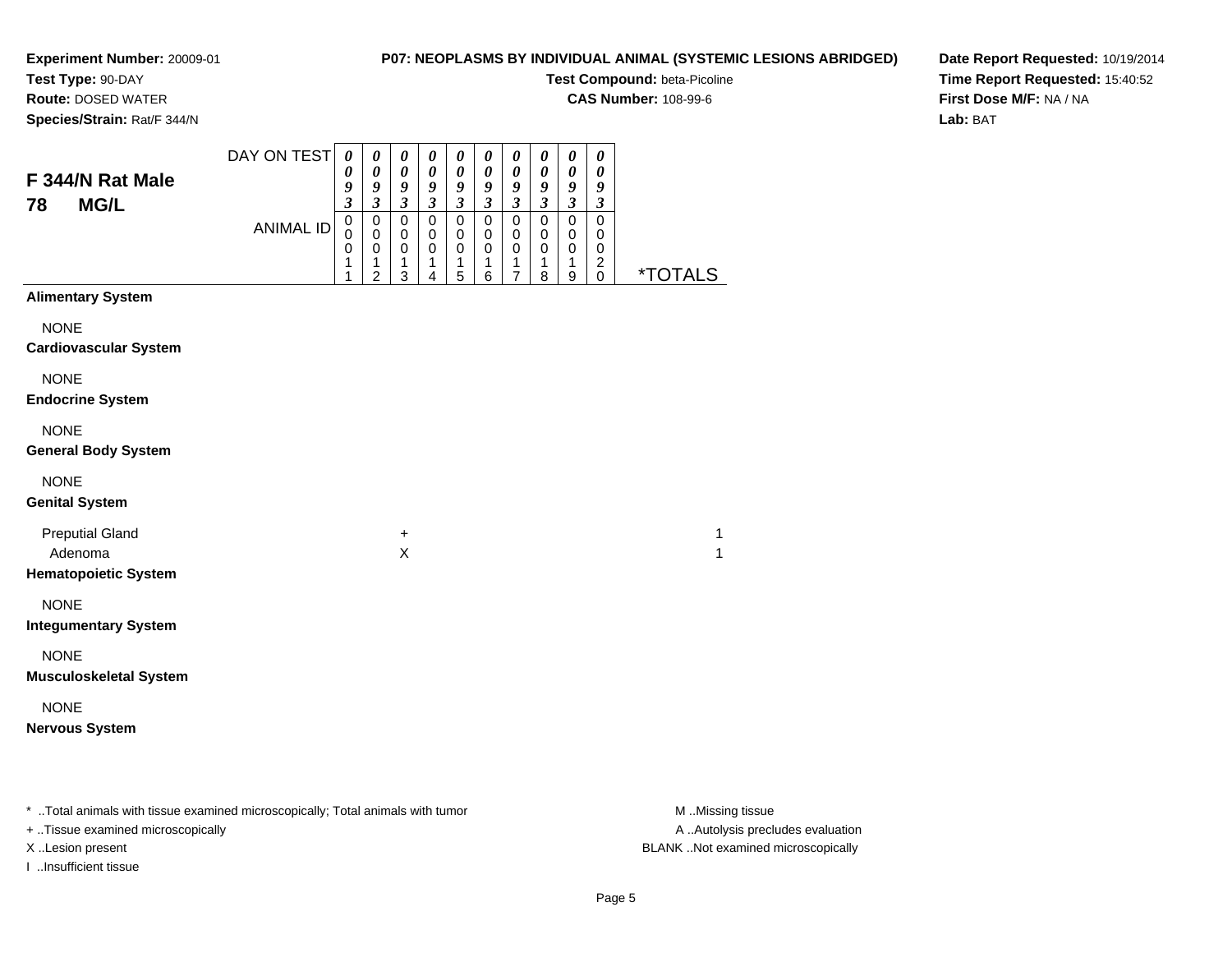## **P07: NEOPLASMS BY INDIVIDUAL ANIMAL (SYSTEMIC LESIONS ABRIDGED)**

**Test Compound:** beta-Picoline

**CAS Number:** 108-99-6

**Species/Strain:** Rat/F 344/N

**Route:** DOSED WATER

**Date Report Requested:** 10/19/2014**Time Report Requested:** 15:40:52**First Dose M/F:** NA / NA**Lab:** BAT

| F 344/N Rat Male<br><b>MG/L</b><br>78       | DAY ON TEST<br><b>ANIMAL ID</b> | 0<br>0<br>9<br>3<br>0<br>$\mathbf 0$<br>0<br>1 | 0<br>0<br>9<br>3<br>0<br>$\mathbf 0$<br>$\mathbf 0$ | $\boldsymbol{\theta}$<br>$\boldsymbol{\theta}$<br>9<br>3<br>$\mathbf 0$<br>$\mathbf 0$<br>$\mathbf 0$<br>1 | $\boldsymbol{\theta}$<br>$\boldsymbol{\theta}$<br>9<br>$\mathfrak{z}$<br>0<br>$\mathbf 0$<br>$\mathbf 0$ | 0<br>$\boldsymbol{\theta}$<br>9<br>$\mathfrak{z}$<br>$\mathbf 0$<br>$\pmb{0}$<br>$\mathbf 0$<br>1 | $\boldsymbol{\theta}$<br>0<br>9<br>$\mathfrak{z}$<br>$\mathbf 0$<br>$\pmb{0}$<br>$\mathbf 0$<br>1 | $\boldsymbol{\theta}$<br>0<br>9<br>$\mathfrak{z}$<br>$\mathbf 0$<br>$\mathbf 0$<br>$\mathbf 0$<br>1 | 0<br>0<br>9<br>3<br>$\Omega$<br>$\mathbf 0$<br>0 | 0<br>$\boldsymbol{\theta}$<br>9<br>$\mathfrak{z}$<br>$\mathbf 0$<br>$\pmb{0}$<br>$\mathbf 0$<br>1 | 0<br>0<br>9<br>3<br>$\Omega$<br>0<br>0<br>$\overline{c}$ |                       |
|---------------------------------------------|---------------------------------|------------------------------------------------|-----------------------------------------------------|------------------------------------------------------------------------------------------------------------|----------------------------------------------------------------------------------------------------------|---------------------------------------------------------------------------------------------------|---------------------------------------------------------------------------------------------------|-----------------------------------------------------------------------------------------------------|--------------------------------------------------|---------------------------------------------------------------------------------------------------|----------------------------------------------------------|-----------------------|
| <b>NONE</b><br><b>Respiratory System</b>    |                                 | 4                                              | $\mathfrak{p}$                                      | 3                                                                                                          | 4                                                                                                        | 5                                                                                                 | 6                                                                                                 | 7                                                                                                   | 8                                                | 9                                                                                                 | $\Omega$                                                 | <i><b>*TOTALS</b></i> |
| <b>NONE</b><br><b>Special Senses System</b> |                                 |                                                |                                                     |                                                                                                            |                                                                                                          |                                                                                                   |                                                                                                   |                                                                                                     |                                                  |                                                                                                   |                                                          |                       |
| <b>NONE</b><br><b>Urinary System</b>        |                                 |                                                |                                                     |                                                                                                            |                                                                                                          |                                                                                                   |                                                                                                   |                                                                                                     |                                                  |                                                                                                   |                                                          |                       |
| Kidney<br><b>SYSTEMIC LESIONS</b>           |                                 | +                                              | +                                                   | +                                                                                                          | +                                                                                                        | +                                                                                                 | $\ddot{}$                                                                                         | $\pm$                                                                                               | $\ddot{}$                                        | $\ddot{}$                                                                                         | $\ddot{}$                                                | 10 <sup>1</sup>       |
| Multiple Organ                              |                                 | +                                              |                                                     |                                                                                                            |                                                                                                          |                                                                                                   |                                                                                                   |                                                                                                     |                                                  |                                                                                                   | ٠                                                        | 10 <sup>1</sup>       |

\* ..Total animals with tissue examined microscopically; Total animals with tumor **M** . Missing tissue M ..Missing tissue

+ ..Tissue examined microscopically

I ..Insufficient tissue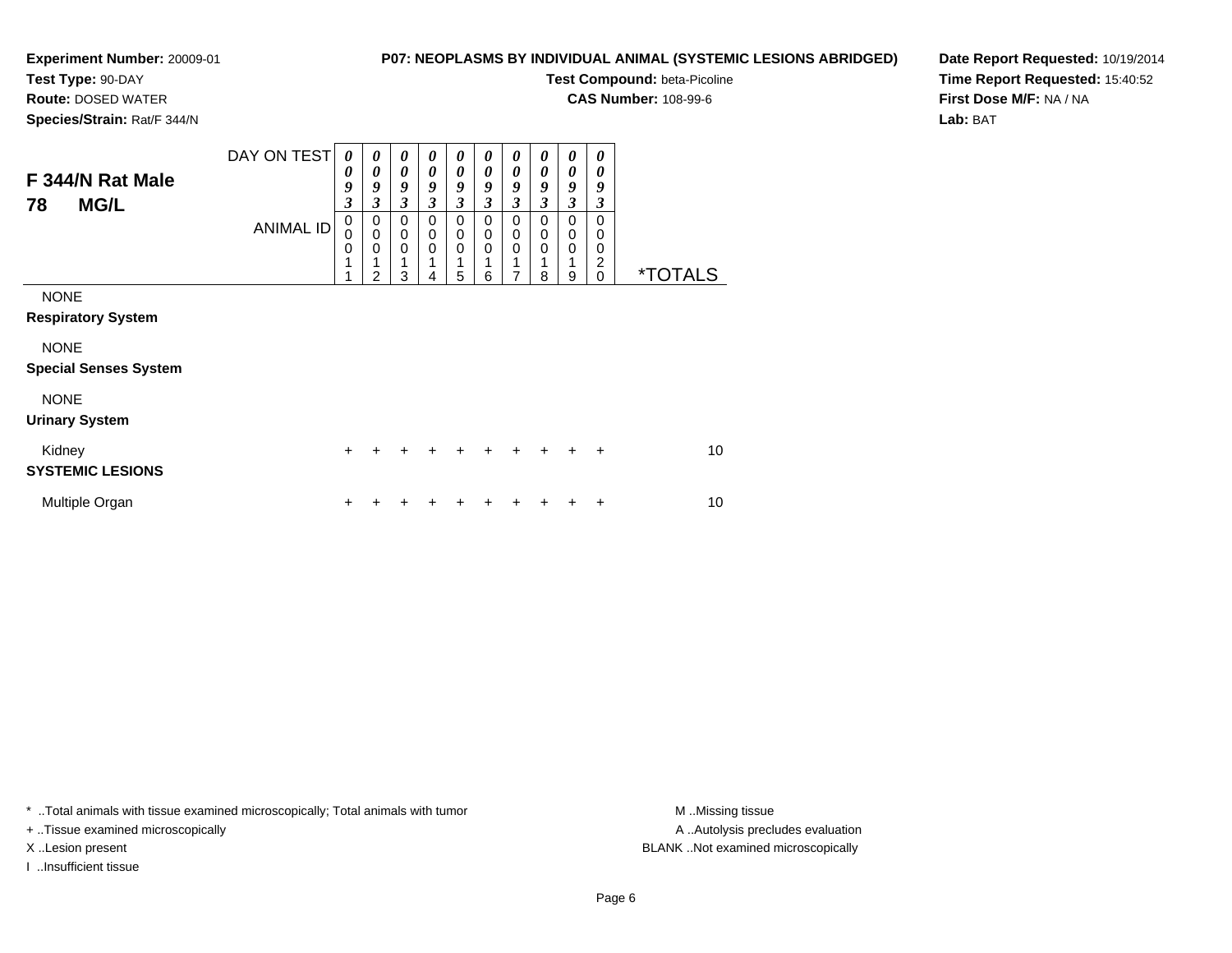# **P07: NEOPLASMS BY INDIVIDUAL ANIMAL (SYSTEMIC LESIONS ABRIDGED)**

**Test Compound:** beta-Picoline

**CAS Number:** 108-99-6

**Species/Strain:** Rat/F 344/N

**Route:** DOSED WATER

**F 344/N Rat Male**

**156 MG/L**

# **Date Report Requested:** 10/19/2014**Time Report Requested:** 15:40:52**First Dose M/F:** NA / NA**Lab:** BAT

| DAY ON TEST      | 0 | 0 | U      | $\boldsymbol{\theta}$ | $\boldsymbol{\theta}$ | 0 | $\boldsymbol{\theta}$ | $\boldsymbol{\theta}$ | $\boldsymbol{\theta}$ | 0 |           |
|------------------|---|---|--------|-----------------------|-----------------------|---|-----------------------|-----------------------|-----------------------|---|-----------|
|                  | 0 | 0 | 0      | $\boldsymbol{\theta}$ | 0                     | 0 | 0                     | 0                     | $\boldsymbol{\theta}$ | 0 |           |
|                  | 9 | 9 | 9      | 9                     | 9                     | 9 | 9                     | y                     | 9                     | g |           |
|                  | 3 | 3 | 3      | 3                     | 3                     | 3 | 3                     | 3                     | 3                     |   |           |
| <b>ANIMAL ID</b> | 0 | 0 | 0      | 0                     | 0                     | 0 | 0                     | 0                     | 0                     | 0 |           |
|                  | 0 | 0 | 0      | 0                     | 0                     | 0 | 0                     | 0                     | 0                     |   |           |
|                  | 0 | 0 | 0      | 0                     | 0                     | 0 | 0                     | 0                     | 0                     |   |           |
|                  | 2 | 2 | ⌒<br>∠ | 2                     | 2                     | 2 | 2                     | 2                     | 2                     | 3 |           |
|                  | и | ◠ | 3      |                       | 5                     | 6 |                       | 8                     | 9                     |   | $\star^-$ |

# **Alimentary System**

NONE

#### **Cardiovascular System**

NONE

#### **Endocrine System**

NONE

### **General Body System**

NONE

### **Genital System**

NONE

### **Hematopoietic System**

NONE

### **Integumentary System**

NONE

### **Musculoskeletal System**

NONE

## **Nervous System**

NONE

\* ..Total animals with tissue examined microscopically; Total animals with tumor **M** ..Missing tissue M ..Missing tissue

+ ..Tissue examined microscopically

I ..Insufficient tissue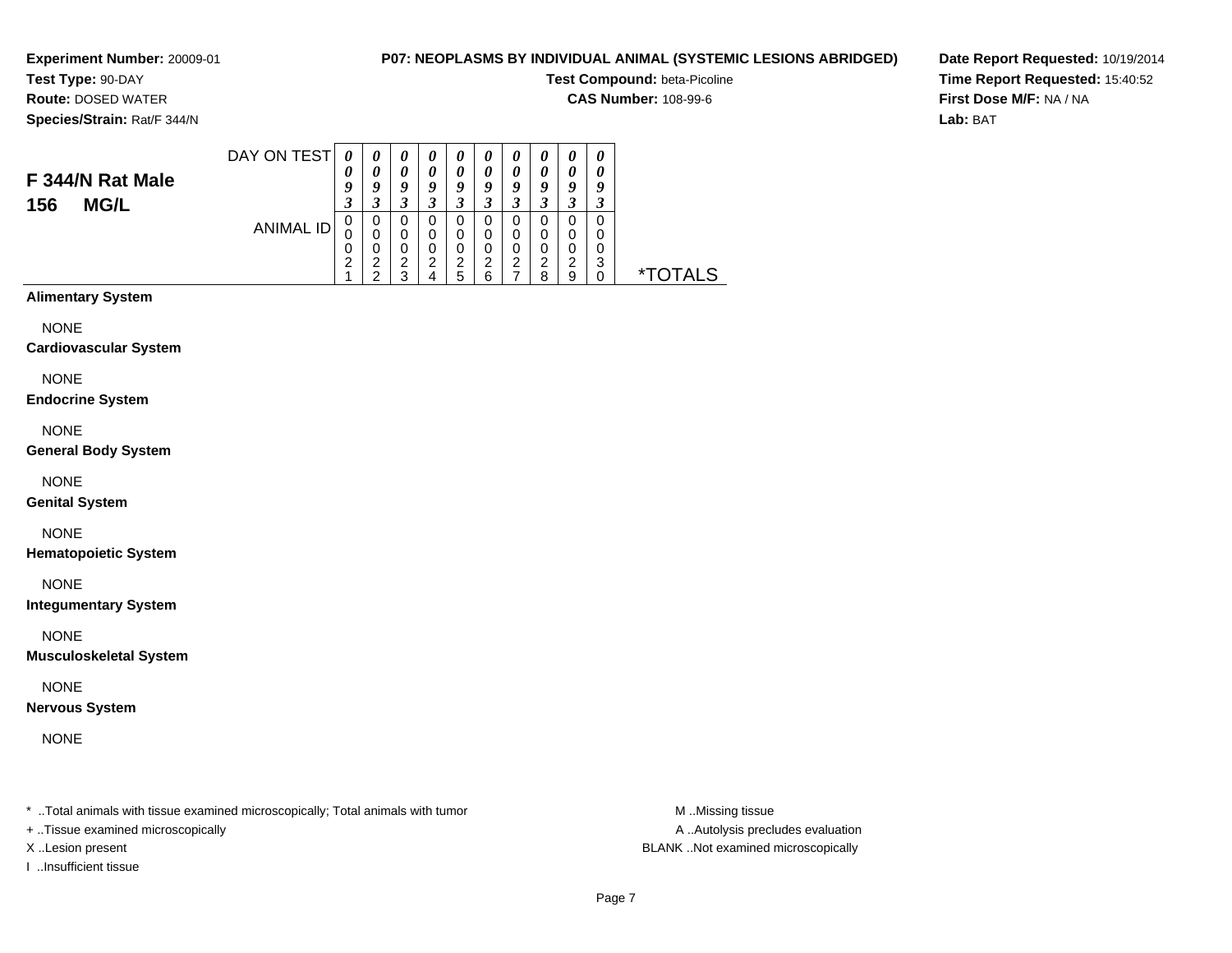## **P07: NEOPLASMS BY INDIVIDUAL ANIMAL (SYSTEMIC LESIONS ABRIDGED)**

**Test Compound:** beta-Picoline

**CAS Number:** 108-99-6

**Species/Strain:** Rat/F 344/N

**Route:** DOSED WATER

**Date Report Requested:** 10/19/2014**Time Report Requested:** 15:40:52**First Dose M/F:** NA / NA**Lab:** BAT

| F 344/N Rat Male<br><b>MG/L</b><br>156                                                  | DAY ON TEST<br><b>ANIMAL ID</b> | 0<br>0<br>9<br>3<br>$\mathbf 0$<br>0<br>0<br>$\overline{2}$ | $\boldsymbol{\theta}$<br>0<br>9<br>3<br>0<br>$\mathbf 0$<br>$\mathbf 0$<br>$\overline{\mathbf{c}}$<br>2 | $\boldsymbol{\theta}$<br>$\boldsymbol{\theta}$<br>9<br>$\mathfrak{z}$<br>0<br>$\mathbf 0$<br>$\mathbf 0$<br>$\overline{2}$<br>3 | $\boldsymbol{\theta}$<br>0<br>9<br>3<br>$\Omega$<br>$\mathbf 0$<br>0<br>$\overline{c}$<br>4 | 0<br>0<br>9<br>3<br>$\Omega$<br>0<br>0<br>$\boldsymbol{2}$<br>5 | 0<br>0<br>9<br>3<br>0<br>0<br>0<br>$\overline{c}$<br>6 | 0<br>0<br>9<br>3<br>0<br>0<br>0<br>$\boldsymbol{2}$<br>$\overline{ }$ | 0<br>0<br>9<br>3<br>$\Omega$<br>0<br>0<br>$\overline{c}$<br>8 | $\boldsymbol{\theta}$<br>0<br>9<br>3<br>0<br>0<br>$\mathbf 0$<br>$\overline{2}$<br>9 | 0<br>0<br>9<br>3<br>$\Omega$<br>$\Omega$<br>0<br>3<br>$\Omega$ | <i><b>*TOTALS</b></i> |
|-----------------------------------------------------------------------------------------|---------------------------------|-------------------------------------------------------------|---------------------------------------------------------------------------------------------------------|---------------------------------------------------------------------------------------------------------------------------------|---------------------------------------------------------------------------------------------|-----------------------------------------------------------------|--------------------------------------------------------|-----------------------------------------------------------------------|---------------------------------------------------------------|--------------------------------------------------------------------------------------|----------------------------------------------------------------|-----------------------|
| <b>Respiratory System</b><br><b>NONE</b><br><b>Special Senses System</b><br><b>NONE</b> |                                 |                                                             |                                                                                                         |                                                                                                                                 |                                                                                             |                                                                 |                                                        |                                                                       |                                                               |                                                                                      |                                                                |                       |
| <b>Urinary System</b><br>Kidney<br><b>SYSTEMIC LESIONS</b>                              |                                 | $\ddot{}$                                                   |                                                                                                         |                                                                                                                                 |                                                                                             | +                                                               | +                                                      | +                                                                     | $\div$                                                        | ÷                                                                                    | $\div$                                                         | 10                    |
| Multiple Organ                                                                          |                                 | +                                                           |                                                                                                         |                                                                                                                                 |                                                                                             |                                                                 |                                                        |                                                                       |                                                               |                                                                                      | ÷                                                              | 10                    |

\* ..Total animals with tissue examined microscopically; Total animals with tumor **M** . Missing tissue M ..Missing tissue

+ ..Tissue examined microscopically

I ..Insufficient tissue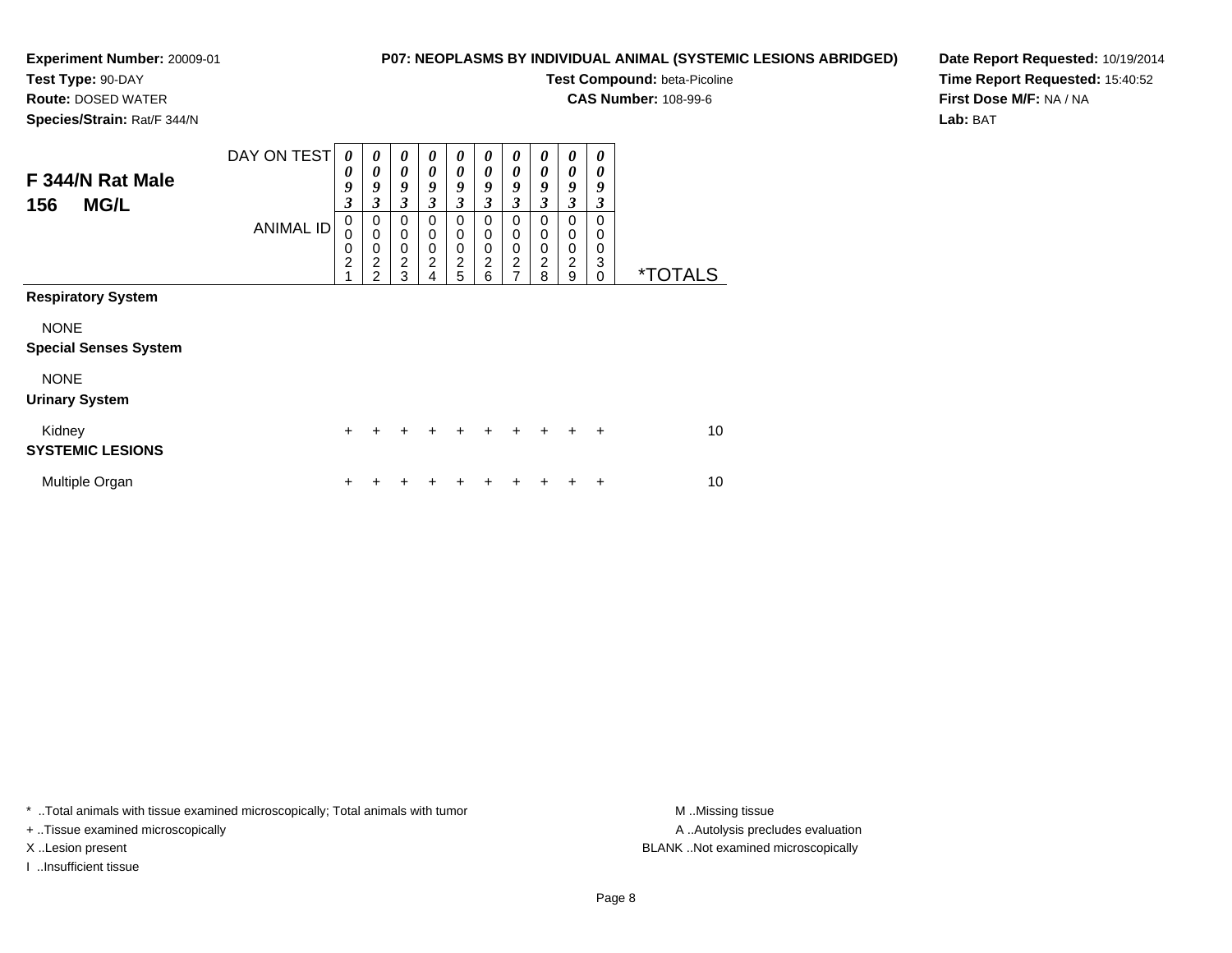### **P07: NEOPLASMS BY INDIVIDUAL ANIMAL (SYSTEMIC LESIONS ABRIDGED)**

**Test Compound:** beta-Picoline

**CAS Number:** 108-99-6

**Date Report Requested:** 10/19/2014**Time Report Requested:** 15:40:52**First Dose M/F:** NA / NA**Lab:** BAT

# **Species/Strain:** Rat/F 344/N

**Route:** DOSED WATER

**F 344/N Rat Male**

**312 MG/L**

#### DAY ON TESTANIMAL ID*0 0 9 3* 0 0 0 3 1*0 0 9 3*0<br>0<br>0<br>3<br>2 *0 0 9 3* 0 0 0 3 3*0 0 9 3* 0 0 0 3 4*0 0 9 3* 0 0 0 3 5*0 0 9 3* 0 0 0 3 6*0 0 9 3* 0 0 0 3 7*0 0 9 3*0<br>0<br>0<br>3<br>8 *0 0 9 3* 0 0 0 3 9*0 0 9 3* 0 0 0 4 $\dot{0}$ 0 \*TOTALS

# **Alimentary System**

**NONE** 

#### **Cardiovascular System**

NONE

#### **Endocrine System**

NONE

#### **General Body System**

NONE

#### **Genital System**

NONE

### **Hematopoietic System**

NONE

### **Integumentary System**

NONE

#### **Musculoskeletal System**

NONE

### **Nervous System**

NONE

\* ..Total animals with tissue examined microscopically; Total animals with tumor **M** ..Missing tissue M ..Missing tissue

- + ..Tissue examined microscopically
- 
- I ..Insufficient tissue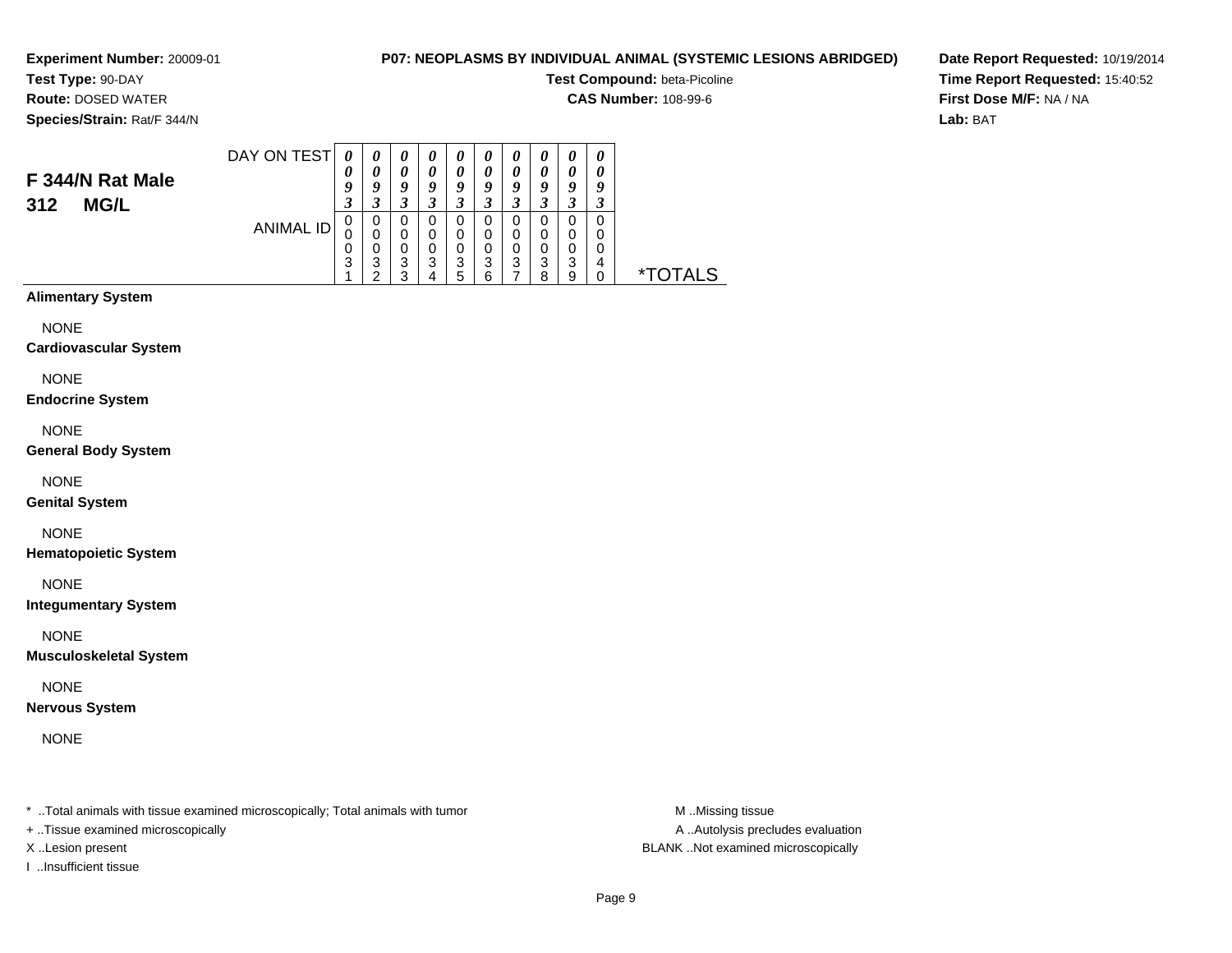**Route:** DOSED WATER**Species/Strain:** Rat/F 344/N

## **P07: NEOPLASMS BY INDIVIDUAL ANIMAL (SYSTEMIC LESIONS ABRIDGED)**

**Test Compound:** beta-Picoline

**CAS Number:** 108-99-6

\*TOTALS

**Date Report Requested:** 10/19/2014**Time Report Requested:** 15:40:53**First Dose M/F:** NA / NA**Lab:** BAT

| F 344/N Rat Male<br><b>MG/L</b><br>312      | DAY ON TEST      | 0<br>0<br>9<br>3 | 0<br>0<br>9<br>3                                       | 0<br>0<br>9<br>3      | 0<br>0<br>9<br>3                       | 0<br>0<br>9<br>3      | 0<br>0<br>9<br>3      | 0<br>0<br>9<br>3                          | 0<br>0<br>9<br>3      | 0<br>0<br>9<br>3      | 0<br>0<br>9<br>3      |
|---------------------------------------------|------------------|------------------|--------------------------------------------------------|-----------------------|----------------------------------------|-----------------------|-----------------------|-------------------------------------------|-----------------------|-----------------------|-----------------------|
|                                             | <b>ANIMAL ID</b> | 0<br>0<br>0<br>3 | 0<br>$\mathbf 0$<br>$\mathbf 0$<br>3<br>$\overline{2}$ | 0<br>0<br>0<br>3<br>3 | 0<br>$\Omega$<br>$\mathbf 0$<br>3<br>4 | 0<br>0<br>0<br>3<br>5 | 0<br>0<br>0<br>3<br>6 | 0<br>$\mathbf 0$<br>$\mathbf 0$<br>3<br>7 | 0<br>0<br>0<br>3<br>8 | 0<br>0<br>0<br>3<br>9 | 0<br>0<br>0<br>4<br>0 |
| <b>Respiratory System</b>                   |                  |                  |                                                        |                       |                                        |                       |                       |                                           |                       |                       |                       |
| <b>NONE</b><br><b>Special Senses System</b> |                  |                  |                                                        |                       |                                        |                       |                       |                                           |                       |                       |                       |

NONE

### **Urinary System**

| Kidney<br><b>SYSTEMIC LESIONS</b> |  |  | + + + + + + + + + + |  |  | 10 |
|-----------------------------------|--|--|---------------------|--|--|----|
| Multiple Organ                    |  |  | + + + + + + + + + + |  |  | 10 |

\* ..Total animals with tissue examined microscopically; Total animals with tumor **M** . Missing tissue M ..Missing tissue

+ ..Tissue examined microscopically

I ..Insufficient tissue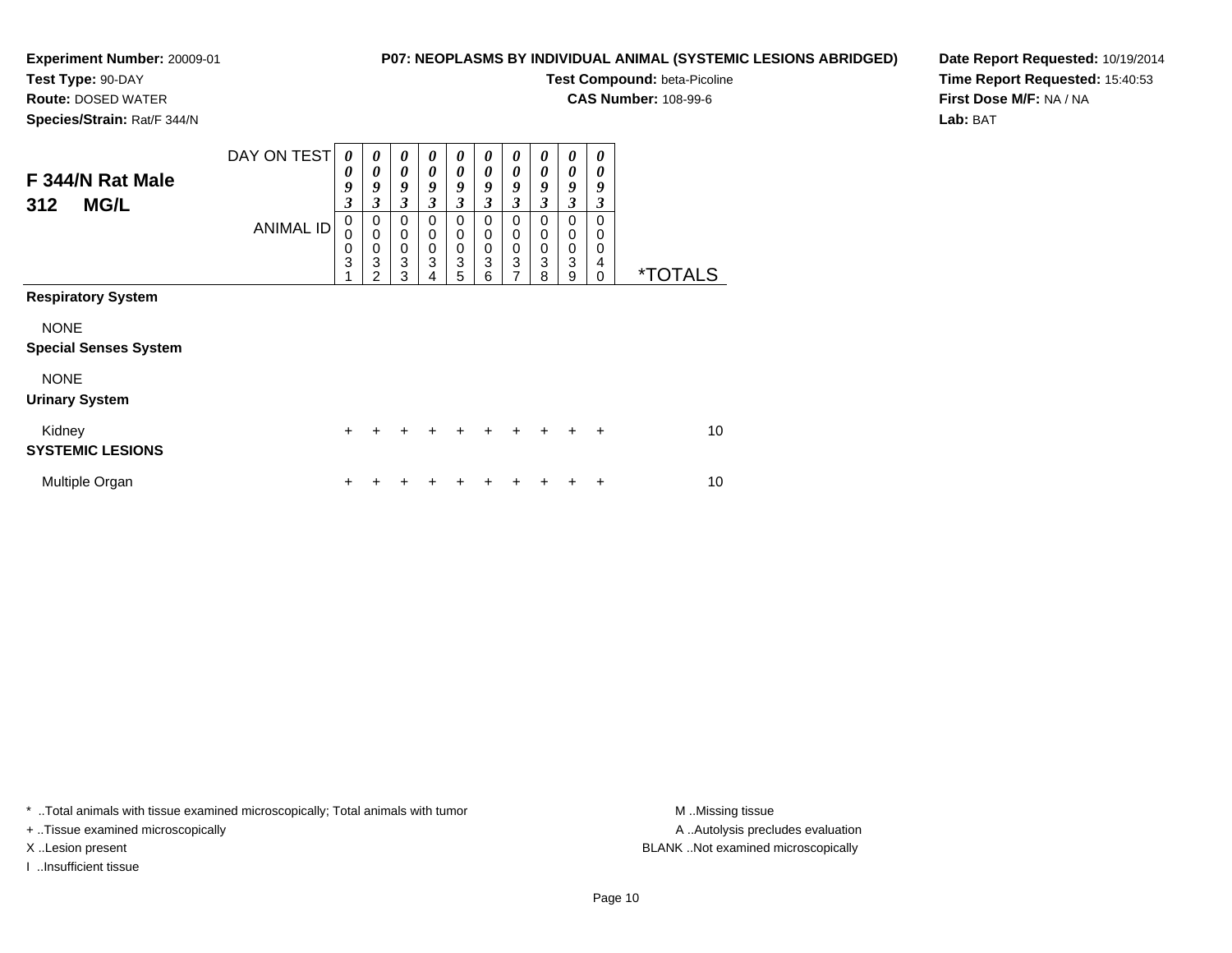## **P07: NEOPLASMS BY INDIVIDUAL ANIMAL (SYSTEMIC LESIONS ABRIDGED)**

**Test Compound:** beta-Picoline

**CAS Number:** 108-99-6

**Date Report Requested:** 10/19/2014**Time Report Requested:** 15:40:53**First Dose M/F:** NA / NA**Lab:** BAT

**Species/Strain:** Rat/F 344/N

**F 344/N Rat Male**

**625 MG/L**

**Test Type:** 90-DAY**Route:** DOSED WATER

| DAY ON TEST      | 0 | 0 | 0 | U | U | U        | 0 | U | '' | U |   |
|------------------|---|---|---|---|---|----------|---|---|----|---|---|
|                  |   |   | 0 | 0 | 0 | $\theta$ | 0 |   |    |   |   |
|                  | g | 9 | 9 | g | 9 | 9        | g | 9 | y  | 9 |   |
|                  | 3 | 3 | 3 | 3 | 3 | 3        |   |   |    | 3 |   |
|                  | 0 | 0 | 0 | 0 | 0 | 0        |   | 0 |    | 0 |   |
| <b>ANIMAL ID</b> | 0 | 0 | 0 | 0 | 0 | 0        | 0 | 0 |    | 0 |   |
|                  | 0 | O | 0 | 0 | 0 | 0        |   | 0 |    |   |   |
|                  | 4 | 4 | 4 | 4 | 4 | 4        | 4 | 4 | 4  | 5 |   |
|                  |   | ◠ | ર |   | 5 | հ        |   | 8 | 9  |   | × |

# **Alimentary System**

NONE

#### **Cardiovascular System**

NONE

#### **Endocrine System**

NONE

#### **General Body System**

NONE

#### **Genital System**

NONE

### **Hematopoietic System**

NONE

### **Integumentary System**

NONE

#### **Musculoskeletal System**

NONE

### **Nervous System**

NONE

\* ..Total animals with tissue examined microscopically; Total animals with tumor **M** ..Missing tissue M ..Missing tissue

+ ..Tissue examined microscopically

I ..Insufficient tissue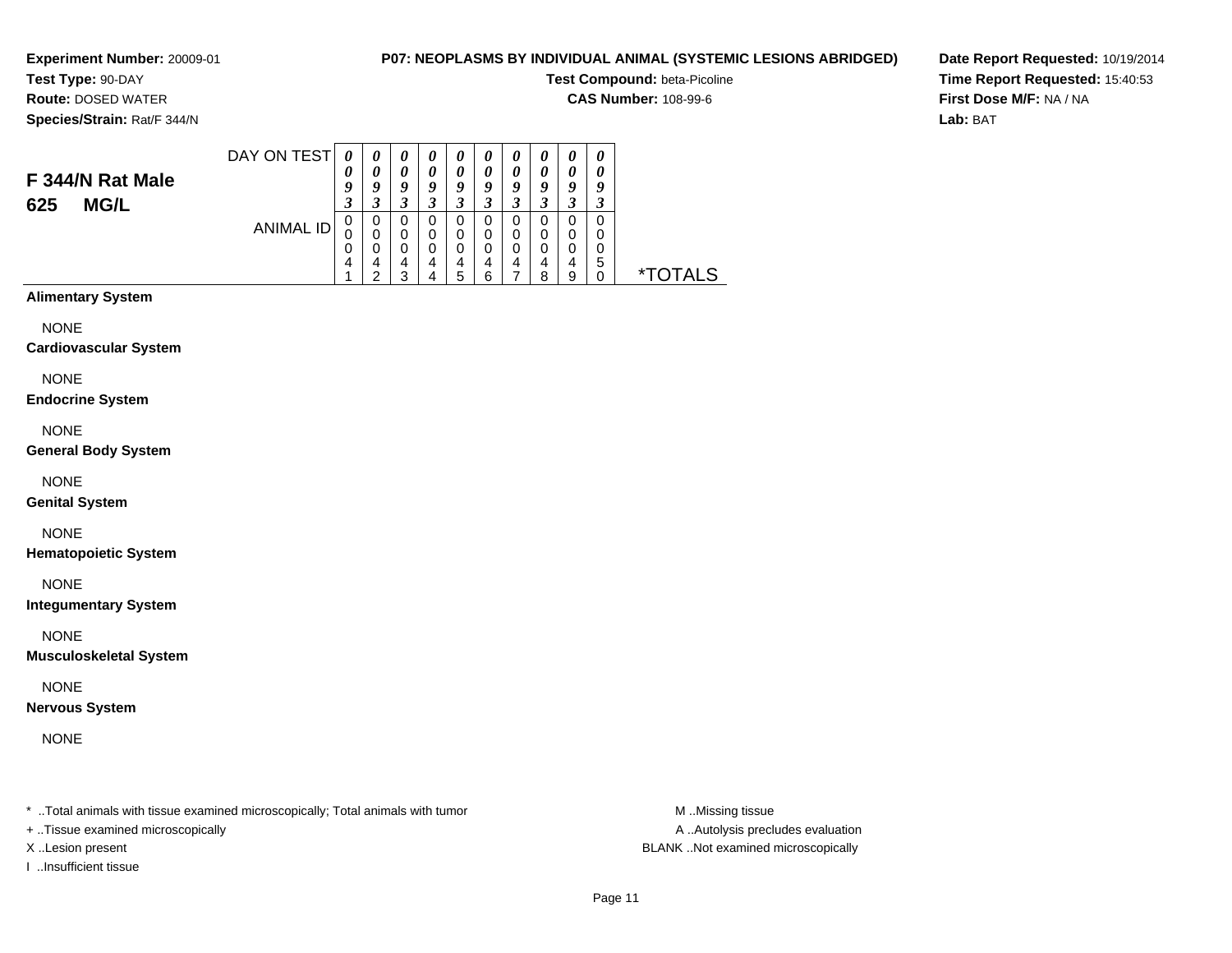## **P07: NEOPLASMS BY INDIVIDUAL ANIMAL (SYSTEMIC LESIONS ABRIDGED)**

**Test Compound:** beta-Picoline

**CAS Number:** 108-99-6

**Species/Strain:** Rat/F 344/N

**Route:** DOSED WATER

**Date Report Requested:** 10/19/2014**Time Report Requested:** 15:40:53**First Dose M/F:** NA / NA**Lab:** BAT

| F 344/N Rat Male<br><b>MG/L</b><br>625      | DAY ON TEST<br><b>ANIMAL ID</b> | 0<br>0<br>9<br>3<br>$\mathbf 0$<br>$\mathbf 0$<br>$\mathbf 0$<br>$\overline{\mathbf{4}}$ | 0<br>0<br>9<br>3<br>$\mathbf 0$<br>$\mathbf 0$<br>0<br>$\overline{4}$<br>$\mathfrak{p}$ | 0<br>$\boldsymbol{\theta}$<br>9<br>3<br>$\mathbf 0$<br>$\mathbf 0$<br>$\mathbf 0$<br>$\overline{4}$<br>3 | 0<br>0<br>9<br>3<br>0<br>0<br>0<br>4<br>4 | 0<br>0<br>9<br>3<br>$\mathbf 0$<br>0<br>0<br>4<br>5 | 0<br>0<br>9<br>3<br>0<br>0<br>0<br>4<br>6 | 0<br>0<br>9<br>3<br>0<br>0<br>0<br>4<br>7 | 0<br>0<br>9<br>3<br>0<br>0<br>0<br>4<br>8 | 0<br>0<br>9<br>3<br>0<br>0<br>0<br>4<br>9 | 0<br>0<br>9<br>3<br>$\Omega$<br>$\Omega$<br>0<br>5<br>$\Omega$ | <i><b>*TOTALS</b></i> |
|---------------------------------------------|---------------------------------|------------------------------------------------------------------------------------------|-----------------------------------------------------------------------------------------|----------------------------------------------------------------------------------------------------------|-------------------------------------------|-----------------------------------------------------|-------------------------------------------|-------------------------------------------|-------------------------------------------|-------------------------------------------|----------------------------------------------------------------|-----------------------|
| <b>Respiratory System</b>                   |                                 |                                                                                          |                                                                                         |                                                                                                          |                                           |                                                     |                                           |                                           |                                           |                                           |                                                                |                       |
| <b>NONE</b><br><b>Special Senses System</b> |                                 |                                                                                          |                                                                                         |                                                                                                          |                                           |                                                     |                                           |                                           |                                           |                                           |                                                                |                       |
| <b>NONE</b><br><b>Urinary System</b>        |                                 |                                                                                          |                                                                                         |                                                                                                          |                                           |                                                     |                                           |                                           |                                           |                                           |                                                                |                       |
| Kidney<br><b>SYSTEMIC LESIONS</b>           |                                 | $\ddot{}$                                                                                | +                                                                                       | +                                                                                                        | +                                         | $\div$                                              | $\div$                                    | $\div$                                    | $\ddot{}$                                 | $\div$                                    | $\div$                                                         | 10                    |
| Multiple Organ                              |                                 | +                                                                                        |                                                                                         |                                                                                                          |                                           |                                                     |                                           |                                           |                                           |                                           | ÷                                                              | 10                    |

\* ..Total animals with tissue examined microscopically; Total animals with tumor **M** . Missing tissue M ..Missing tissue

+ ..Tissue examined microscopically

I ..Insufficient tissue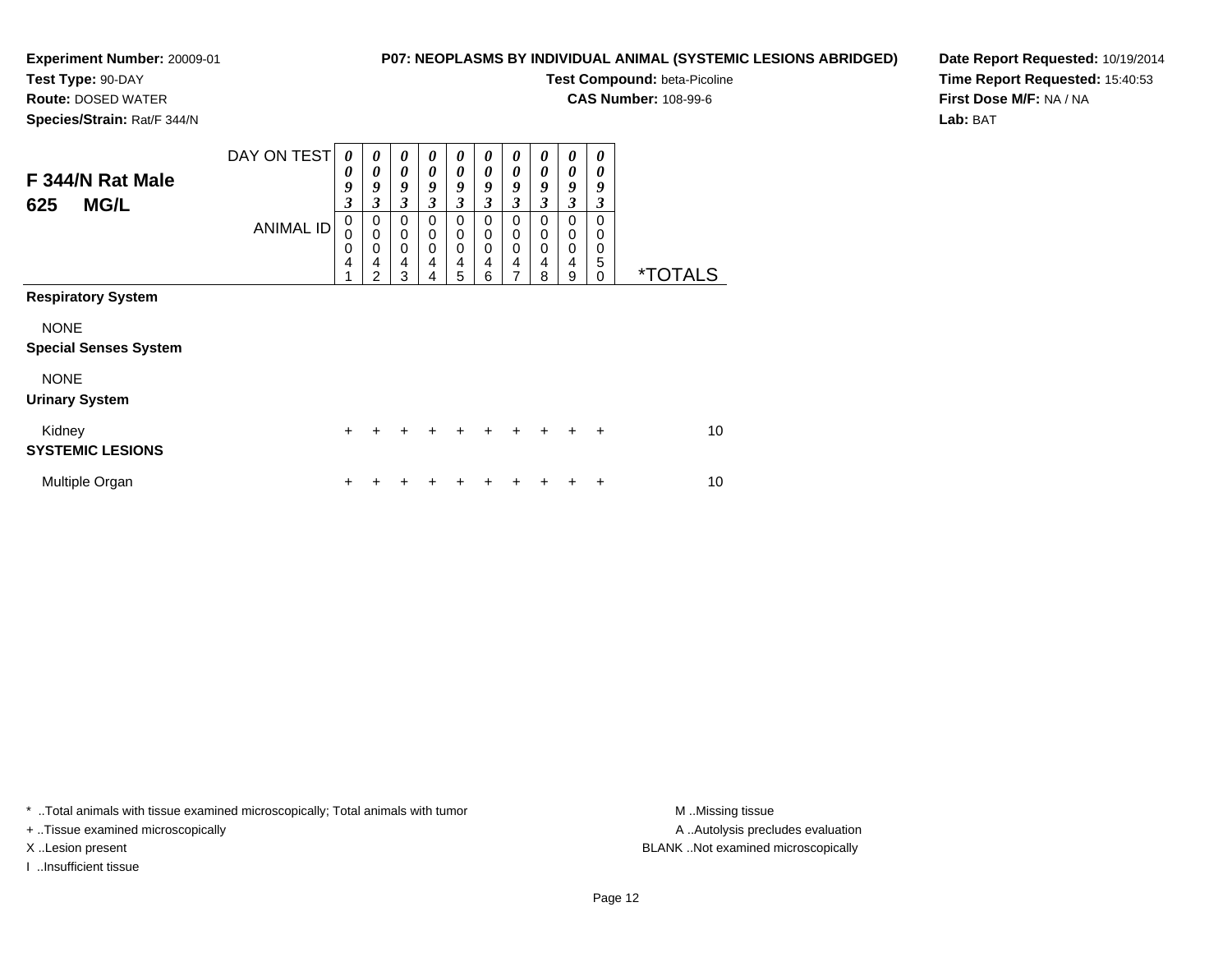**Test Type:** 90-DAY

**Route:** DOSED WATER

**Species/Strain:** Rat/F 344/N

# **P07: NEOPLASMS BY INDIVIDUAL ANIMAL (SYSTEMIC LESIONS ABRIDGED)**

**Test Compound:** beta-Picoline

**CAS Number:** 108-99-6

**Date Report Requested:** 10/19/2014**Time Report Requested:** 15:40:53**First Dose M/F:** NA / NA**Lab:** BAT

| F 344/N Rat Male                    | DAY ON TEST      | 0<br>0<br>9                                     | 0<br>0<br>9                                                        | 0<br>$\boldsymbol{\theta}$<br>9              | 0<br>0<br>9                                                                 | 0<br>0<br>9                                           | 0<br>$\boldsymbol{\theta}$<br>9                                          | 0<br>$\boldsymbol{\theta}$<br>9                                                | 0<br>0<br>9                                                       | $\boldsymbol{\theta}$<br>0<br>9                          | 0<br>0<br>9                                                    |                       |
|-------------------------------------|------------------|-------------------------------------------------|--------------------------------------------------------------------|----------------------------------------------|-----------------------------------------------------------------------------|-------------------------------------------------------|--------------------------------------------------------------------------|--------------------------------------------------------------------------------|-------------------------------------------------------------------|----------------------------------------------------------|----------------------------------------------------------------|-----------------------|
| <b>MG/L</b><br>1250                 | <b>ANIMAL ID</b> | $\mathfrak{z}$<br>$\pmb{0}$<br>0<br>0<br>5<br>1 | 3<br>$\mathbf 0$<br>$\Omega$<br>$\mathbf 0$<br>5<br>$\overline{2}$ | 3<br>$\mathbf 0$<br>0<br>$\pmb{0}$<br>5<br>3 | $\boldsymbol{\mathfrak{z}}$<br>$\overline{0}$<br>0<br>$\mathbf 0$<br>5<br>4 | 3<br>$\mathbf 0$<br>0<br>$\mathbf 0$<br>$\frac{5}{5}$ | $\boldsymbol{\beta}$<br>$\overline{0}$<br>$\Omega$<br>$\Omega$<br>5<br>6 | $\boldsymbol{\beta}$<br>$\mathbf 0$<br>0<br>$\mathbf 0$<br>5<br>$\overline{7}$ | $\boldsymbol{\beta}$<br>$\mathbf 0$<br>0<br>$\mathbf 0$<br>5<br>8 | 3<br>$\mathbf 0$<br>$\mathbf 0$<br>$\mathbf 0$<br>5<br>9 | $\boldsymbol{\beta}$<br>$\mathbf 0$<br>0<br>$\Omega$<br>6<br>0 | <i><b>*TOTALS</b></i> |
| <b>Alimentary System</b>            |                  |                                                 |                                                                    |                                              |                                                                             |                                                       |                                                                          |                                                                                |                                                                   |                                                          |                                                                |                       |
| Esophagus<br>Intestine Large, Cecum |                  | +<br>+                                          | +<br>+                                                             | +<br>+                                       | +<br>+                                                                      | +<br>+                                                | +<br>+                                                                   | +                                                                              | +<br>+                                                            | ٠<br>+                                                   | +<br>+                                                         | 10<br>10              |
| Intestine Large, Colon              |                  | $\ddot{}$                                       | $\ddot{}$                                                          | $\ddot{}$                                    | $\ddot{}$                                                                   | +                                                     | $\ddot{}$                                                                | $\ddot{}$                                                                      | $\ddot{}$                                                         | $\ddot{}$                                                | $\ddot{}$                                                      | 10                    |
| Intestine Large, Rectum             |                  | $\ddot{}$                                       | $\ddot{}$                                                          | $\ddot{}$                                    | +                                                                           | $\ddot{}$                                             | $\ddot{}$                                                                | $\ddot{}$                                                                      | $\ddot{}$                                                         | $\ddot{}$                                                | $\ddot{}$                                                      | 10                    |
| Intestine Small, Duodenum           |                  | $\ddot{}$                                       | +                                                                  | $\ddot{}$                                    | $\ddot{}$                                                                   | $\ddot{}$                                             | $\ddot{}$                                                                | $\ddot{}$                                                                      | $\ddot{}$                                                         | $\ddot{}$                                                | +                                                              | 10                    |
| Intestine Small, Ileum              |                  | $\ddot{}$                                       | +                                                                  | $\ddot{}$                                    | +                                                                           | +                                                     | $\ddot{}$                                                                | $\ddot{}$                                                                      | $\ddot{}$                                                         | $\ddot{}$                                                | $\ddot{}$                                                      | 10                    |
| Intestine Small, Jejunum            |                  | $\ddot{}$                                       | $\ddot{}$                                                          | $\ddot{}$                                    | $\ddot{}$                                                                   | $\ddot{}$                                             | $\ddot{}$                                                                | $\ddot{}$                                                                      | $\ddot{}$                                                         | $\ddot{}$                                                | $\ddot{}$                                                      | 10                    |
| Liver                               |                  | $\ddot{}$                                       | $\ddot{}$                                                          | $\ddot{}$                                    | $\ddot{}$                                                                   | $\ddot{}$                                             | $\ddot{}$                                                                | $\ddot{}$                                                                      | $\ddot{}$                                                         | $\ddot{}$                                                | $\ddot{}$                                                      | 10                    |
| Pancreas                            |                  | +                                               | $\ddot{}$                                                          | $\ddot{}$                                    | $\ddot{}$                                                                   | $\ddot{}$                                             | $\ddot{}$                                                                | $\ddot{}$                                                                      | $\ddot{}$                                                         | $\ddot{}$                                                | +                                                              | 10                    |
| Salivary Glands                     |                  | +                                               | $\ddot{}$                                                          | $\ddot{}$                                    | $\ddot{}$                                                                   | +                                                     | $\ddot{}$                                                                | $\ddot{}$                                                                      | $\ddot{}$                                                         | $\ddot{}$                                                | $\ddot{}$                                                      | 10                    |
| Stomach, Forestomach                |                  | $\ddot{}$                                       | $\ddot{}$                                                          | $\ddot{}$                                    | $+$                                                                         | $\ddot{}$                                             | $\ddot{}$                                                                | $\ddot{}$                                                                      | $\ddot{}$                                                         | $\ddot{}$                                                | $\ddot{}$                                                      | 10                    |
| Stomach, Glandular                  |                  | $\ddot{}$                                       | $\ddot{}$                                                          | $\ddot{}$                                    | $\ddot{}$                                                                   | $\ddot{}$                                             | $\ddot{}$                                                                | $\ddot{}$                                                                      | $+$                                                               | $\ddot{}$                                                | $\ddot{}$                                                      | 10                    |
| Tooth                               |                  |                                                 |                                                                    | $\ddot{}$                                    |                                                                             |                                                       |                                                                          |                                                                                |                                                                   |                                                          | $\ddot{}$                                                      | $\overline{2}$        |
| <b>Cardiovascular System</b>        |                  |                                                 |                                                                    |                                              |                                                                             |                                                       |                                                                          |                                                                                |                                                                   |                                                          |                                                                |                       |
| <b>Blood Vessel</b>                 |                  | +                                               | +                                                                  | +                                            | +                                                                           | +                                                     | +                                                                        | +                                                                              | +                                                                 | +                                                        | +                                                              | 10                    |
| Heart                               |                  | $\ddot{}$                                       |                                                                    | $\ddot{}$                                    | $\ddot{}$                                                                   | $\ddot{}$                                             | $\ddot{}$                                                                | $\ddot{}$                                                                      | $\ddot{}$                                                         | $\ddot{}$                                                | +                                                              | 10                    |
| <b>Endocrine System</b>             |                  |                                                 |                                                                    |                                              |                                                                             |                                                       |                                                                          |                                                                                |                                                                   |                                                          |                                                                |                       |
| <b>Adrenal Cortex</b>               |                  | +                                               | +                                                                  | +                                            | +                                                                           | +                                                     | +                                                                        |                                                                                | +                                                                 | +                                                        | +                                                              | 10                    |
| Adrenal Medulla                     |                  | $\ddot{}$                                       | +                                                                  | $\ddot{}$                                    | $\ddot{}$                                                                   | $\ddot{}$                                             | $\ddot{}$                                                                | $\ddot{}$                                                                      | $\ddot{}$                                                         | $\ddot{}$                                                | +                                                              | 10                    |
| Islets, Pancreatic                  |                  | +                                               | +                                                                  | +                                            | +                                                                           | +                                                     | +                                                                        | +                                                                              | +                                                                 | +                                                        | +                                                              | 10                    |

\* ..Total animals with tissue examined microscopically; Total animals with tumor **M** . Missing tissue M ..Missing tissue

+ ..Tissue examined microscopically

I ..Insufficient tissue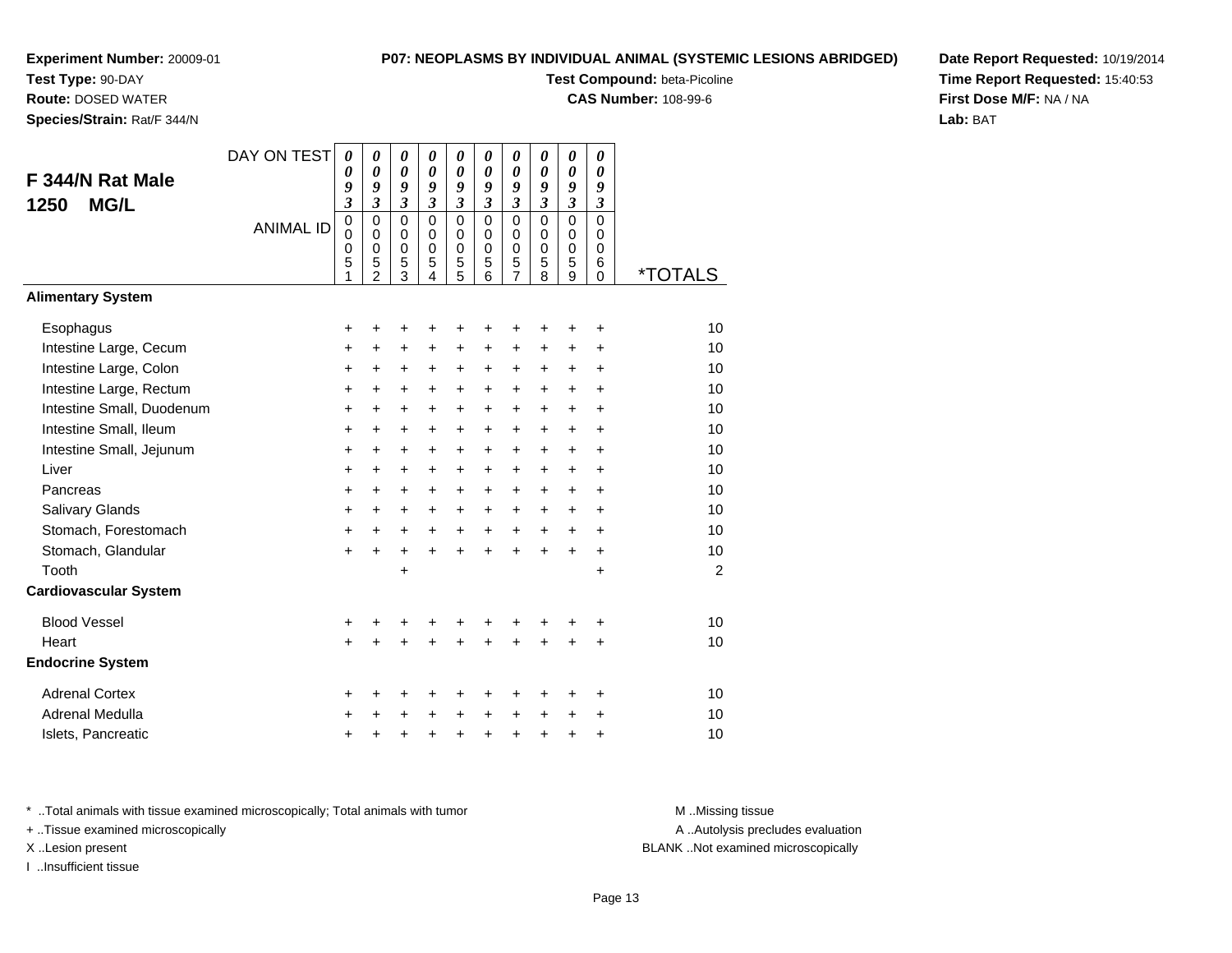# **Test Type:** 90-DAY

**Route:** DOSED WATER

**Species/Strain:** Rat/F 344/N

# **P07: NEOPLASMS BY INDIVIDUAL ANIMAL (SYSTEMIC LESIONS ABRIDGED)**

**Test Compound:** beta-Picoline

**CAS Number:** 108-99-6

**Date Report Requested:** 10/19/2014**Time Report Requested:** 15:40:53**First Dose M/F:** NA / NA**Lab:** BAT

| F 344/N Rat Male            | DAY ON TEST      | $\boldsymbol{\theta}$<br>0<br>9                          | 0<br>$\boldsymbol{\theta}$<br>9                                              | 0<br>$\boldsymbol{\theta}$<br>9                                                       | 0<br>0<br>9                                                              | 0<br>$\boldsymbol{\theta}$<br>9                                          | 0<br>0<br>9                                                           | 0<br>$\boldsymbol{\theta}$<br>9                                                        | 0<br>0<br>9                                                                    | 0<br>$\pmb{\theta}$<br>9                                                          | 0<br>0<br>9                                              |                       |
|-----------------------------|------------------|----------------------------------------------------------|------------------------------------------------------------------------------|---------------------------------------------------------------------------------------|--------------------------------------------------------------------------|--------------------------------------------------------------------------|-----------------------------------------------------------------------|----------------------------------------------------------------------------------------|--------------------------------------------------------------------------------|-----------------------------------------------------------------------------------|----------------------------------------------------------|-----------------------|
| <b>MG/L</b><br>1250         | <b>ANIMAL ID</b> | $\overline{\mathbf{3}}$<br>$\pmb{0}$<br>0<br>0<br>5<br>1 | $\mathfrak{z}$<br>$\mathbf 0$<br>$\mathbf 0$<br>$\mathbf 0$<br>$\frac{5}{2}$ | $\overline{\mathbf{3}}$<br>$\mathbf 0$<br>$\mathbf 0$<br>$\mathbf 0$<br>$\frac{5}{3}$ | $\boldsymbol{\mathfrak{z}}$<br>$\mathbf 0$<br>0<br>$\mathbf 0$<br>5<br>4 | $\mathfrak{z}$<br>$\mathbf 0$<br>0<br>$\mathbf 0$<br>5<br>$\overline{5}$ | $\mathfrak{z}$<br>$\mathbf 0$<br>$\mathbf 0$<br>$\mathbf 0$<br>5<br>6 | $\overline{\mathbf{3}}$<br>$\mathbf 0$<br>$\mathbf 0$<br>$\pmb{0}$<br>5<br>$\tilde{7}$ | $\overline{\mathbf{3}}$<br>$\mathbf 0$<br>$\mathbf 0$<br>$\mathbf 0$<br>5<br>8 | $\overline{\mathbf{3}}$<br>$\mathsf 0$<br>$\mathbf 0$<br>0<br>5<br>$\overline{9}$ | 3<br>$\mathbf 0$<br>$\mathbf 0$<br>$\mathbf 0$<br>6<br>0 | <i><b>*TOTALS</b></i> |
| Parathyroid Gland           |                  | $\ddot{}$                                                | +                                                                            | +                                                                                     | +                                                                        | $\ddot{}$                                                                | +                                                                     | +                                                                                      | $\pm$                                                                          | $+$                                                                               | M                                                        | 9                     |
| <b>Pituitary Gland</b>      |                  | +                                                        | +                                                                            | +                                                                                     | +                                                                        | +                                                                        | +                                                                     | +                                                                                      | $\pm$                                                                          | +                                                                                 | $\ddot{}$                                                | 10                    |
| <b>Thyroid Gland</b>        |                  | $\ddot{}$                                                |                                                                              | +                                                                                     | $\ddot{}$                                                                | $\ddot{}$                                                                | $\ddot{}$                                                             | $\ddot{}$                                                                              | $\ddot{}$                                                                      | $\ddot{}$                                                                         | $\ddot{}$                                                | 10                    |
| <b>General Body System</b>  |                  |                                                          |                                                                              |                                                                                       |                                                                          |                                                                          |                                                                       |                                                                                        |                                                                                |                                                                                   |                                                          |                       |
| <b>NONE</b>                 |                  |                                                          |                                                                              |                                                                                       |                                                                          |                                                                          |                                                                       |                                                                                        |                                                                                |                                                                                   |                                                          |                       |
| <b>Genital System</b>       |                  |                                                          |                                                                              |                                                                                       |                                                                          |                                                                          |                                                                       |                                                                                        |                                                                                |                                                                                   |                                                          |                       |
| <b>Coagulating Gland</b>    |                  |                                                          |                                                                              |                                                                                       |                                                                          |                                                                          |                                                                       |                                                                                        |                                                                                | +                                                                                 |                                                          | 1                     |
| Epididymis                  |                  | +                                                        |                                                                              | +                                                                                     | +                                                                        | +                                                                        | +                                                                     | +                                                                                      | +                                                                              | $\pm$                                                                             | +                                                        | 10                    |
| <b>Preputial Gland</b>      |                  | +                                                        | +                                                                            | $\ddot{}$                                                                             | +                                                                        | +                                                                        | +                                                                     | +                                                                                      | $\pm$                                                                          | +                                                                                 | +                                                        | 10                    |
| Prostate                    |                  | +                                                        | +                                                                            | +                                                                                     | +                                                                        | +                                                                        | $\ddot{}$                                                             | $\ddot{}$                                                                              | $\pm$                                                                          | $\pm$                                                                             | $\ddot{}$                                                | 10                    |
| <b>Seminal Vesicle</b>      |                  | $\ddot{}$                                                | +                                                                            | +                                                                                     | $\ddot{}$                                                                | $\ddot{}$                                                                | $\ddot{}$                                                             | $\ddot{}$                                                                              | $\ddot{}$                                                                      | $\ddot{}$                                                                         | $\ddot{}$                                                | 10                    |
| <b>Testes</b>               |                  | $\ddot{}$                                                | $\div$                                                                       | $\ddot{}$                                                                             | $\ddot{}$                                                                | $\ddot{}$                                                                | $\ddot{}$                                                             | $\ddot{}$                                                                              | $\ddot{}$                                                                      | $\ddot{}$                                                                         | $\ddot{}$                                                | 10                    |
| <b>Hematopoietic System</b> |                  |                                                          |                                                                              |                                                                                       |                                                                          |                                                                          |                                                                       |                                                                                        |                                                                                |                                                                                   |                                                          |                       |
| <b>Bone Marrow</b>          |                  | +                                                        | +                                                                            | +                                                                                     | +                                                                        | +                                                                        | +                                                                     | +                                                                                      | +                                                                              | $\pm$                                                                             | +                                                        | 10                    |
| Lymph Node, Mandibular      |                  | M                                                        | M                                                                            | M                                                                                     | M                                                                        | M                                                                        | M                                                                     | M                                                                                      | М                                                                              | M                                                                                 | M                                                        | $\mathbf 0$           |
| Lymph Node, Mesenteric      |                  | $\ddot{}$                                                | +                                                                            | +                                                                                     | +                                                                        | +                                                                        | $\ddot{}$                                                             | +                                                                                      | $\pm$                                                                          | $\ddot{}$                                                                         | $\ddot{}$                                                | 10                    |
| Spleen                      |                  | +                                                        | $\ddot{}$                                                                    | $\ddot{}$                                                                             | $\ddot{}$                                                                | $\ddot{}$                                                                | $\ddot{}$                                                             | $\ddot{}$                                                                              | $\ddot{}$                                                                      | $\ddot{}$                                                                         | $\ddot{}$                                                | 10                    |
| Thymus                      |                  | $\ddot{}$                                                | $\ddot{}$                                                                    | $\ddot{}$                                                                             | $\ddot{}$                                                                | $\ddot{}$                                                                | $\ddot{}$                                                             | $\ddot{}$                                                                              | $\ddot{}$                                                                      | $\ddot{}$                                                                         | $\ddot{}$                                                | 10                    |
| <b>Integumentary System</b> |                  |                                                          |                                                                              |                                                                                       |                                                                          |                                                                          |                                                                       |                                                                                        |                                                                                |                                                                                   |                                                          |                       |
| <b>Mammary Gland</b>        |                  | +                                                        |                                                                              | M                                                                                     |                                                                          | +                                                                        |                                                                       | +                                                                                      |                                                                                |                                                                                   | +                                                        | 9                     |
| Skin                        |                  | $\ddot{}$                                                |                                                                              | +                                                                                     | +                                                                        | +                                                                        | +                                                                     | +                                                                                      | +                                                                              | ٠                                                                                 | +                                                        | 10                    |

\* ..Total animals with tissue examined microscopically; Total animals with tumor **M** . Missing tissue M ..Missing tissue A ..Autolysis precludes evaluation + ..Tissue examined microscopically X ..Lesion present BLANK ..Not examined microscopicallyI ..Insufficient tissue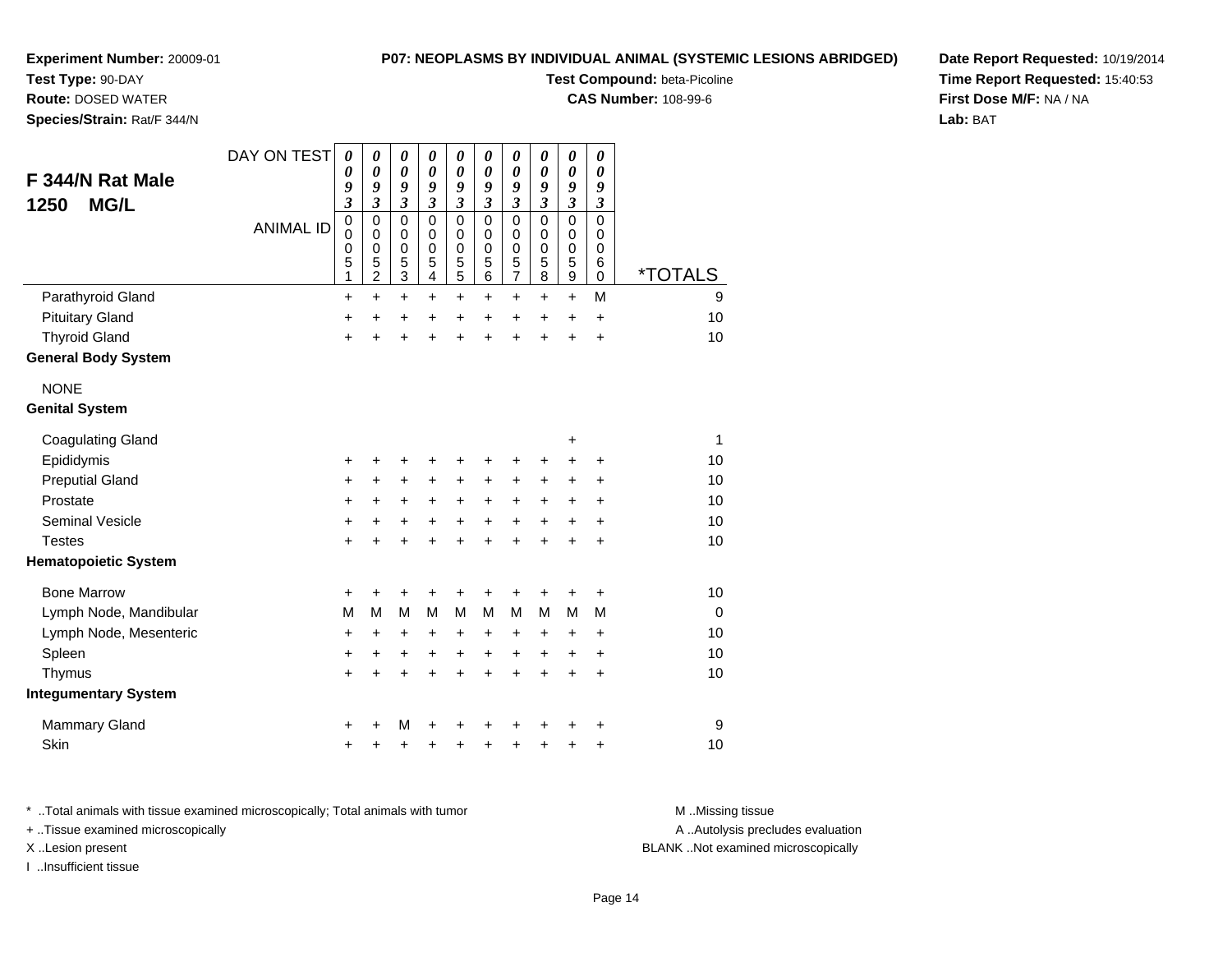# **Test Type:** 90-DAY

**Route:** DOSED WATER

**Species/Strain:** Rat/F 344/N

# **P07: NEOPLASMS BY INDIVIDUAL ANIMAL (SYSTEMIC LESIONS ABRIDGED)**

**Test Compound:** beta-Picoline

**CAS Number:** 108-99-6

**Date Report Requested:** 10/19/2014**Time Report Requested:** 15:40:53**First Dose M/F:** NA / NA**Lab:** BAT

| F 344/N Rat Male<br><b>MG/L</b><br>1250 | DAY ON TEST      | 0<br>0<br>9<br>$\overline{\mathbf{3}}$    | 0<br>$\boldsymbol{\theta}$<br>9<br>$\overline{\mathbf{3}}$ | 0<br>$\boldsymbol{\theta}$<br>9<br>$\overline{\mathbf{3}}$ | 0<br>$\boldsymbol{\theta}$<br>9<br>$\overline{\mathbf{3}}$ | 0<br>$\boldsymbol{\theta}$<br>9<br>$\overline{\mathbf{3}}$ | 0<br>$\boldsymbol{\theta}$<br>9<br>3   | 0<br>$\boldsymbol{\theta}$<br>9<br>$\overline{\mathbf{3}}$ | 0<br>$\pmb{\theta}$<br>9<br>3             | 0<br>$\boldsymbol{\theta}$<br>9<br>$\overline{\mathbf{3}}$ | 0<br>$\boldsymbol{\theta}$<br>9<br>3      |                            |
|-----------------------------------------|------------------|-------------------------------------------|------------------------------------------------------------|------------------------------------------------------------|------------------------------------------------------------|------------------------------------------------------------|----------------------------------------|------------------------------------------------------------|-------------------------------------------|------------------------------------------------------------|-------------------------------------------|----------------------------|
|                                         | <b>ANIMAL ID</b> | $\mathbf 0$<br>$\mathbf 0$<br>0<br>5<br>1 | 0<br>0<br>$\mathbf 0$<br>5<br>$\overline{2}$               | $\pmb{0}$<br>0<br>$\pmb{0}$<br>$\frac{5}{3}$               | 0<br>0<br>0<br>5<br>4                                      | $\mathbf 0$<br>0<br>0<br>5<br>5                            | 0<br>$\Omega$<br>$\mathbf 0$<br>5<br>6 | $\mathbf 0$<br>$\mathbf 0$<br>$\pmb{0}$<br>5<br>7          | $\mathbf 0$<br>0<br>$\mathbf 0$<br>5<br>8 | $\mathbf 0$<br>0<br>$\mathbf 0$<br>5<br>9                  | $\mathbf 0$<br>0<br>0<br>6<br>$\mathbf 0$ | <i><b>*TOTALS</b></i>      |
| Skin                                    |                  | +                                         | $\ddot{}$                                                  | $\ddot{}$                                                  | +                                                          | $\ddot{}$                                                  | ÷                                      | $\ddot{}$                                                  | $\div$                                    | $\ddot{}$                                                  | $\ddot{}$                                 | 10                         |
| <b>Musculoskeletal System</b>           |                  |                                           |                                                            |                                                            |                                                            |                                                            |                                        |                                                            |                                           |                                                            |                                           |                            |
| <b>Bone</b>                             |                  | +                                         |                                                            |                                                            |                                                            |                                                            |                                        |                                                            |                                           |                                                            | ٠                                         | 10                         |
| <b>Nervous System</b>                   |                  |                                           |                                                            |                                                            |                                                            |                                                            |                                        |                                                            |                                           |                                                            |                                           |                            |
| <b>Brain</b>                            |                  | $\ddot{}$                                 |                                                            |                                                            |                                                            |                                                            |                                        |                                                            |                                           |                                                            | +                                         | 10                         |
| <b>Respiratory System</b>               |                  |                                           |                                                            |                                                            |                                                            |                                                            |                                        |                                                            |                                           |                                                            |                                           |                            |
| Lung                                    |                  | +                                         | +                                                          | +                                                          |                                                            | +                                                          | +                                      | +                                                          |                                           |                                                            | +                                         | 10                         |
| <b>Nose</b>                             |                  | $\ddot{}$                                 | $\ddot{}$                                                  | +                                                          | $\ddot{}$                                                  | $\ddot{}$                                                  | $\ddot{}$                              | $\ddot{}$                                                  |                                           |                                                            | +                                         | 10                         |
| Pleura                                  |                  |                                           |                                                            | +                                                          |                                                            |                                                            |                                        |                                                            |                                           |                                                            |                                           | 1                          |
| Trachea                                 |                  | $\ddot{}$                                 | +                                                          | $\ddot{}$                                                  | +                                                          | +                                                          |                                        |                                                            |                                           |                                                            | +                                         | 10                         |
| <b>Special Senses System</b>            |                  |                                           |                                                            |                                                            |                                                            |                                                            |                                        |                                                            |                                           |                                                            |                                           |                            |
| Eye                                     |                  | $\ddot{}$                                 | +                                                          | +                                                          |                                                            |                                                            |                                        |                                                            |                                           |                                                            | +                                         | 10                         |
| Harderian Gland                         |                  | $\ddot{}$                                 | +                                                          | +                                                          |                                                            | +                                                          |                                        |                                                            |                                           |                                                            | ٠                                         | 10                         |
| <b>Urinary System</b>                   |                  |                                           |                                                            |                                                            |                                                            |                                                            |                                        |                                                            |                                           |                                                            |                                           |                            |
| Kidney                                  |                  | $\ddot{}$                                 | +                                                          | +                                                          |                                                            | +                                                          |                                        |                                                            |                                           |                                                            | +                                         | 10                         |
| <b>Urinary Bladder</b>                  |                  | $\ddot{}$                                 | +                                                          | +                                                          |                                                            | +                                                          | +                                      | +                                                          |                                           | ÷                                                          | +                                         | 10                         |
| <b>SYSTEMIC LESIONS</b>                 |                  |                                           |                                                            |                                                            |                                                            |                                                            |                                        |                                                            |                                           |                                                            |                                           |                            |
| Multiple Organ                          |                  | +                                         |                                                            |                                                            |                                                            |                                                            |                                        |                                                            |                                           |                                                            |                                           | 10                         |
|                                         |                  |                                           |                                                            |                                                            |                                                            |                                                            |                                        |                                                            |                                           |                                                            |                                           | ***<br>***END OF MALE DATA |

\* ..Total animals with tissue examined microscopically; Total animals with tumor **M** . Missing tissue M ..Missing tissue

+ ..Tissue examined microscopically

I ..Insufficient tissue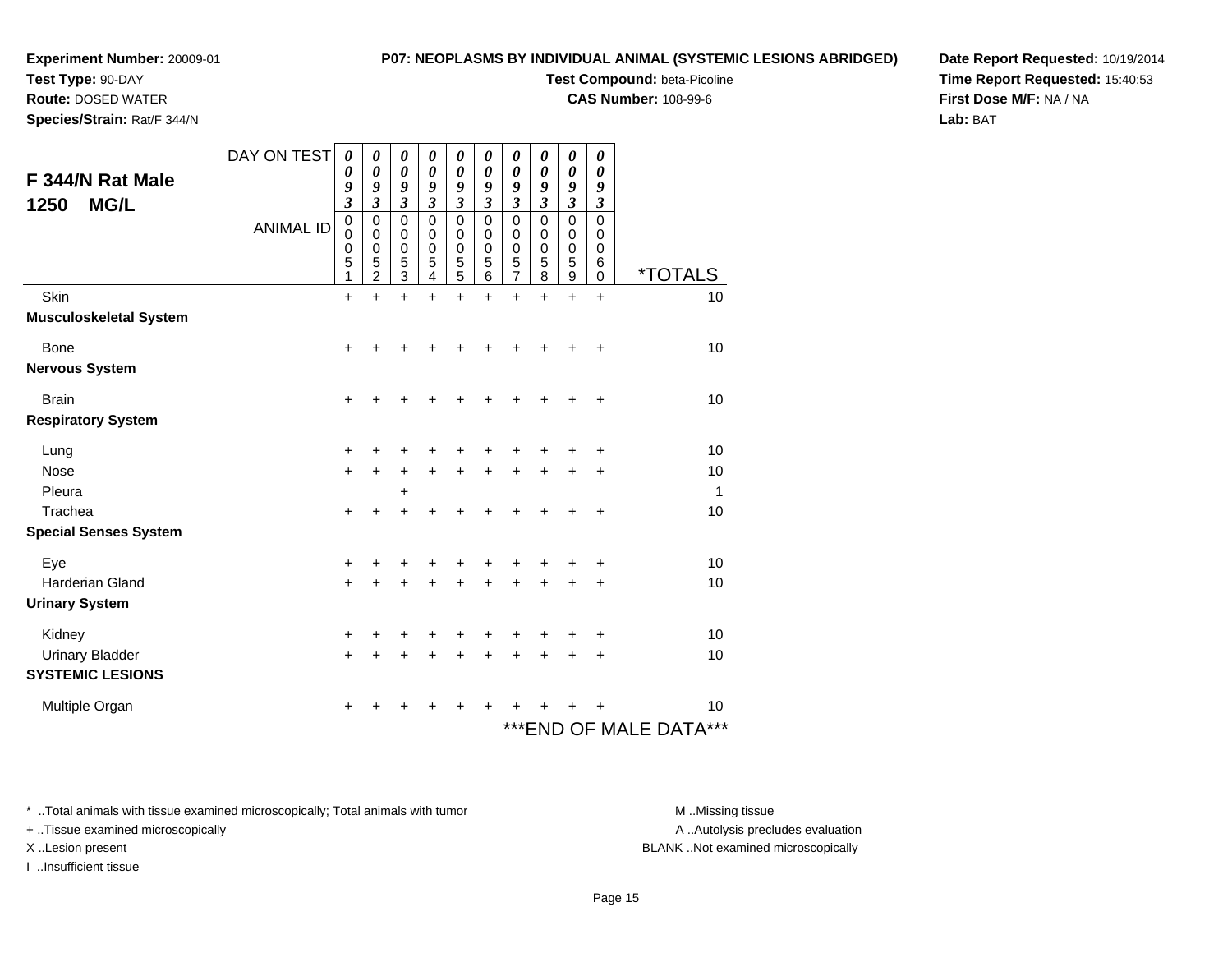**Test Type:** 90-DAY

**Route:** DOSED WATER

**Species/Strain:** Rat/F 344/N

## **P07: NEOPLASMS BY INDIVIDUAL ANIMAL (SYSTEMIC LESIONS ABRIDGED)**

**Test Compound:** beta-Picoline

**CAS Number:** 108-99-6

**Date Report Requested:** 10/19/2014**Time Report Requested:** 15:40:53**First Dose M/F:** NA / NA**Lab:** BAT

| F 344/N Rat Female<br><b>MG/L</b><br>0 | DAY ON TEST<br><b>ANIMAL ID</b> | 0<br>0<br>9<br>$\mathfrak{z}$<br>0<br>$\mathbf 0$<br>0<br>6<br>1 | 0<br>0<br>9<br>3<br>$\mathbf 0$<br>$\mathbf 0$<br>$\pmb{0}$<br>6<br>$\overline{2}$ | 0<br>$\theta$<br>9<br>3<br>$\Omega$<br>$\Omega$<br>$\pmb{0}$<br>6<br>3 | $\boldsymbol{\theta}$<br>0<br>9<br>3<br>$\Omega$<br>$\Omega$<br>$\mathbf 0$<br>6<br>4 | 0<br>0<br>9<br>3<br>$\mathbf 0$<br>0<br>0<br>6<br>5 | 0<br>$\boldsymbol{\theta}$<br>9<br>3<br>$\Omega$<br>0<br>$\mathbf 0$<br>6<br>6 | 0<br>0<br>9<br>$\mathfrak{z}$<br>$\mathbf 0$<br>0<br>$\mathbf 0$<br>6<br>7 | $\boldsymbol{\theta}$<br>0<br>9<br>$\mathfrak{z}$<br>$\mathbf 0$<br>$\Omega$<br>$\mathbf 0$<br>6<br>8 | 0<br>0<br>9<br>3<br>$\Omega$<br>$\Omega$<br>$\mathbf 0$<br>6<br>9 | 0<br>$\boldsymbol{\theta}$<br>9<br>3<br>$\mathbf 0$<br>$\Omega$<br>$\mathbf 0$<br>$\overline{7}$<br>$\mathbf 0$ | <i><b>*TOTALS</b></i> |
|----------------------------------------|---------------------------------|------------------------------------------------------------------|------------------------------------------------------------------------------------|------------------------------------------------------------------------|---------------------------------------------------------------------------------------|-----------------------------------------------------|--------------------------------------------------------------------------------|----------------------------------------------------------------------------|-------------------------------------------------------------------------------------------------------|-------------------------------------------------------------------|-----------------------------------------------------------------------------------------------------------------|-----------------------|
| <b>Alimentary System</b>               |                                 |                                                                  |                                                                                    |                                                                        |                                                                                       |                                                     |                                                                                |                                                                            |                                                                                                       |                                                                   |                                                                                                                 |                       |
| Esophagus                              |                                 | +                                                                | +                                                                                  | +                                                                      | +                                                                                     | ٠                                                   | +                                                                              | +                                                                          |                                                                                                       | ٠                                                                 | +                                                                                                               | 10                    |
| Intestine Large, Cecum                 |                                 | +                                                                | $\ddot{}$                                                                          | $\ddot{}$                                                              | $\ddot{}$                                                                             | $\ddot{}$                                           | $\ddot{}$                                                                      | $\ddot{}$                                                                  | $\ddot{}$                                                                                             | $\ddot{}$                                                         | $\ddot{}$                                                                                                       | 10                    |
| Intestine Large, Colon                 |                                 | +                                                                | +                                                                                  | $\ddot{}$                                                              | $\ddot{}$                                                                             | $\ddot{}$                                           | $\ddot{}$                                                                      | $\ddot{}$                                                                  | $\ddot{}$                                                                                             | $\ddot{}$                                                         | $\ddot{}$                                                                                                       | 10                    |
| Intestine Large, Rectum                |                                 | +                                                                | +                                                                                  | +                                                                      | $\ddot{}$                                                                             | $\ddot{}$                                           | $\ddot{}$                                                                      | $\ddot{}$                                                                  | $\ddot{}$                                                                                             | $\ddot{}$                                                         | +                                                                                                               | 10                    |
| Intestine Small, Duodenum              |                                 | +                                                                | +                                                                                  | +                                                                      | $\ddot{}$                                                                             | $+$                                                 | $\ddot{}$                                                                      | $\ddot{}$                                                                  | $\ddot{}$                                                                                             | $\ddot{}$                                                         | $\ddot{}$                                                                                                       | 10                    |
| Intestine Small, Ileum                 |                                 | +                                                                | $\ddot{}$                                                                          | $\ddot{}$                                                              | $\ddot{}$                                                                             | $+$                                                 | $\ddot{}$                                                                      | $\ddot{}$                                                                  | $\ddot{}$                                                                                             | $\ddot{}$                                                         | $\ddot{}$                                                                                                       | 10                    |
| Intestine Small, Jejunum               |                                 | +                                                                | $\ddot{}$                                                                          | $\ddot{}$                                                              | $\ddot{}$                                                                             | $\ddot{}$                                           | $\ddot{}$                                                                      | $\ddot{}$                                                                  | $\ddot{}$                                                                                             | $\ddot{}$                                                         | $\ddot{}$                                                                                                       | 10                    |
| Liver                                  |                                 | +                                                                | $\ddot{}$                                                                          | $\ddot{}$                                                              | $+$                                                                                   | $\ddot{}$                                           | $\ddot{}$                                                                      | $\ddot{}$                                                                  | $\ddot{}$                                                                                             | $\ddot{}$                                                         | $\ddot{}$                                                                                                       | 10                    |
| Pancreas                               |                                 | $\ddot{}$                                                        | +                                                                                  | $\ddot{}$                                                              | $\ddot{}$                                                                             | $+$                                                 | $\ddot{}$                                                                      | $\ddot{}$                                                                  | $\ddot{}$                                                                                             | $\ddot{}$                                                         | $\ddot{}$                                                                                                       | 10                    |
| Salivary Glands                        |                                 | +                                                                | $\ddot{}$                                                                          | $\ddot{}$                                                              | $\ddot{}$                                                                             | $+$                                                 | $\ddot{}$                                                                      | $\ddot{}$                                                                  | $\ddot{}$                                                                                             | $\ddot{}$                                                         | $\ddot{}$                                                                                                       | 10                    |
| Stomach, Forestomach                   |                                 | $\ddot{}$                                                        | $\ddot{}$                                                                          | $\ddot{}$                                                              | $+$                                                                                   | $\ddot{}$                                           | $\ddot{}$                                                                      | $\ddot{}$                                                                  | $\ddot{}$                                                                                             | $\ddot{}$                                                         | $\ddot{}$                                                                                                       | 10                    |
| Stomach, Glandular                     |                                 | $\ddot{}$                                                        | $\ddot{}$                                                                          | $\ddot{}$                                                              | $\ddot{}$                                                                             | $\ddot{}$                                           | $\ddot{}$                                                                      | $\ddot{}$                                                                  | ÷                                                                                                     | $\ddot{}$                                                         | $\ddot{}$                                                                                                       | 10                    |
| <b>Cardiovascular System</b>           |                                 |                                                                  |                                                                                    |                                                                        |                                                                                       |                                                     |                                                                                |                                                                            |                                                                                                       |                                                                   |                                                                                                                 |                       |
| <b>Blood Vessel</b>                    |                                 | +                                                                | +                                                                                  | +                                                                      | +                                                                                     | +                                                   | +                                                                              | +                                                                          |                                                                                                       | +                                                                 | +                                                                                                               | 10                    |
| Heart                                  |                                 | $\ddot{}$                                                        |                                                                                    | $\ddot{}$                                                              |                                                                                       | $\ddot{}$                                           | $\ddot{}$                                                                      | $\ddot{}$                                                                  | $\ddot{}$                                                                                             | $\ddot{}$                                                         | +                                                                                                               | 10                    |
| <b>Endocrine System</b>                |                                 |                                                                  |                                                                                    |                                                                        |                                                                                       |                                                     |                                                                                |                                                                            |                                                                                                       |                                                                   |                                                                                                                 |                       |
| <b>Adrenal Cortex</b>                  |                                 | +                                                                | +                                                                                  | +                                                                      | +                                                                                     | ٠                                                   | +                                                                              | +                                                                          | +                                                                                                     | +                                                                 | +                                                                                                               | 10                    |
| Adrenal Medulla                        |                                 | +                                                                | +                                                                                  | +                                                                      | $\ddot{}$                                                                             | $\pm$                                               | $\ddot{}$                                                                      | +                                                                          | +                                                                                                     | $\ddot{}$                                                         | $\ddot{}$                                                                                                       | 10                    |
| Islets, Pancreatic                     |                                 | +                                                                | +                                                                                  | +                                                                      | +                                                                                     | $\ddot{}$                                           | +                                                                              | +                                                                          | +                                                                                                     | $\ddot{}$                                                         | +                                                                                                               | 10                    |
| Parathyroid Gland                      |                                 | $\ddot{}$                                                        | +                                                                                  | M                                                                      | $\ddot{}$                                                                             | $\ddot{}$                                           | $\ddot{}$                                                                      | $\ddot{}$                                                                  | $\ddot{}$                                                                                             | M                                                                 | +                                                                                                               | 8                     |

\* ..Total animals with tissue examined microscopically; Total animals with tumor **M** . Missing tissue M ..Missing tissue

+ ..Tissue examined microscopically

I ..Insufficient tissue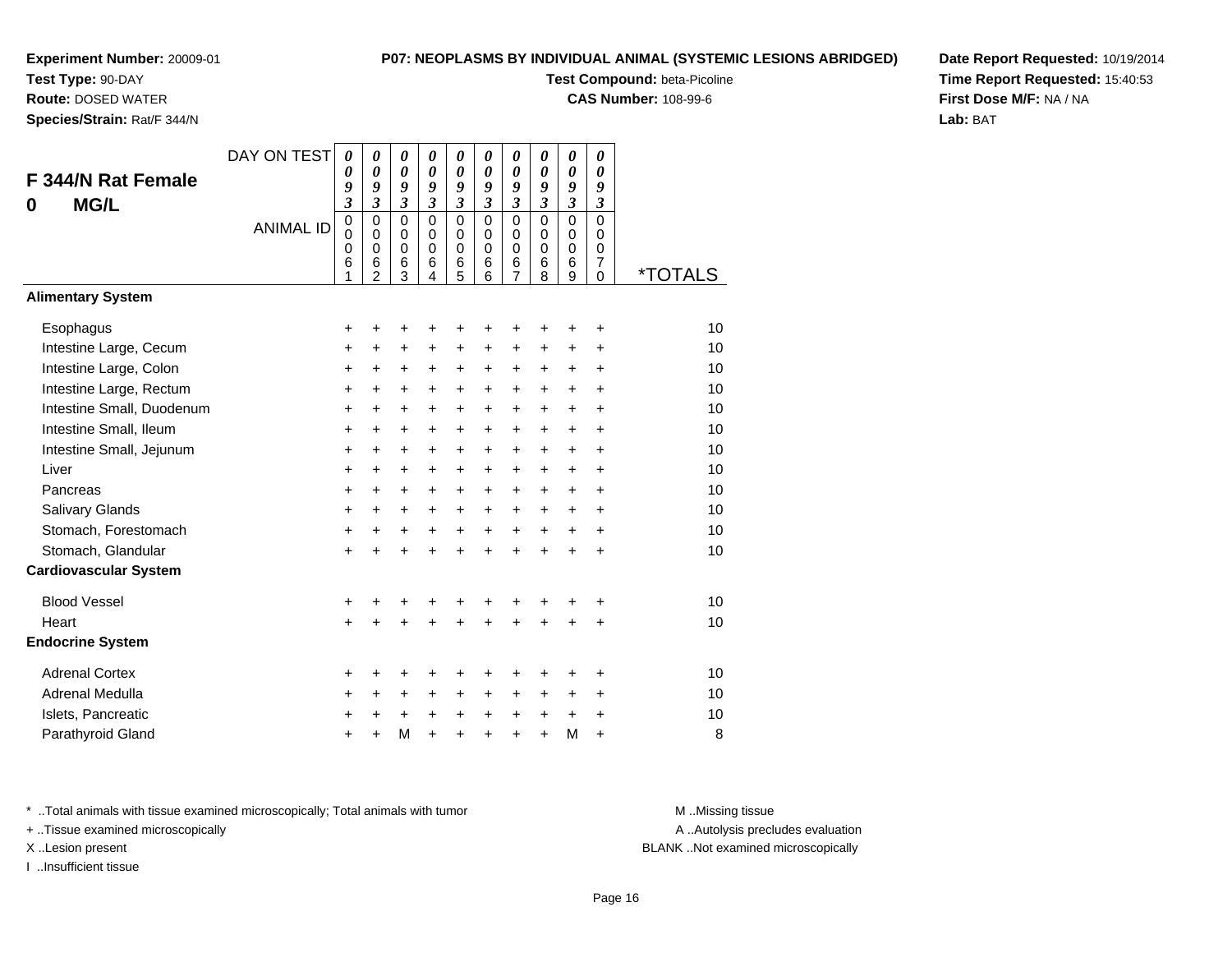**Test Type:** 90-DAY

**Route:** DOSED WATER

**Species/Strain:** Rat/F 344/N

### **P07: NEOPLASMS BY INDIVIDUAL ANIMAL (SYSTEMIC LESIONS ABRIDGED)**

**Test Compound:** beta-Picoline

**CAS Number:** 108-99-6

**Date Report Requested:** 10/19/2014**Time Report Requested:** 15:40:53**First Dose M/F:** NA / NA**Lab:** BAT

| <b>F 344/N Rat Female</b><br><b>MG/L</b><br>0 | DAY ON TEST<br><b>ANIMAL ID</b> | 0<br>$\boldsymbol{\theta}$<br>9<br>$\overline{\mathbf{3}}$<br>$\mathbf 0$<br>$\mathbf 0$<br>$\mathbf 0$<br>6 | 0<br>$\boldsymbol{\theta}$<br>9<br>$\overline{\mathbf{3}}$<br>$\mathbf 0$<br>$\mathbf 0$<br>$\mathbf 0$<br>$\,6$ | 0<br>$\boldsymbol{\theta}$<br>9<br>$\mathfrak{z}$<br>$\mathbf 0$<br>$\mathbf 0$<br>0<br>$\,6$ | 0<br>0<br>9<br>$\overline{\mathbf{3}}$<br>0<br>$\mathbf 0$<br>0<br>6 | 0<br>0<br>9<br>$\mathfrak{z}$<br>$\mathbf 0$<br>$\mathbf 0$<br>0<br>6 | 0<br>0<br>9<br>$\mathfrak{z}$<br>0<br>$\mathbf 0$<br>0<br>6 | $\boldsymbol{\theta}$<br>$\boldsymbol{\theta}$<br>9<br>$\mathfrak{z}$<br>$\mathbf 0$<br>$\mathbf 0$<br>$\mathbf 0$<br>$\,6$ | 0<br>$\boldsymbol{\theta}$<br>9<br>$\mathfrak{z}$<br>$\mathbf 0$<br>0<br>0<br>6 | $\pmb{\theta}$<br>0<br>9<br>$\mathfrak{z}$<br>$\mathbf 0$<br>$\mathbf 0$<br>$\pmb{0}$<br>6 | 0<br>$\boldsymbol{\theta}$<br>9<br>$\mathfrak{z}$<br>$\Omega$<br>0<br>0<br>7 |                       |
|-----------------------------------------------|---------------------------------|--------------------------------------------------------------------------------------------------------------|------------------------------------------------------------------------------------------------------------------|-----------------------------------------------------------------------------------------------|----------------------------------------------------------------------|-----------------------------------------------------------------------|-------------------------------------------------------------|-----------------------------------------------------------------------------------------------------------------------------|---------------------------------------------------------------------------------|--------------------------------------------------------------------------------------------|------------------------------------------------------------------------------|-----------------------|
|                                               |                                 | 1                                                                                                            | $\overline{c}$                                                                                                   | 3                                                                                             | 4                                                                    | 5                                                                     | 6                                                           | $\overline{7}$                                                                                                              | 8                                                                               | $\mathsf g$                                                                                | $\mathbf 0$                                                                  | <i><b>*TOTALS</b></i> |
| <b>Pituitary Gland</b>                        |                                 | $\ddot{}$                                                                                                    | $\ddot{}$                                                                                                        | $\ddot{}$                                                                                     | $\ddot{}$                                                            | $\ddot{}$                                                             | $\ddot{}$                                                   | $\ddot{}$                                                                                                                   | $\ddot{}$                                                                       | $\ddot{}$                                                                                  | $+$                                                                          | 10                    |
| <b>Thyroid Gland</b>                          |                                 | $\ddot{}$                                                                                                    | +                                                                                                                | +                                                                                             | +                                                                    | +                                                                     | +                                                           | +                                                                                                                           | +                                                                               | $\ddot{}$                                                                                  | $\ddot{}$                                                                    | 10                    |
| <b>General Body System</b>                    |                                 |                                                                                                              |                                                                                                                  |                                                                                               |                                                                      |                                                                       |                                                             |                                                                                                                             |                                                                                 |                                                                                            |                                                                              |                       |
| <b>NONE</b>                                   |                                 |                                                                                                              |                                                                                                                  |                                                                                               |                                                                      |                                                                       |                                                             |                                                                                                                             |                                                                                 |                                                                                            |                                                                              |                       |
| <b>Genital System</b>                         |                                 |                                                                                                              |                                                                                                                  |                                                                                               |                                                                      |                                                                       |                                                             |                                                                                                                             |                                                                                 |                                                                                            |                                                                              |                       |
| <b>Clitoral Gland</b>                         |                                 | +                                                                                                            |                                                                                                                  | +                                                                                             | +                                                                    | +                                                                     |                                                             |                                                                                                                             |                                                                                 |                                                                                            |                                                                              | 10                    |
| Ovary                                         |                                 | +                                                                                                            | $\pm$                                                                                                            | +                                                                                             | $\pm$                                                                | +                                                                     | +                                                           | +                                                                                                                           | +                                                                               | $\ddot{}$                                                                                  | +                                                                            | 10                    |
| Oviduct                                       |                                 |                                                                                                              |                                                                                                                  | +                                                                                             |                                                                      |                                                                       |                                                             |                                                                                                                             |                                                                                 |                                                                                            |                                                                              | 1                     |
| <b>Uterus</b>                                 |                                 | $\ddot{}$                                                                                                    | +                                                                                                                | $\ddot{}$                                                                                     | +                                                                    | +                                                                     | +                                                           |                                                                                                                             |                                                                                 |                                                                                            | +                                                                            | 10                    |
| <b>Hematopoietic System</b>                   |                                 |                                                                                                              |                                                                                                                  |                                                                                               |                                                                      |                                                                       |                                                             |                                                                                                                             |                                                                                 |                                                                                            |                                                                              |                       |
| <b>Bone Marrow</b>                            |                                 | +                                                                                                            | +                                                                                                                | +                                                                                             | +                                                                    | +                                                                     |                                                             | +                                                                                                                           |                                                                                 |                                                                                            | +                                                                            | 10                    |
| Lymph Node, Mandibular                        |                                 | M                                                                                                            | м                                                                                                                | M                                                                                             | M                                                                    | M                                                                     | M                                                           | M                                                                                                                           | М                                                                               | м                                                                                          | M                                                                            | $\mathbf 0$           |
| Lymph Node, Mesenteric                        |                                 | +                                                                                                            | $\ddot{}$                                                                                                        | $\ddot{}$                                                                                     | +                                                                    | +                                                                     | +                                                           | +                                                                                                                           | +                                                                               | +                                                                                          | $\ddot{}$                                                                    | 10                    |
| Spleen                                        |                                 | $\ddot{}$                                                                                                    | +                                                                                                                | $\ddot{}$                                                                                     | +                                                                    | $\ddot{}$                                                             | +                                                           | $\ddot{}$                                                                                                                   | +                                                                               | +                                                                                          | +                                                                            | 10                    |
| Thymus                                        |                                 | $\ddot{}$                                                                                                    | $\ddot{}$                                                                                                        | $\ddot{}$                                                                                     | $\ddot{}$                                                            | $\ddot{}$                                                             | $\ddot{}$                                                   | $\ddot{}$                                                                                                                   | $\ddot{}$                                                                       | $\ddot{}$                                                                                  | $\ddot{}$                                                                    | 10                    |
| <b>Integumentary System</b>                   |                                 |                                                                                                              |                                                                                                                  |                                                                                               |                                                                      |                                                                       |                                                             |                                                                                                                             |                                                                                 |                                                                                            |                                                                              |                       |
| <b>Mammary Gland</b>                          |                                 | +                                                                                                            | +                                                                                                                | +                                                                                             | +                                                                    | +                                                                     | +                                                           | +                                                                                                                           | +                                                                               | +                                                                                          | +                                                                            | 10                    |
| Skin                                          |                                 | $\ddot{}$                                                                                                    |                                                                                                                  | +                                                                                             | +                                                                    | +                                                                     | +                                                           | +                                                                                                                           |                                                                                 |                                                                                            | $\ddot{}$                                                                    | 10                    |
| <b>Musculoskeletal System</b>                 |                                 |                                                                                                              |                                                                                                                  |                                                                                               |                                                                      |                                                                       |                                                             |                                                                                                                             |                                                                                 |                                                                                            |                                                                              |                       |
| Bone                                          |                                 | +                                                                                                            |                                                                                                                  |                                                                                               |                                                                      |                                                                       |                                                             |                                                                                                                             |                                                                                 |                                                                                            | +                                                                            | 10                    |

\* ..Total animals with tissue examined microscopically; Total animals with tumor **M** . Missing tissue M ..Missing tissue + ..Tissue examined microscopically X ..Lesion present BLANK ..Not examined microscopically

I ..Insufficient tissue

A ..Autolysis precludes evaluation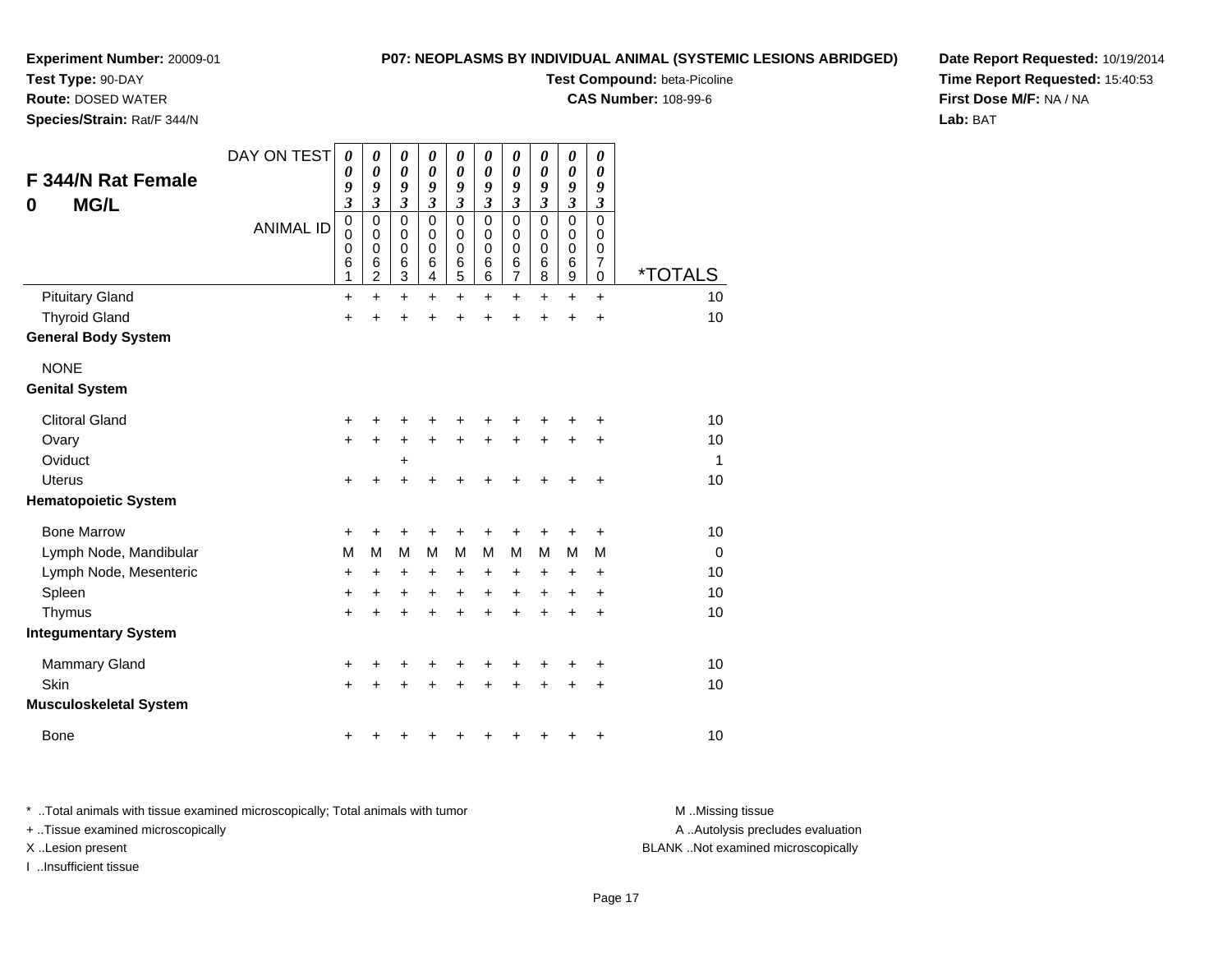**Test Type:** 90-DAY **Route:** DOSED WATER**Species/Strain:** Rat/F 344/N

# **P07: NEOPLASMS BY INDIVIDUAL ANIMAL (SYSTEMIC LESIONS ABRIDGED)**

**Test Compound:** beta-Picoline

**CAS Number:** 108-99-6

**Date Report Requested:** 10/19/2014**Time Report Requested:** 15:40:53**First Dose M/F:** NA / NA**Lab:** BAT

| <b>F 344/N Rat Female</b><br><b>MG/L</b><br>0 | DAY ON TEST<br><b>ANIMAL ID</b> | 0<br>0<br>9<br>$\overline{\mathbf{3}}$<br>0<br>0<br>0<br>6 | 0<br>0<br>9<br>3<br>0<br>$\mathbf 0$<br>$\mathbf 0$<br>6 | $\boldsymbol{\theta}$<br>$\boldsymbol{\theta}$<br>9<br>3<br>0<br>$\mathbf 0$<br>$\mathbf 0$<br>6 | $\boldsymbol{\theta}$<br>0<br>9<br>3<br>0<br>0<br>0<br>6 | $\boldsymbol{\theta}$<br>$\boldsymbol{\theta}$<br>9<br>$\mathfrak{z}$<br>0<br>0<br>$\mathbf 0$<br>6 | 0<br>0<br>9<br>$\mathfrak{z}$<br>0<br>0<br>$\mathbf 0$<br>6 | 0<br>0<br>9<br>$\overline{\mathbf{3}}$<br>0<br>0<br>$\mathbf 0$<br>6<br>7 | 0<br>0<br>9<br>3<br>$\Omega$<br>0<br>$\mathbf 0$<br>6 | 0<br>0<br>9<br>$\mathfrak{z}$<br>0<br>0<br>0<br>6 | 0<br>0<br>9<br>$\boldsymbol{\beta}$<br>$\Omega$<br>0<br>0<br>7 |                       |
|-----------------------------------------------|---------------------------------|------------------------------------------------------------|----------------------------------------------------------|--------------------------------------------------------------------------------------------------|----------------------------------------------------------|-----------------------------------------------------------------------------------------------------|-------------------------------------------------------------|---------------------------------------------------------------------------|-------------------------------------------------------|---------------------------------------------------|----------------------------------------------------------------|-----------------------|
| <b>Nervous System</b>                         |                                 |                                                            | $\overline{2}$                                           | 3                                                                                                | 4                                                        | 5                                                                                                   | 6                                                           |                                                                           | 8                                                     | 9                                                 | $\Omega$                                                       | <i><b>*TOTALS</b></i> |
| <b>Brain</b><br><b>Respiratory System</b>     |                                 | $\ddot{}$                                                  |                                                          | +                                                                                                |                                                          | +                                                                                                   |                                                             | +                                                                         |                                                       | +                                                 | ÷                                                              | 10                    |
| Lung                                          |                                 | +                                                          | +                                                        | +                                                                                                | +                                                        | +                                                                                                   | +                                                           | +                                                                         |                                                       | +                                                 | ٠                                                              | 10                    |
| <b>Nose</b>                                   |                                 | +                                                          | +                                                        | $\ddot{}$                                                                                        | $\ddot{}$                                                | $\ddot{}$                                                                                           | $\ddot{}$                                                   | $\ddot{}$                                                                 | $\ddot{}$                                             | $\ddot{}$                                         | $\ddot{}$                                                      | 10                    |
| Trachea                                       |                                 | $\ddot{}$                                                  | $\ddot{}$                                                | $\ddot{}$                                                                                        | $\ddot{}$                                                | $\ddot{}$                                                                                           | $+$                                                         | M                                                                         | $+$                                                   | $\ddot{}$                                         | $\ddot{}$                                                      | 9                     |
| <b>Special Senses System</b>                  |                                 |                                                            |                                                          |                                                                                                  |                                                          |                                                                                                     |                                                             |                                                                           |                                                       |                                                   |                                                                |                       |
| Eye                                           |                                 | $\ddot{}$                                                  |                                                          |                                                                                                  |                                                          |                                                                                                     |                                                             |                                                                           |                                                       |                                                   | ٠                                                              | 10                    |
| <b>Harderian Gland</b>                        |                                 | $\ddot{}$                                                  | +                                                        | $\ddot{}$                                                                                        | $\ddot{}$                                                | $+$                                                                                                 | $\ddot{}$                                                   | $+$                                                                       | $\ddot{}$                                             | $\ddot{}$                                         | $\ddot{}$                                                      | 10                    |
| <b>Urinary System</b>                         |                                 |                                                            |                                                          |                                                                                                  |                                                          |                                                                                                     |                                                             |                                                                           |                                                       |                                                   |                                                                |                       |
| Kidney                                        |                                 | +                                                          | +                                                        | +                                                                                                | +                                                        | +                                                                                                   | +                                                           | +                                                                         | +                                                     | ٠                                                 | ÷                                                              | 10                    |
| <b>Urinary Bladder</b>                        |                                 | +                                                          | +                                                        | +                                                                                                | +                                                        | +                                                                                                   | ٠                                                           | ٠                                                                         | ٠                                                     | ٠                                                 | +                                                              | 10                    |

\* ..Total animals with tissue examined microscopically; Total animals with tumor **M** ...Missing tissue M ...Missing tissue

 $\mathsf{r}$  +

n  $+$ 

+ ..Tissue examined microscopically

I ..Insufficient tissue

**SYSTEMIC LESIONS**

Multiple Organ

A .. Autolysis precludes evaluation X ..Lesion present BLANK ..Not examined microscopically

<sup>+</sup> <sup>+</sup> <sup>+</sup> <sup>+</sup> <sup>+</sup> <sup>+</sup> <sup>+</sup> <sup>+</sup> <sup>+</sup> <sup>10</sup>

<sup>+</sup> <sup>+</sup> <sup>+</sup> <sup>+</sup> <sup>+</sup> <sup>+</sup> <sup>+</sup> <sup>+</sup> <sup>+</sup> <sup>10</sup>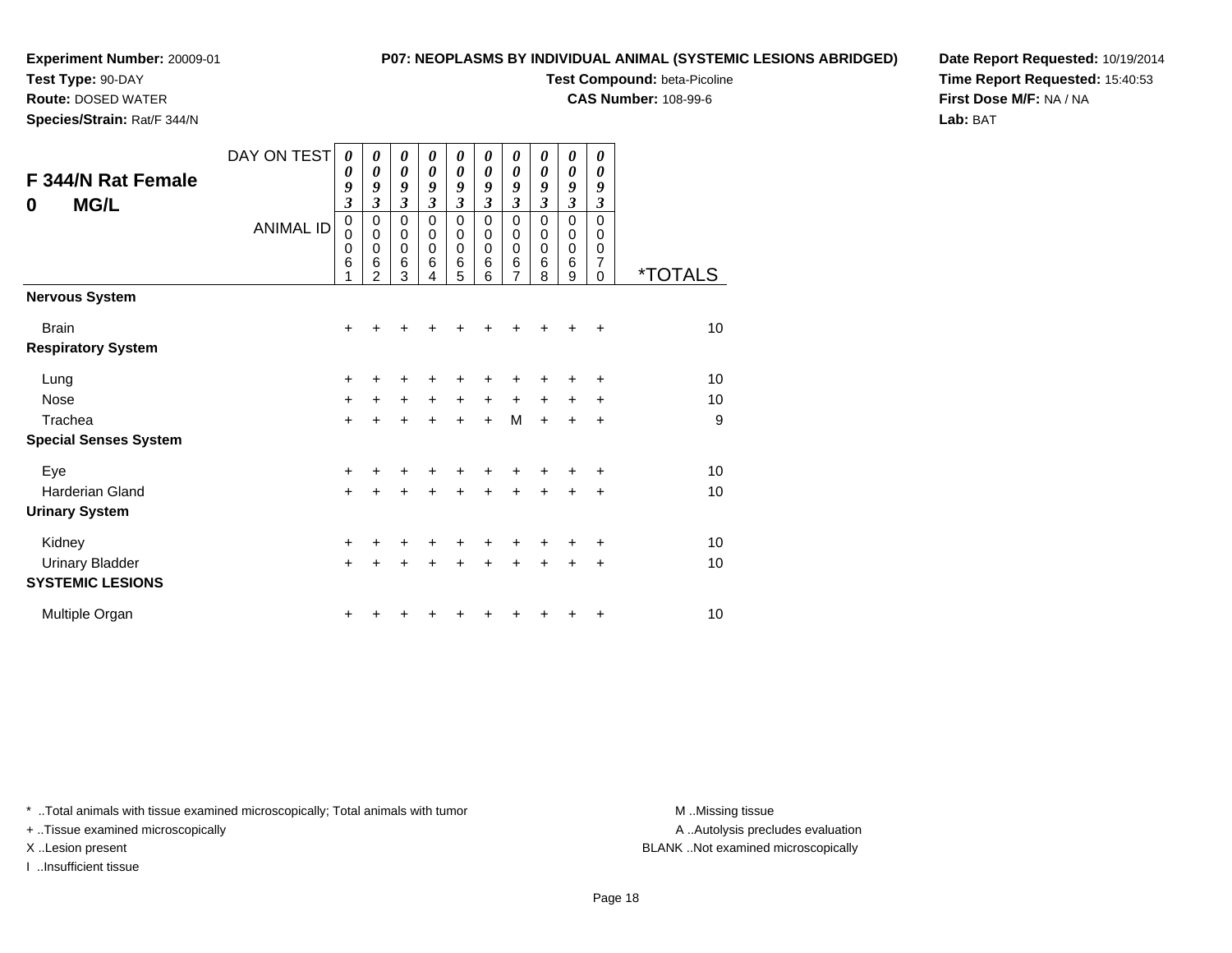**Test Type:** 90-DAY

**Route:** DOSED WATER

**Species/Strain:** Rat/F 344/N

# **P07: NEOPLASMS BY INDIVIDUAL ANIMAL (SYSTEMIC LESIONS ABRIDGED)**

**Test Compound:** beta-Picoline

**CAS Number:** 108-99-6

**Date Report Requested:** 10/19/2014**Time Report Requested:** 15:40:53**First Dose M/F:** NA / NA**Lab:** BAT

| F 344/N Rat Female<br><b>MG/L</b><br>78                                        | DAY ON TEST      | $\boldsymbol{\theta}$<br>$\boldsymbol{\theta}$<br>9<br>$\mathfrak{z}$ | $\boldsymbol{\theta}$<br>$\boldsymbol{\theta}$<br>9<br>$\overline{\mathbf{3}}$ | $\pmb{\theta}$<br>$\boldsymbol{\theta}$<br>9<br>$\overline{\mathbf{3}}$ | 0<br>$\boldsymbol{\theta}$<br>$\boldsymbol{g}$<br>$\mathfrak{z}$ | 0<br>$\pmb{\theta}$<br>$\boldsymbol{9}$<br>$\overline{\mathbf{3}}$        | $\pmb{\theta}$<br>$\boldsymbol{\theta}$<br>$\pmb{9}$<br>$\overline{\mathbf{3}}$ | 0<br>$\boldsymbol{\theta}$<br>9<br>$\mathfrak{z}$                             | 0<br>$\pmb{\theta}$<br>9<br>$\mathfrak{z}$           | $\boldsymbol{\theta}$<br>$\pmb{\theta}$<br>$\boldsymbol{9}$<br>$\overline{\mathbf{3}}$ | $\boldsymbol{\theta}$<br>$\boldsymbol{\theta}$<br>9<br>$\mathfrak{z}$ |                       |
|--------------------------------------------------------------------------------|------------------|-----------------------------------------------------------------------|--------------------------------------------------------------------------------|-------------------------------------------------------------------------|------------------------------------------------------------------|---------------------------------------------------------------------------|---------------------------------------------------------------------------------|-------------------------------------------------------------------------------|------------------------------------------------------|----------------------------------------------------------------------------------------|-----------------------------------------------------------------------|-----------------------|
|                                                                                | <b>ANIMAL ID</b> | $\mathbf 0$<br>$\mathbf 0$<br>$\mathbf 0$<br>$\overline{7}$<br>1      | $\mathbf 0$<br>0<br>$\mathbf 0$<br>$\frac{7}{2}$                               | $\mathbf 0$<br>$\mathbf 0$<br>$\pmb{0}$<br>$\frac{7}{3}$                | $\pmb{0}$<br>$\mathbf 0$<br>$\mathbf 0$<br>$\boldsymbol{7}$<br>4 | $\overline{0}$<br>0<br>$\pmb{0}$<br>$\begin{array}{c} 7 \\ 5 \end{array}$ | $\mathsf 0$<br>0<br>$\pmb{0}$<br>$\begin{array}{c} 7 \\ 6 \end{array}$          | $\mathsf 0$<br>$\mathbf 0$<br>$\pmb{0}$<br>$\boldsymbol{7}$<br>$\overline{7}$ | $\mathsf 0$<br>0<br>$\,0\,$<br>$\boldsymbol{7}$<br>8 | $\overline{0}$<br>0<br>$\pmb{0}$<br>$\boldsymbol{7}$<br>$\boldsymbol{9}$               | $\mathsf 0$<br>$\mathbf 0$<br>$\mathbf 0$<br>8<br>$\pmb{0}$           | <i><b>*TOTALS</b></i> |
| <b>Alimentary System</b>                                                       |                  |                                                                       |                                                                                |                                                                         |                                                                  |                                                                           |                                                                                 |                                                                               |                                                      |                                                                                        |                                                                       |                       |
| Liver<br><b>Cardiovascular System</b>                                          |                  | $\ddot{}$                                                             |                                                                                |                                                                         |                                                                  |                                                                           |                                                                                 |                                                                               |                                                      | $\ddot{}$                                                                              | $\ddot{}$                                                             | 10                    |
| <b>NONE</b><br><b>Endocrine System</b>                                         |                  |                                                                       |                                                                                |                                                                         |                                                                  |                                                                           |                                                                                 |                                                                               |                                                      |                                                                                        |                                                                       |                       |
| <b>NONE</b><br><b>General Body System</b>                                      |                  |                                                                       |                                                                                |                                                                         |                                                                  |                                                                           |                                                                                 |                                                                               |                                                      |                                                                                        |                                                                       |                       |
| <b>NONE</b><br><b>Genital System</b>                                           |                  |                                                                       |                                                                                |                                                                         |                                                                  |                                                                           |                                                                                 |                                                                               |                                                      |                                                                                        |                                                                       |                       |
| <b>NONE</b><br><b>Hematopoietic System</b>                                     |                  |                                                                       |                                                                                |                                                                         |                                                                  |                                                                           |                                                                                 |                                                                               |                                                      |                                                                                        |                                                                       |                       |
| <b>NONE</b><br><b>Integumentary System</b>                                     |                  |                                                                       |                                                                                |                                                                         |                                                                  |                                                                           |                                                                                 |                                                                               |                                                      |                                                                                        |                                                                       |                       |
| <b>NONE</b><br><b>Musculoskeletal System</b>                                   |                  |                                                                       |                                                                                |                                                                         |                                                                  |                                                                           |                                                                                 |                                                                               |                                                      |                                                                                        |                                                                       |                       |
| <b>NONE</b><br><b>Nervous System</b>                                           |                  |                                                                       |                                                                                |                                                                         |                                                                  |                                                                           |                                                                                 |                                                                               |                                                      |                                                                                        |                                                                       |                       |
| <b>NONE</b>                                                                    |                  |                                                                       |                                                                                |                                                                         |                                                                  |                                                                           |                                                                                 |                                                                               |                                                      |                                                                                        |                                                                       |                       |
| * Total animals with tissue examined microscopically; Total animals with tumor |                  |                                                                       |                                                                                |                                                                         |                                                                  |                                                                           |                                                                                 |                                                                               |                                                      |                                                                                        |                                                                       | M Missing tissue      |

+ ..Tissue examined microscopically

I ..Insufficient tissue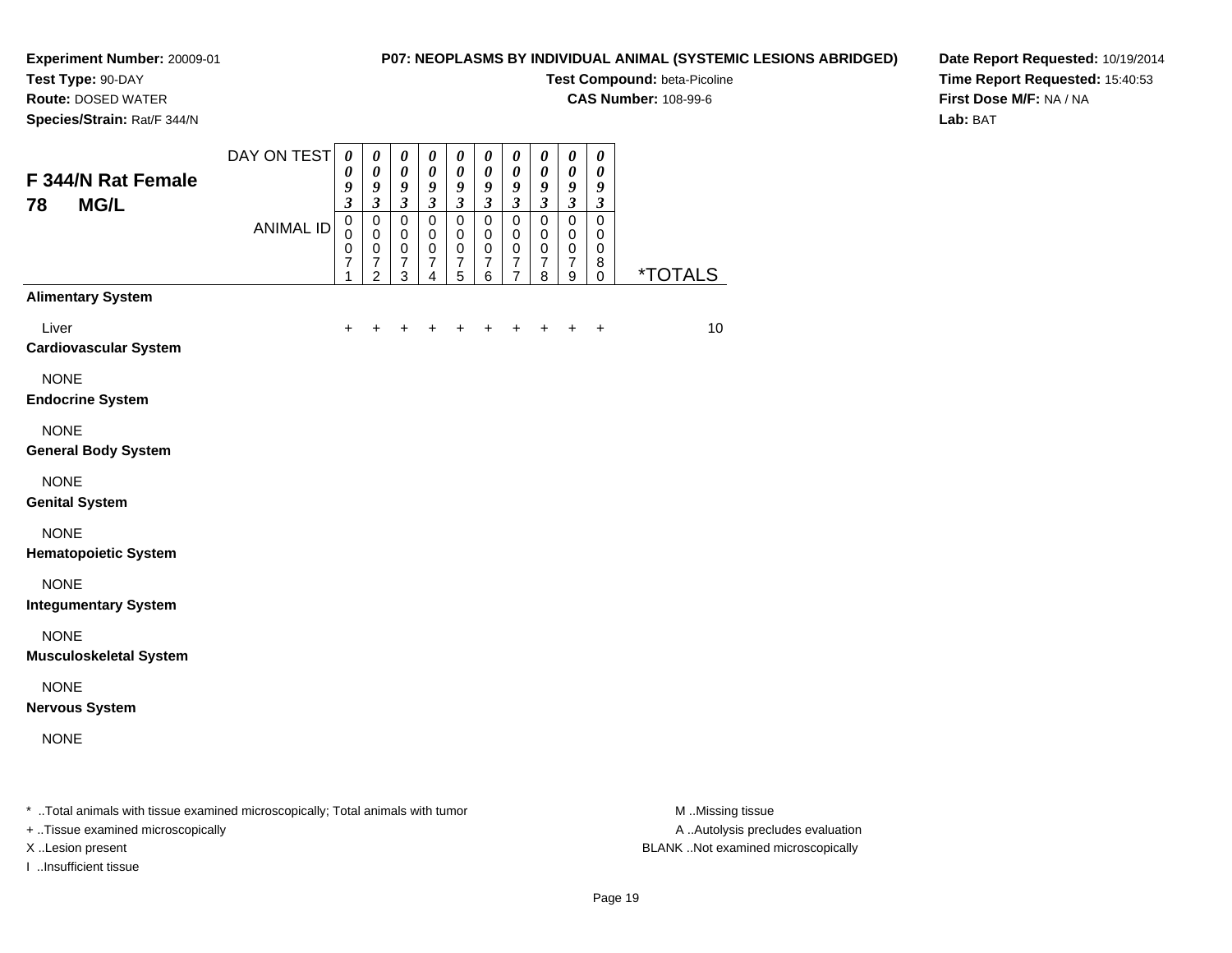**Route:** DOSED WATER**Species/Strain:** Rat/F 344/N

# **P07: NEOPLASMS BY INDIVIDUAL ANIMAL (SYSTEMIC LESIONS ABRIDGED)**

**Test Compound:** beta-Picoline

**CAS Number:** 108-99-6

**Date Report Requested:** 10/19/2014**Time Report Requested:** 15:40:53**First Dose M/F:** NA / NA**Lab:** BAT

| F 344/N Rat Female<br><b>MG/L</b><br>78     | DAY ON TEST      | 0<br>0<br>9<br>3              | 0<br>0<br>9<br>3              | 0<br>0<br>9<br>3                    | $\boldsymbol{\theta}$<br>0<br>9<br>3 | 0<br>0<br>9<br>3                    | 0<br>0<br>9<br>$\boldsymbol{\beta}$ | 0<br>$\boldsymbol{\theta}$<br>9<br>$\boldsymbol{\beta}$ | 0<br>$\boldsymbol{\theta}$<br>9<br>3 | 0<br>0<br>9<br>$\mathfrak{z}$ | 0<br>0<br>9<br>3             |                       |
|---------------------------------------------|------------------|-------------------------------|-------------------------------|-------------------------------------|--------------------------------------|-------------------------------------|-------------------------------------|---------------------------------------------------------|--------------------------------------|-------------------------------|------------------------------|-----------------------|
|                                             | <b>ANIMAL ID</b> | 0<br>0<br>0<br>$\overline{7}$ | 0<br>$\pmb{0}$<br>0<br>7<br>2 | 0<br>$\pmb{0}$<br>$\,0\,$<br>7<br>3 | $\Omega$<br>0<br>0<br>7              | 0<br>$\pmb{0}$<br>$\,0\,$<br>7<br>5 | $\Omega$<br>0<br>0<br>7<br>6        | 0<br>0<br>$\pmb{0}$<br>7<br>7                           | 0<br>0<br>0<br>7<br>8                | 0<br>0<br>$\pmb{0}$<br>7<br>9 | $\Omega$<br>0<br>0<br>8<br>0 | <i><b>*TOTALS</b></i> |
| <b>Respiratory System</b>                   |                  |                               |                               |                                     |                                      |                                     |                                     |                                                         |                                      |                               |                              |                       |
| <b>NONE</b><br><b>Special Senses System</b> |                  |                               |                               |                                     |                                      |                                     |                                     |                                                         |                                      |                               |                              |                       |
| <b>NONE</b><br><b>Urinary System</b>        |                  |                               |                               |                                     |                                      |                                     |                                     |                                                         |                                      |                               |                              |                       |
| Kidney<br><b>SYSTEMIC LESIONS</b>           |                  | $\pm$                         |                               |                                     |                                      | +                                   | ÷                                   | ÷                                                       |                                      |                               | $\div$                       | 10                    |
| Multiple Organ                              |                  | ٠                             |                               |                                     |                                      |                                     |                                     |                                                         |                                      |                               |                              | 10                    |

\* ..Total animals with tissue examined microscopically; Total animals with tumor **M** . Missing tissue M ..Missing tissue

+ ..Tissue examined microscopically

I ..Insufficient tissue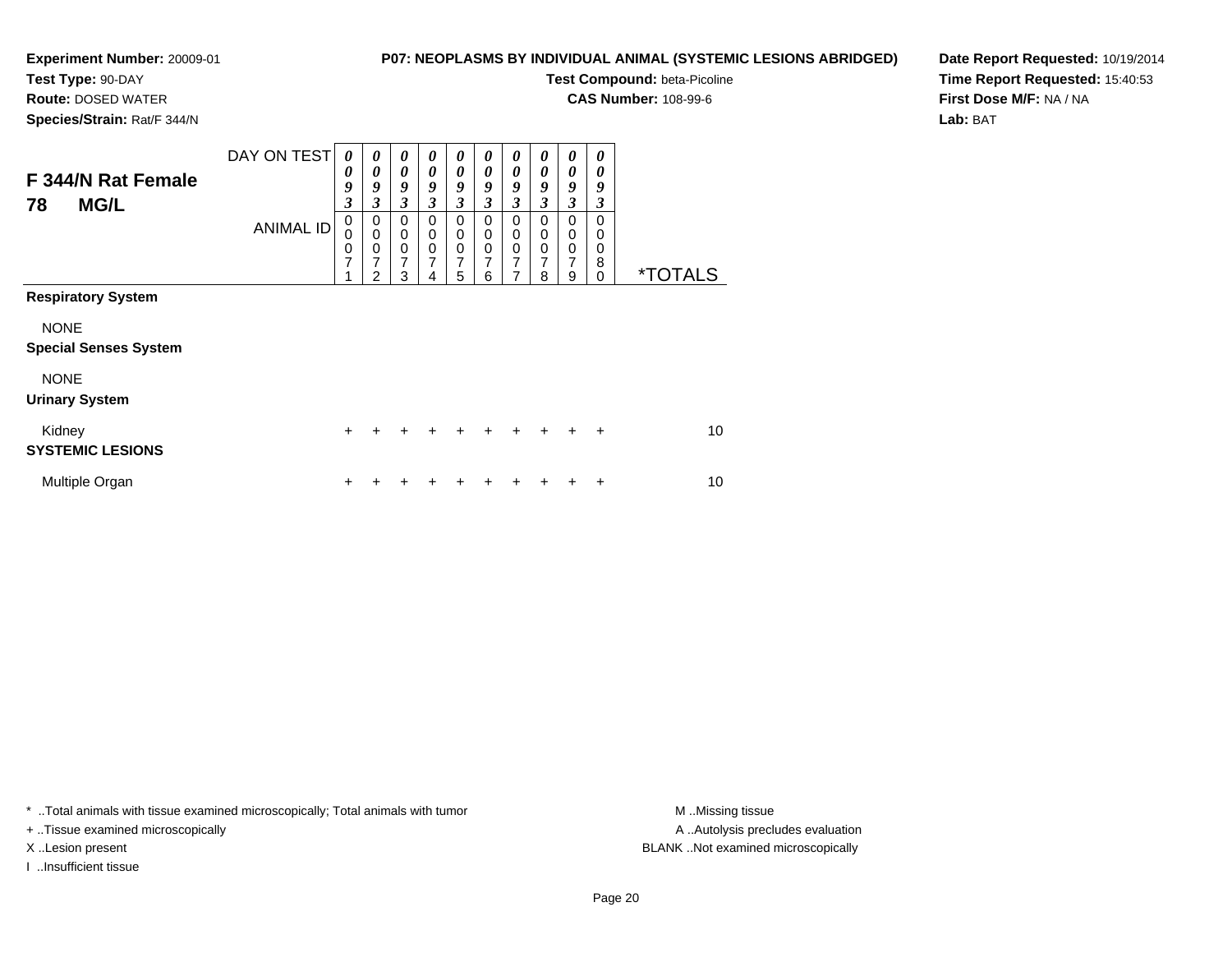**Route:** DOSED WATER

# **P07: NEOPLASMS BY INDIVIDUAL ANIMAL (SYSTEMIC LESIONS ABRIDGED)**

**Test Compound:** beta-Picoline

**CAS Number:** 108-99-6

**Date Report Requested:** 10/19/2014**Time Report Requested:** 15:40:53**First Dose M/F:** NA / NA**Lab:** BAT

| Species/Strain: Rat/F 344/N                  |                                                                                                                 |                                                                       |                                                                             |                                                                       |                                                                                            |                                                                                      |                                                          |                                                                                      |                                                                       |                                                         |                                           |                       |
|----------------------------------------------|-----------------------------------------------------------------------------------------------------------------|-----------------------------------------------------------------------|-----------------------------------------------------------------------------|-----------------------------------------------------------------------|--------------------------------------------------------------------------------------------|--------------------------------------------------------------------------------------|----------------------------------------------------------|--------------------------------------------------------------------------------------|-----------------------------------------------------------------------|---------------------------------------------------------|-------------------------------------------|-----------------------|
| F 344/N Rat Female<br><b>MG/L</b><br>156     | DAY ON TEST                                                                                                     | $\boldsymbol{\theta}$<br>$\boldsymbol{\theta}$<br>9<br>$\mathfrak{z}$ | $\boldsymbol{\theta}$<br>$\boldsymbol{\theta}$<br>9<br>$\boldsymbol{\beta}$ | $\boldsymbol{\theta}$<br>$\boldsymbol{\theta}$<br>9<br>$\mathfrak{z}$ | $\boldsymbol{\theta}$<br>$\boldsymbol{\theta}$<br>$\boldsymbol{g}$<br>$\boldsymbol{\beta}$ | $\boldsymbol{\theta}$<br>$\boldsymbol{\theta}$<br>$\boldsymbol{g}$<br>$\mathfrak{z}$ | $\boldsymbol{\theta}$<br>0<br>9<br>$\boldsymbol{\beta}$  | $\boldsymbol{\theta}$<br>$\boldsymbol{\theta}$<br>$\boldsymbol{g}$<br>$\mathfrak{z}$ | $\boldsymbol{\theta}$<br>$\boldsymbol{\theta}$<br>9<br>$\mathfrak{z}$ | 0<br>$\pmb{\theta}$<br>9<br>$\mathfrak{z}$              | 0<br>0<br>9<br>$\boldsymbol{\beta}$       |                       |
|                                              | <b>ANIMAL ID</b>                                                                                                | $\mathbf 0$<br>$\mathbf 0$<br>0<br>8<br>1                             | $\mathbf 0$<br>$\mathbf 0$<br>$\mathbf 0$<br>$\bf8$<br>$\overline{2}$       | $\mathbf 0$<br>$\mathbf 0$<br>$\mathbf 0$<br>$\bf8$<br>3              | $\mathbf 0$<br>$\mathbf 0$<br>$\pmb{0}$<br>$\bf8$<br>4                                     | $\mathbf 0$<br>$\mathbf 0$<br>$\mathbf 0$<br>8<br>5                                  | $\mathbf 0$<br>$\mathbf 0$<br>$\mathbf 0$<br>$\bf8$<br>6 | $\mathbf 0$<br>$\mathbf 0$<br>$\mathbf 0$<br>$\bf8$<br>7                             | $\pmb{0}$<br>$\mathbf 0$<br>$\pmb{0}$<br>$\bf8$<br>8                  | $\mathsf 0$<br>$\mathbf 0$<br>$\pmb{0}$<br>$\bf 8$<br>9 | $\mathbf 0$<br>0<br>0<br>9<br>$\mathbf 0$ | <i><b>*TOTALS</b></i> |
| <b>Alimentary System</b>                     |                                                                                                                 |                                                                       |                                                                             |                                                                       |                                                                                            |                                                                                      |                                                          |                                                                                      |                                                                       |                                                         |                                           |                       |
| Liver<br><b>Cardiovascular System</b>        |                                                                                                                 |                                                                       |                                                                             |                                                                       |                                                                                            |                                                                                      |                                                          |                                                                                      |                                                                       |                                                         | +                                         | 10                    |
| <b>NONE</b><br><b>Endocrine System</b>       |                                                                                                                 |                                                                       |                                                                             |                                                                       |                                                                                            |                                                                                      |                                                          |                                                                                      |                                                                       |                                                         |                                           |                       |
| <b>NONE</b><br><b>General Body System</b>    |                                                                                                                 |                                                                       |                                                                             |                                                                       |                                                                                            |                                                                                      |                                                          |                                                                                      |                                                                       |                                                         |                                           |                       |
| <b>NONE</b><br><b>Genital System</b>         |                                                                                                                 |                                                                       |                                                                             |                                                                       |                                                                                            |                                                                                      |                                                          |                                                                                      |                                                                       |                                                         |                                           |                       |
| <b>NONE</b><br><b>Hematopoietic System</b>   |                                                                                                                 |                                                                       |                                                                             |                                                                       |                                                                                            |                                                                                      |                                                          |                                                                                      |                                                                       |                                                         |                                           |                       |
| <b>NONE</b><br><b>Integumentary System</b>   |                                                                                                                 |                                                                       |                                                                             |                                                                       |                                                                                            |                                                                                      |                                                          |                                                                                      |                                                                       |                                                         |                                           |                       |
| <b>NONE</b><br><b>Musculoskeletal System</b> |                                                                                                                 |                                                                       |                                                                             |                                                                       |                                                                                            |                                                                                      |                                                          |                                                                                      |                                                                       |                                                         |                                           |                       |
| <b>NONE</b><br><b>Nervous System</b>         |                                                                                                                 |                                                                       |                                                                             |                                                                       |                                                                                            |                                                                                      |                                                          |                                                                                      |                                                                       |                                                         |                                           |                       |
| <b>NONE</b>                                  |                                                                                                                 |                                                                       |                                                                             |                                                                       |                                                                                            |                                                                                      |                                                          |                                                                                      |                                                                       |                                                         |                                           |                       |
| - 下にもとし とうきょうしょう いきはい ピット                    | the contract of the state of the contract that the state of the contract of the contract of the contract of the |                                                                       |                                                                             |                                                                       |                                                                                            |                                                                                      |                                                          |                                                                                      |                                                                       |                                                         |                                           | <b></b>               |

..Total animals with tissue examined microscopically; Total animals with tumor M ..Missing tissue M ..Missing tissue

+ ..Tissue examined microscopically

I ..Insufficient tissue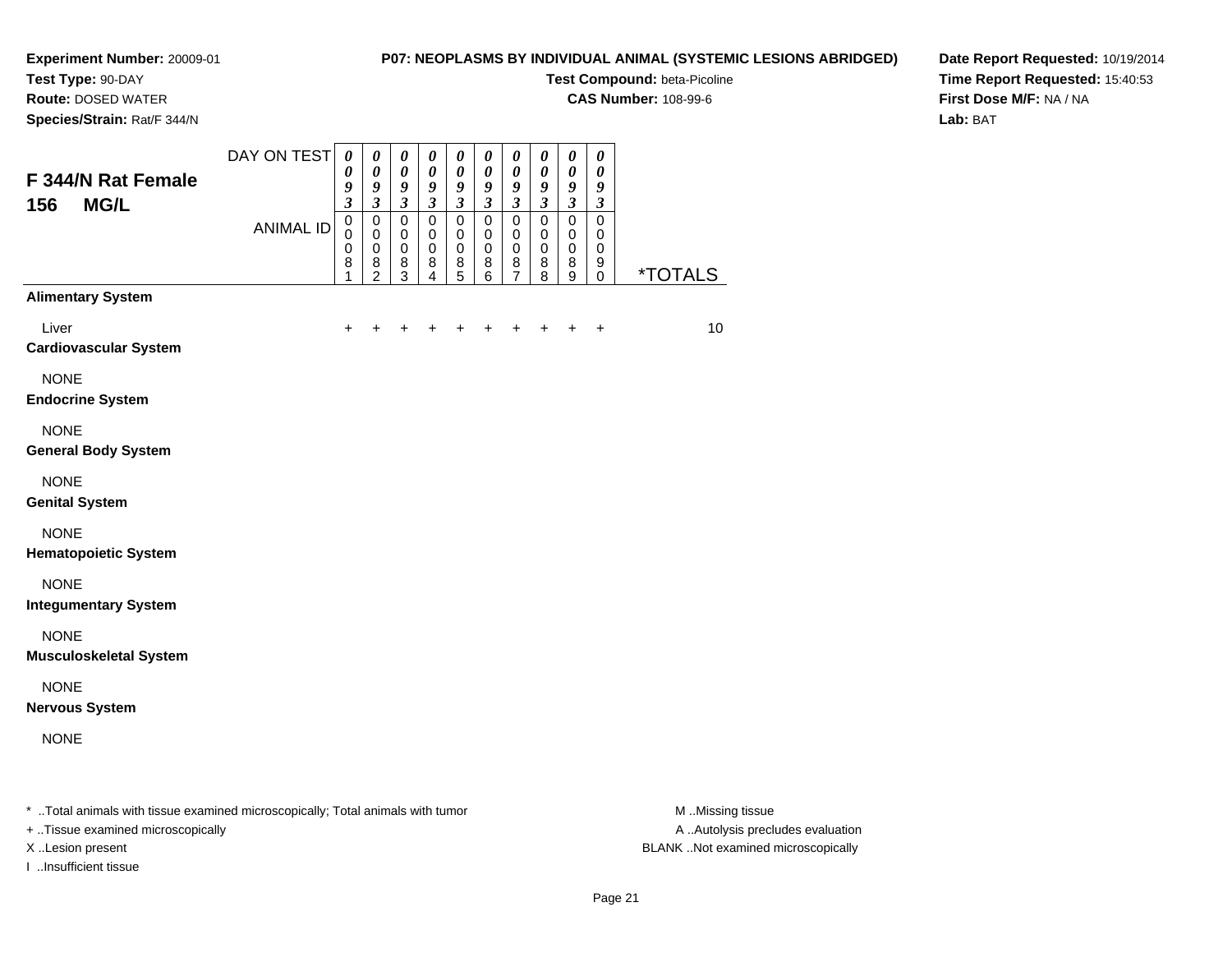**Route:** DOSED WATER

**Species/Strain:** Rat/F 344/N

**P07: NEOPLASMS BY INDIVIDUAL ANIMAL (SYSTEMIC LESIONS ABRIDGED)**

**Test Compound:** beta-Picoline

**CAS Number:** 108-99-6

**Date Report Requested:** 10/19/2014**Time Report Requested:** 15:40:53**First Dose M/F:** NA / NA**Lab:** BAT

| F 344/N Rat Female<br><b>MG/L</b><br>156                             | DAY ON TEST<br><b>ANIMAL ID</b> | 0<br>0<br>9<br>3<br>0<br>0<br>0<br>8 | $\boldsymbol{\theta}$<br>0<br>9<br>3<br>0<br>$\mathbf 0$<br>$\mathbf 0$<br>8<br>2 | $\boldsymbol{\theta}$<br>$\theta$<br>9<br>$\mathfrak{z}$<br>0<br>0<br>$\mathbf 0$<br>8<br>3 | 0<br>$\theta$<br>9<br>$\mathfrak{z}$<br>0<br>$\mathbf 0$<br>$\mathbf 0$<br>8<br>4 | 0<br>$\boldsymbol{\theta}$<br>9<br>3<br>0<br>0<br>$\mathbf 0$<br>8<br>5 | 0<br>0<br>9<br>$\overline{\mathbf{3}}$<br>$\Omega$<br>0<br>0<br>8<br>6 | 0<br>0<br>9<br>3<br>$\Omega$<br>0<br>0<br>8<br>$\overline{7}$ | 0<br>0<br>9<br>3<br>$\Omega$<br>0<br>0<br>8<br>8 | $\boldsymbol{\theta}$<br>0<br>9<br>3<br>0<br>0<br>0<br>8<br>9 | 0<br>0<br>9<br>$\boldsymbol{\beta}$<br>0<br>0<br>0<br>9<br>$\Omega$ | <i><b>*TOTALS</b></i> |
|----------------------------------------------------------------------|---------------------------------|--------------------------------------|-----------------------------------------------------------------------------------|---------------------------------------------------------------------------------------------|-----------------------------------------------------------------------------------|-------------------------------------------------------------------------|------------------------------------------------------------------------|---------------------------------------------------------------|--------------------------------------------------|---------------------------------------------------------------|---------------------------------------------------------------------|-----------------------|
| <b>Respiratory System</b><br><b>NONE</b>                             |                                 |                                      |                                                                                   |                                                                                             |                                                                                   |                                                                         |                                                                        |                                                               |                                                  |                                                               |                                                                     |                       |
| <b>Special Senses System</b><br><b>NONE</b><br><b>Urinary System</b> |                                 |                                      |                                                                                   |                                                                                             |                                                                                   |                                                                         |                                                                        |                                                               |                                                  |                                                               |                                                                     |                       |
| Kidney<br><b>SYSTEMIC LESIONS</b>                                    |                                 | $\ddot{}$                            | +                                                                                 | +                                                                                           | $\div$                                                                            | $\ddot{}$                                                               | $\div$                                                                 | $\ddot{}$                                                     | $\div$                                           | ÷                                                             | $\div$                                                              | 10                    |
| Multiple Organ                                                       |                                 | ٠                                    |                                                                                   |                                                                                             |                                                                                   |                                                                         |                                                                        |                                                               |                                                  |                                                               | ÷                                                                   | 10                    |

\* ..Total animals with tissue examined microscopically; Total animals with tumor **M** . Missing tissue M ..Missing tissue

+ ..Tissue examined microscopically

I ..Insufficient tissue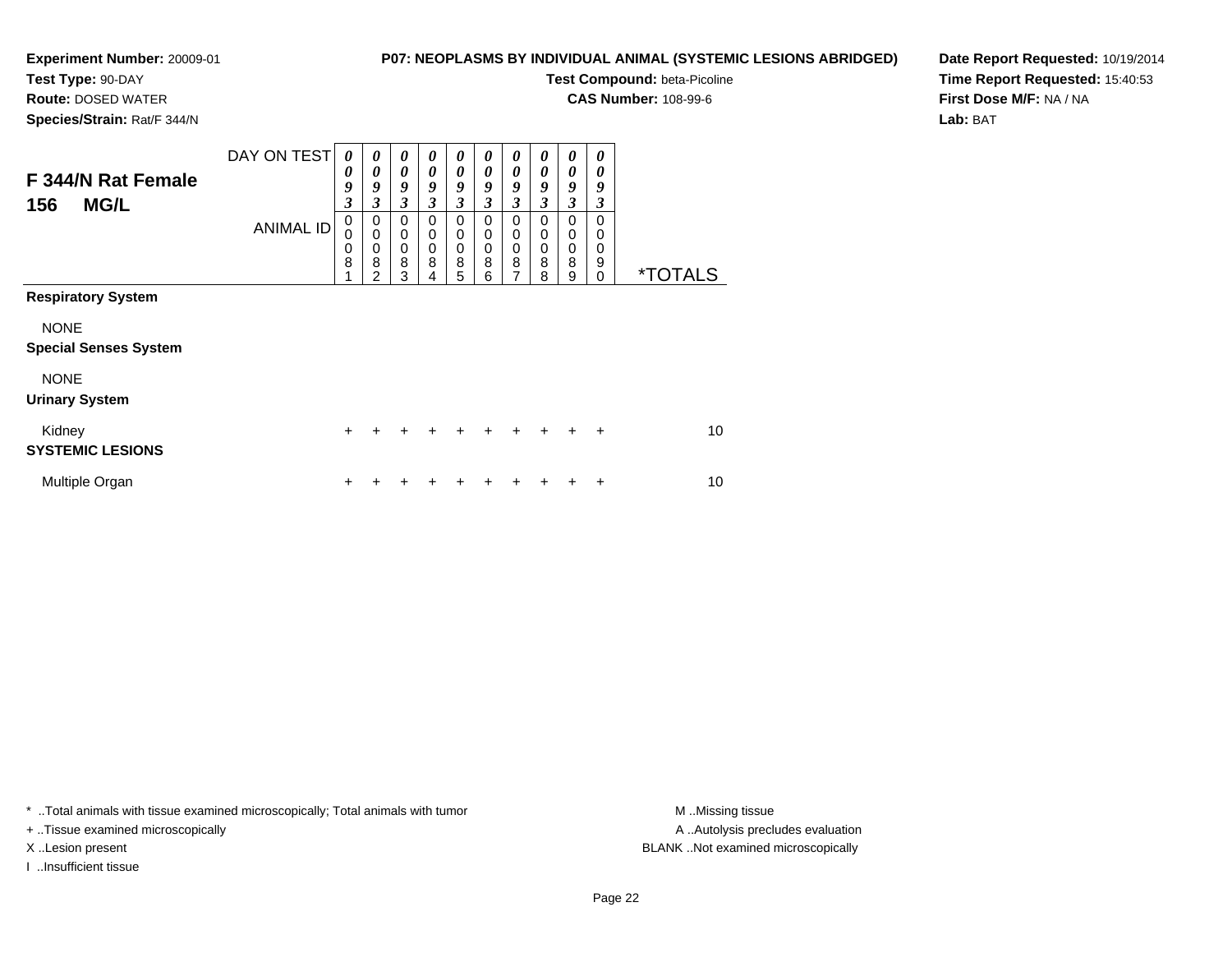# **P07: NEOPLASMS BY INDIVIDUAL ANIMAL (SYSTEMIC LESIONS ABRIDGED)**

**Test Compound:** beta-Picoline

**CAS Number:** 108-99-6

**Date Report Requested:** 10/19/2014**Time Report Requested:** 15:40:53**First Dose M/F:** NA / NA**Lab:** BAT

**Route:** DOSED WATER

**Species/Strain:** Rat/F 344/N

| Species/Strain: Rat/F 344/N                  |                                                                                                                                                                                                                                  |                                                                       |                                                                        |                                                                               |                                                   |                                                                  |                                                          |                                                          |                                                                    |                                                                        |                                                                       |                         |
|----------------------------------------------|----------------------------------------------------------------------------------------------------------------------------------------------------------------------------------------------------------------------------------|-----------------------------------------------------------------------|------------------------------------------------------------------------|-------------------------------------------------------------------------------|---------------------------------------------------|------------------------------------------------------------------|----------------------------------------------------------|----------------------------------------------------------|--------------------------------------------------------------------|------------------------------------------------------------------------|-----------------------------------------------------------------------|-------------------------|
| F 344/N Rat Female<br><b>MG/L</b><br>312     | DAY ON TEST                                                                                                                                                                                                                      | $\boldsymbol{\theta}$<br>$\boldsymbol{\theta}$<br>9<br>$\mathfrak{z}$ | $\pmb{\theta}$<br>$\pmb{\theta}$<br>$\boldsymbol{g}$<br>$\mathfrak{z}$ | $\pmb{\theta}$<br>$\boldsymbol{\theta}$<br>$\boldsymbol{g}$<br>$\mathfrak{z}$ | 0<br>$\boldsymbol{\theta}$<br>9<br>$\mathfrak{z}$ | 0<br>$\pmb{\theta}$<br>$\boldsymbol{g}$<br>$\mathfrak{z}$        | $\pmb{\theta}$<br>$\pmb{\theta}$<br>9<br>$\mathfrak{z}$  | 0<br>$\pmb{\theta}$<br>$\pmb{9}$<br>$\mathfrak{z}$       | 0<br>$\pmb{\theta}$<br>9<br>$\mathfrak{z}$                         | $\pmb{\theta}$<br>$\pmb{\theta}$<br>$\boldsymbol{9}$<br>$\mathfrak{z}$ | $\boldsymbol{\theta}$<br>$\boldsymbol{\theta}$<br>9<br>$\mathfrak{z}$ |                         |
|                                              | <b>ANIMAL ID</b>                                                                                                                                                                                                                 | $\pmb{0}$<br>$\Omega$<br>$\mathbf 0$<br>9<br>1                        | $\pmb{0}$<br>$\mathbf 0$<br>$\pmb{0}$<br>9<br>$\overline{2}$           | $\pmb{0}$<br>$\mathbf 0$<br>$\mathbf 0$<br>9<br>3                             | $\pmb{0}$<br>0<br>$\mathbf 0$<br>9<br>4           | $\pmb{0}$<br>$\mathbf 0$<br>$\mathbf 0$<br>$\boldsymbol{9}$<br>5 | $\mathbf 0$<br>0<br>$\mathbf 0$<br>$\boldsymbol{9}$<br>6 | $\mathbf 0$<br>0<br>$\mathbf 0$<br>$\boldsymbol{9}$<br>7 | $\mathbf 0$<br>$\mathbf 0$<br>$\mathbf 0$<br>$\boldsymbol{9}$<br>8 | $\mathsf 0$<br>$\mathbf 0$<br>$\mathbf 0$<br>9<br>9                    | $\mathbf 0$<br>0<br>1<br>0<br>0                                       | <i><b>*TOTALS</b></i>   |
| <b>Alimentary System</b>                     |                                                                                                                                                                                                                                  |                                                                       |                                                                        |                                                                               |                                                   |                                                                  |                                                          |                                                          |                                                                    |                                                                        |                                                                       |                         |
| Liver<br><b>Cardiovascular System</b>        |                                                                                                                                                                                                                                  | ٠                                                                     |                                                                        |                                                                               |                                                   |                                                                  |                                                          |                                                          |                                                                    |                                                                        | +                                                                     | 10                      |
| <b>NONE</b><br><b>Endocrine System</b>       |                                                                                                                                                                                                                                  |                                                                       |                                                                        |                                                                               |                                                   |                                                                  |                                                          |                                                          |                                                                    |                                                                        |                                                                       |                         |
| <b>NONE</b><br><b>General Body System</b>    |                                                                                                                                                                                                                                  |                                                                       |                                                                        |                                                                               |                                                   |                                                                  |                                                          |                                                          |                                                                    |                                                                        |                                                                       |                         |
| <b>NONE</b><br><b>Genital System</b>         |                                                                                                                                                                                                                                  |                                                                       |                                                                        |                                                                               |                                                   |                                                                  |                                                          |                                                          |                                                                    |                                                                        |                                                                       |                         |
| <b>NONE</b><br><b>Hematopoietic System</b>   |                                                                                                                                                                                                                                  |                                                                       |                                                                        |                                                                               |                                                   |                                                                  |                                                          |                                                          |                                                                    |                                                                        |                                                                       |                         |
| <b>NONE</b><br><b>Integumentary System</b>   |                                                                                                                                                                                                                                  |                                                                       |                                                                        |                                                                               |                                                   |                                                                  |                                                          |                                                          |                                                                    |                                                                        |                                                                       |                         |
| <b>NONE</b><br><b>Musculoskeletal System</b> |                                                                                                                                                                                                                                  |                                                                       |                                                                        |                                                                               |                                                   |                                                                  |                                                          |                                                          |                                                                    |                                                                        |                                                                       |                         |
| <b>NONE</b><br><b>Nervous System</b>         |                                                                                                                                                                                                                                  |                                                                       |                                                                        |                                                                               |                                                   |                                                                  |                                                          |                                                          |                                                                    |                                                                        |                                                                       |                         |
| <b>NONE</b>                                  |                                                                                                                                                                                                                                  |                                                                       |                                                                        |                                                                               |                                                   |                                                                  |                                                          |                                                          |                                                                    |                                                                        |                                                                       |                         |
| エーティア・レース しゅうしょう こうかしょうしょく                   | . The contract of the contract of the contract $\mathbf{r}$ is a contract of the contract of the contract of the contract of the contract of the contract of the contract of the contract of the contract of the contract of the |                                                                       |                                                                        |                                                                               |                                                   |                                                                  |                                                          |                                                          |                                                                    |                                                                        |                                                                       | <b>A</b> A <sup>2</sup> |

..Total animals with tissue examined microscopically; Total animals with tumor M ..Missing tissue M ..Missing tissue

+ ..Tissue examined microscopically

I ..Insufficient tissue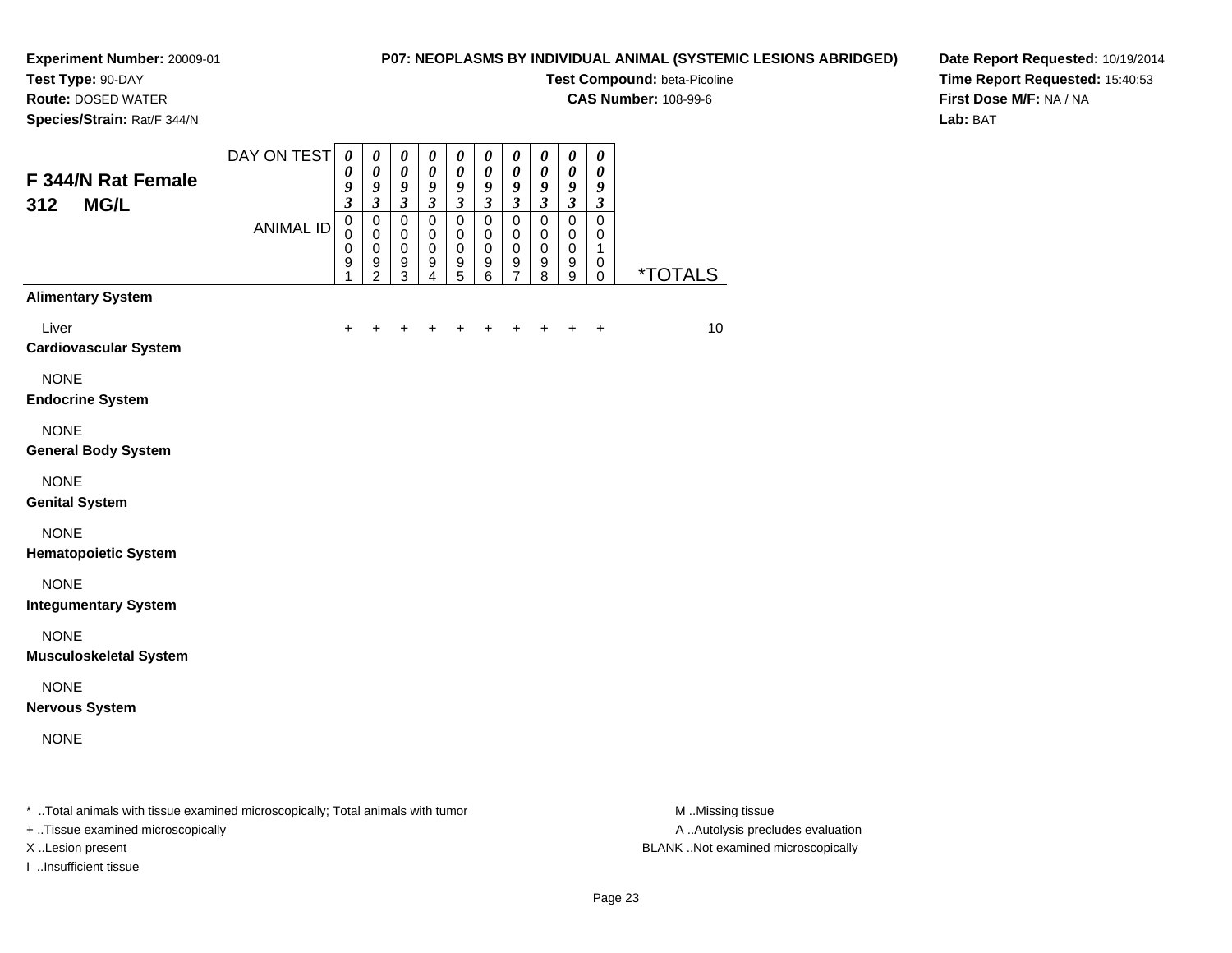**Test Type:** 90-DAY

**Route:** DOSED WATER

**Species/Strain:** Rat/F 344/N

# **P07: NEOPLASMS BY INDIVIDUAL ANIMAL (SYSTEMIC LESIONS ABRIDGED)**

**Test Compound:** beta-Picoline

**CAS Number:** 108-99-6

**Date Report Requested:** 10/19/2014**Time Report Requested:** 15:40:53**First Dose M/F:** NA / NA**Lab:** BAT

| F 344/N Rat Female<br><b>MG/L</b><br>312    | DAY ON TEST<br><b>ANIMAL ID</b> | 0<br>0<br>9<br>3<br>0<br>0 | $\boldsymbol{\theta}$<br>0<br>9<br>3<br>0<br>$\mathbf 0$ | 0<br>0<br>9<br>$\mathfrak{z}$<br>$\mathbf 0$<br>$\mathbf 0$ | $\boldsymbol{\theta}$<br>0<br>9<br>3<br>$\Omega$<br>$\mathbf 0$ | $\boldsymbol{\theta}$<br>$\boldsymbol{\theta}$<br>9<br>$\mathfrak{z}$<br>0<br>0 | 0<br>0<br>9<br>3<br>0<br>0 | 0<br>0<br>9<br>3<br>$\Omega$<br>0       | 0<br>0<br>9<br>3<br>0<br>0 | 0<br>0<br>9<br>3<br>0<br>0 | 0<br>0<br>9<br>3<br>0<br>0 |                       |
|---------------------------------------------|---------------------------------|----------------------------|----------------------------------------------------------|-------------------------------------------------------------|-----------------------------------------------------------------|---------------------------------------------------------------------------------|----------------------------|-----------------------------------------|----------------------------|----------------------------|----------------------------|-----------------------|
|                                             |                                 | 0<br>9                     | 0<br>9<br>$\overline{2}$                                 | $\mathbf 0$<br>$\boldsymbol{9}$<br>3                        | 0<br>9<br>4                                                     | $\pmb{0}$<br>9<br>5                                                             | 0<br>9<br>6                | 0<br>$\boldsymbol{9}$<br>$\overline{7}$ | 0<br>9<br>8                | 0<br>$\boldsymbol{9}$<br>9 | 0<br>$\Omega$              | <i><b>*TOTALS</b></i> |
| <b>Respiratory System</b>                   |                                 |                            |                                                          |                                                             |                                                                 |                                                                                 |                            |                                         |                            |                            |                            |                       |
| <b>NONE</b><br><b>Special Senses System</b> |                                 |                            |                                                          |                                                             |                                                                 |                                                                                 |                            |                                         |                            |                            |                            |                       |
| <b>NONE</b><br><b>Urinary System</b>        |                                 |                            |                                                          |                                                             |                                                                 |                                                                                 |                            |                                         |                            |                            |                            |                       |
| Kidney<br><b>SYSTEMIC LESIONS</b>           |                                 | $+$                        | +                                                        | $\ddot{}$                                                   | $\div$                                                          | $\ddot{}$                                                                       | $\ddot{}$                  | $\ddot{}$                               | $\ddot{}$                  | ÷                          | $\ddot{}$                  | 10                    |
| Multiple Organ                              |                                 | ٠                          |                                                          |                                                             |                                                                 |                                                                                 |                            |                                         |                            |                            | ٠                          | 10                    |

\* ..Total animals with tissue examined microscopically; Total animals with tumor **M** . Missing tissue M ..Missing tissue

+ ..Tissue examined microscopically

I ..Insufficient tissue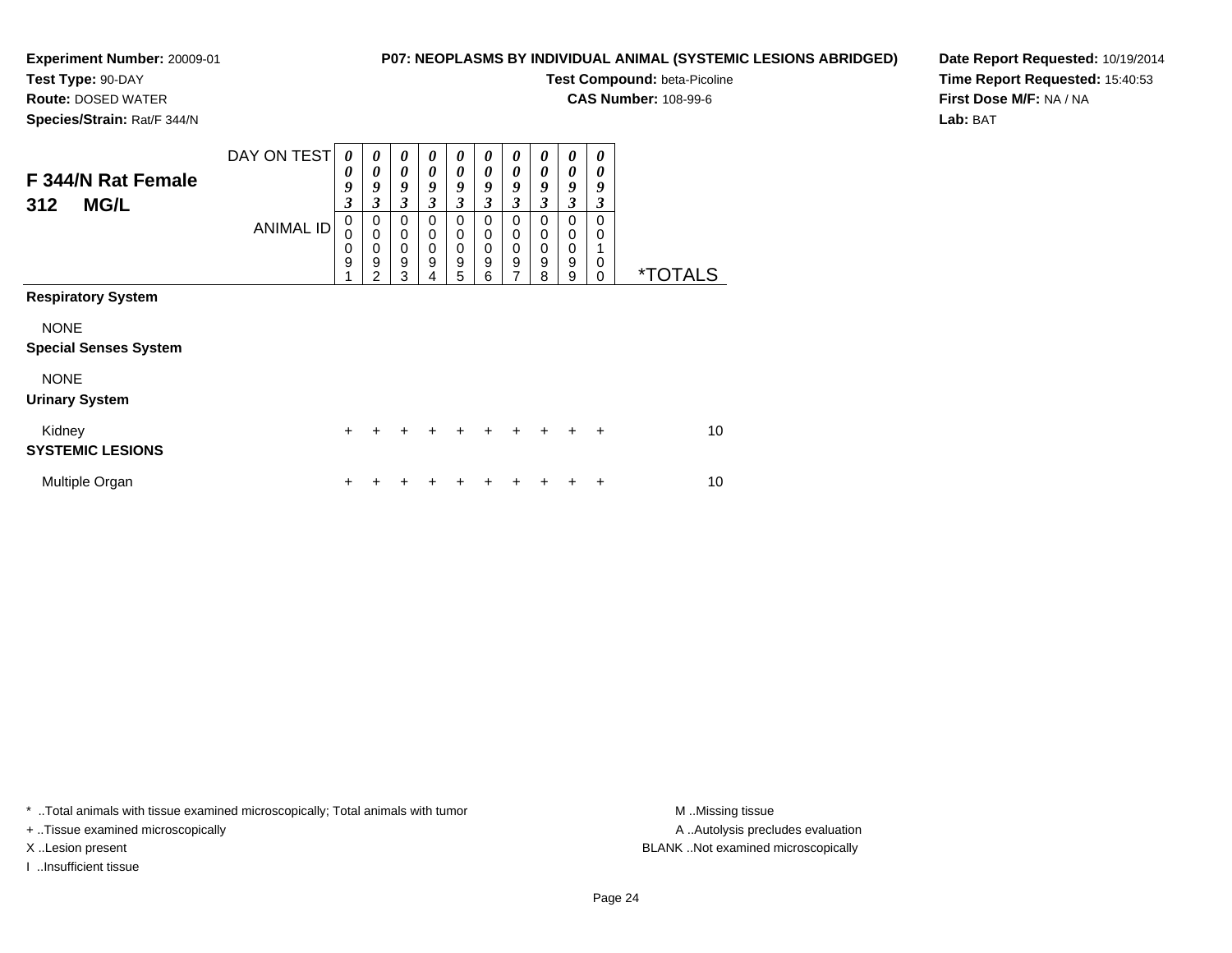# **P07: NEOPLASMS BY INDIVIDUAL ANIMAL (SYSTEMIC LESIONS ABRIDGED)**

┯ ┯  $\overline{\phantom{a}}$  $\overline{\phantom{a}}$ 

**Test Compound:** beta-Picoline

┓ ┯

**CAS Number:** 108-99-6

**Species/Strain:** Rat/F 344/N

**Route:** DOSED WATER

# **Date Report Requested:** 10/19/2014**Time Report Requested:** 15:40:53**First Dose M/F:** NA / NA**Lab:** BAT

| F 344/N Rat Female<br><b>MG/L</b><br>625           | DAY ON TEST<br><b>ANIMAL ID</b> | $\boldsymbol{\theta}$<br>0<br>9<br>$\mathfrak{z}$<br>$\mathbf 0$<br>$\mathbf 0$<br>1<br>$\pmb{0}$<br>1 | 0<br>0<br>9<br>$\overline{\mathbf{3}}$<br>$\pmb{0}$<br>$\mathbf 0$<br>1<br>0<br>$\overline{2}$ | 0<br>$\pmb{\theta}$<br>9<br>$\overline{\mathbf{3}}$<br>$\mathbf 0$<br>$\mathbf 0$<br>1<br>0<br>3 | 0<br>$\boldsymbol{\theta}$<br>9<br>$\overline{\mathbf{3}}$<br>$\pmb{0}$<br>$\Omega$<br>1<br>0<br>4 | 0<br>$\boldsymbol{\theta}$<br>9<br>$\overline{\mathbf{3}}$<br>$\pmb{0}$<br>$\mathbf 0$<br>1<br>0<br>5 | 0<br>$\boldsymbol{\theta}$<br>9<br>$\mathfrak{z}$<br>$\mathsf 0$<br>$\mathbf 0$<br>$\overline{1}$<br>0<br>6 | $\boldsymbol{\theta}$<br>$\boldsymbol{\theta}$<br>9<br>$\mathfrak{z}$<br>$\pmb{0}$<br>$\mathbf 0$<br>$\mathbf{1}$<br>$\pmb{0}$<br>$\overline{7}$ | $\boldsymbol{\theta}$<br>$\boldsymbol{\theta}$<br>9<br>$\mathfrak{z}$<br>$\pmb{0}$<br>$\mathbf 0$<br>$\mathbf{1}$<br>$\mathbf 0$<br>8 | $\boldsymbol{\theta}$<br>$\pmb{\theta}$<br>$\frac{9}{3}$<br>$\pmb{0}$<br>$\mathbf 0$<br>1<br>$\,0\,$<br>9 | 0<br>$\boldsymbol{\theta}$<br>9<br>$\mathfrak{z}$<br>$\pmb{0}$<br>$\mathbf 0$<br>1<br>1<br>$\pmb{0}$ | <i><b>*TOTALS</b></i> |
|----------------------------------------------------|---------------------------------|--------------------------------------------------------------------------------------------------------|------------------------------------------------------------------------------------------------|--------------------------------------------------------------------------------------------------|----------------------------------------------------------------------------------------------------|-------------------------------------------------------------------------------------------------------|-------------------------------------------------------------------------------------------------------------|--------------------------------------------------------------------------------------------------------------------------------------------------|---------------------------------------------------------------------------------------------------------------------------------------|-----------------------------------------------------------------------------------------------------------|------------------------------------------------------------------------------------------------------|-----------------------|
| <b>Alimentary System</b>                           |                                 |                                                                                                        |                                                                                                |                                                                                                  |                                                                                                    |                                                                                                       |                                                                                                             |                                                                                                                                                  |                                                                                                                                       |                                                                                                           |                                                                                                      |                       |
| Liver<br>Mesentery<br><b>Cardiovascular System</b> |                                 | $+$                                                                                                    | +                                                                                              | ÷                                                                                                | $\ddot{}$                                                                                          | +                                                                                                     | +                                                                                                           | +                                                                                                                                                | +                                                                                                                                     | +                                                                                                         | $\ddot{}$                                                                                            | 10<br>1               |
| <b>NONE</b><br><b>Endocrine System</b>             |                                 |                                                                                                        |                                                                                                |                                                                                                  |                                                                                                    |                                                                                                       |                                                                                                             |                                                                                                                                                  |                                                                                                                                       |                                                                                                           |                                                                                                      |                       |
| <b>NONE</b><br><b>General Body System</b>          |                                 |                                                                                                        |                                                                                                |                                                                                                  |                                                                                                    |                                                                                                       |                                                                                                             |                                                                                                                                                  |                                                                                                                                       |                                                                                                           |                                                                                                      |                       |
| <b>NONE</b><br><b>Genital System</b>               |                                 |                                                                                                        |                                                                                                |                                                                                                  |                                                                                                    |                                                                                                       |                                                                                                             |                                                                                                                                                  |                                                                                                                                       |                                                                                                           |                                                                                                      |                       |
| <b>NONE</b><br><b>Hematopoietic System</b>         |                                 |                                                                                                        |                                                                                                |                                                                                                  |                                                                                                    |                                                                                                       |                                                                                                             |                                                                                                                                                  |                                                                                                                                       |                                                                                                           |                                                                                                      |                       |
| <b>NONE</b><br><b>Integumentary System</b>         |                                 |                                                                                                        |                                                                                                |                                                                                                  |                                                                                                    |                                                                                                       |                                                                                                             |                                                                                                                                                  |                                                                                                                                       |                                                                                                           |                                                                                                      |                       |
| <b>NONE</b><br><b>Musculoskeletal System</b>       |                                 |                                                                                                        |                                                                                                |                                                                                                  |                                                                                                    |                                                                                                       |                                                                                                             |                                                                                                                                                  |                                                                                                                                       |                                                                                                           |                                                                                                      |                       |
| <b>NONE</b><br><b>Nervous System</b>               |                                 |                                                                                                        |                                                                                                |                                                                                                  |                                                                                                    |                                                                                                       |                                                                                                             |                                                                                                                                                  |                                                                                                                                       |                                                                                                           |                                                                                                      |                       |
|                                                    |                                 |                                                                                                        |                                                                                                |                                                                                                  |                                                                                                    |                                                                                                       |                                                                                                             |                                                                                                                                                  |                                                                                                                                       |                                                                                                           |                                                                                                      |                       |

\* ..Total animals with tissue examined microscopically; Total animals with tumor **M** . Missing tissue M ..Missing tissue

+ ..Tissue examined microscopically

I ..Insufficient tissue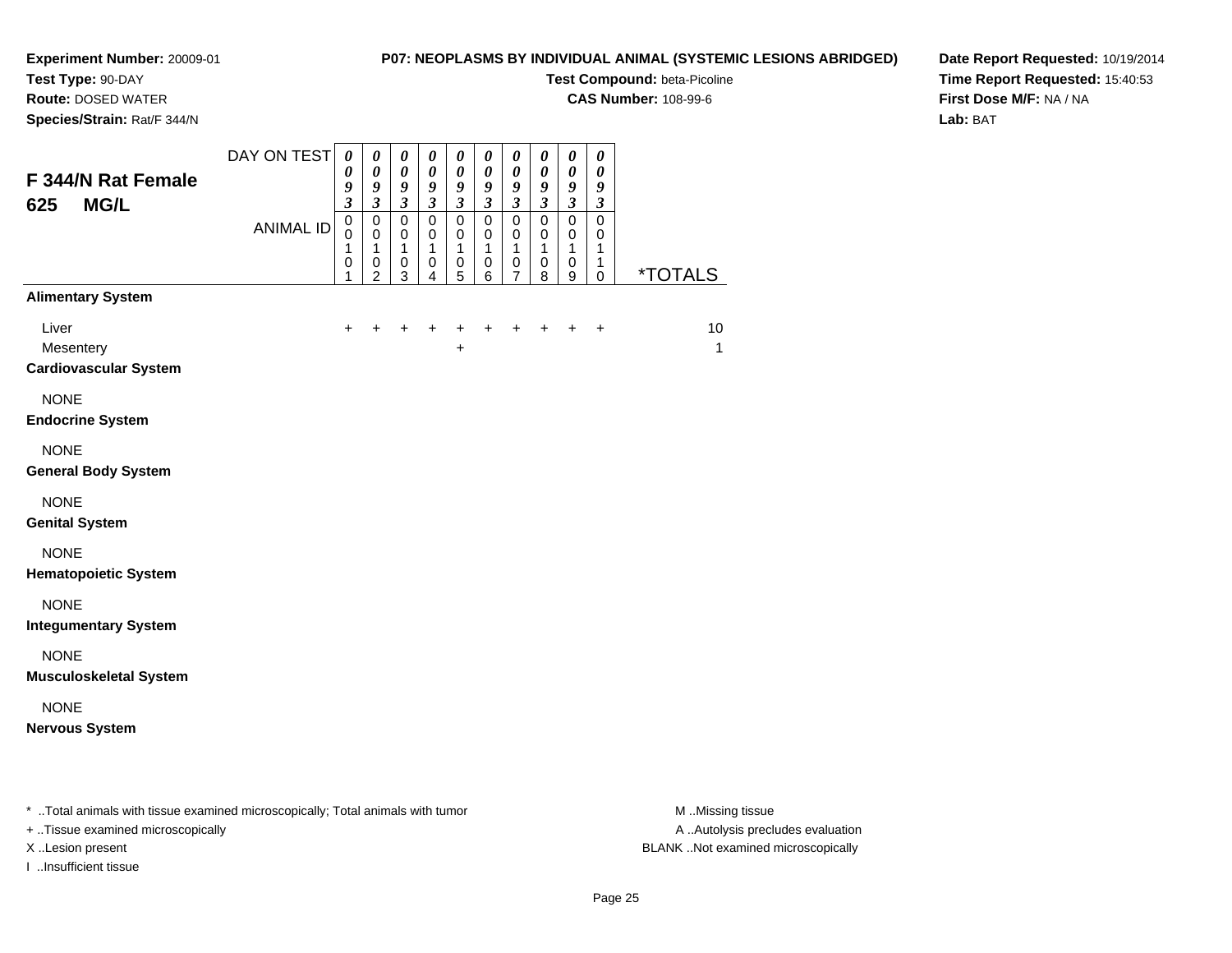# **Test Type:** 90-DAY

**Route:** DOSED WATER

**Species/Strain:** Rat/F 344/N

# **P07: NEOPLASMS BY INDIVIDUAL ANIMAL (SYSTEMIC LESIONS ABRIDGED)**

**Test Compound:** beta-Picoline

**CAS Number:** 108-99-6

**Date Report Requested:** 10/19/2014**Time Report Requested:** 15:40:53**First Dose M/F:** NA / NA**Lab:** BAT

| F 344/N Rat Female<br><b>MG/L</b><br>625                | DAY ON TEST<br><b>ANIMAL ID</b> | 0<br>0<br>9<br>$\overline{\mathbf{3}}$<br>$\mathbf 0$<br>$\Omega$<br>1<br>$\mathbf 0$<br>1 | $\boldsymbol{\theta}$<br>0<br>9<br>3<br>0<br>$\mathbf 0$<br>1<br>0<br>$\mathcal{P}$ | 0<br>0<br>9<br>3<br>$\Omega$<br>$\Omega$<br>1<br>0<br>3 | 0<br>0<br>9<br>$\overline{\mathbf{3}}$<br>0<br>$\mathbf 0$<br>0 | 0<br>$\boldsymbol{\theta}$<br>9<br>$\overline{\mathbf{3}}$<br>$\Omega$<br>$\mathbf 0$<br>0 | 0<br>0<br>9<br>3<br>0<br>$\mathbf 0$<br>0 | 0<br>0<br>9<br>$\mathfrak{z}$<br>$\Omega$<br>$\mathbf 0$<br>1<br>$\mathbf 0$<br>$\overline{7}$ | 0<br>0<br>9<br>3<br>0<br>$\mathbf 0$<br>1<br>0 | $\boldsymbol{\theta}$<br>0<br>9<br>$\mathfrak{z}$<br>$\mathbf 0$<br>$\mathbf 0$<br>1<br>$\mathbf 0$ | 0<br>0<br>9<br>3<br>$\Omega$<br>0<br>1<br>1 | <i><b>*TOTALS</b></i> |
|---------------------------------------------------------|---------------------------------|--------------------------------------------------------------------------------------------|-------------------------------------------------------------------------------------|---------------------------------------------------------|-----------------------------------------------------------------|--------------------------------------------------------------------------------------------|-------------------------------------------|------------------------------------------------------------------------------------------------|------------------------------------------------|-----------------------------------------------------------------------------------------------------|---------------------------------------------|-----------------------|
| <b>NONE</b><br><b>Respiratory System</b><br><b>NONE</b> |                                 |                                                                                            |                                                                                     |                                                         | 4                                                               | 5                                                                                          | 6                                         |                                                                                                | 8                                              | 9                                                                                                   | $\mathbf 0$                                 |                       |
| <b>Special Senses System</b><br><b>NONE</b>             |                                 |                                                                                            |                                                                                     |                                                         |                                                                 |                                                                                            |                                           |                                                                                                |                                                |                                                                                                     |                                             |                       |
| <b>Urinary System</b>                                   |                                 |                                                                                            |                                                                                     |                                                         |                                                                 |                                                                                            |                                           |                                                                                                |                                                |                                                                                                     |                                             |                       |
| Kidney<br><b>SYSTEMIC LESIONS</b>                       |                                 | $\ddot{}$                                                                                  | +                                                                                   | ÷                                                       | ÷                                                               | ÷                                                                                          | ÷                                         | $\ddot{}$                                                                                      | $\ddot{}$                                      | $\div$                                                                                              | ÷                                           | 10                    |
| Multiple Organ                                          |                                 | +                                                                                          |                                                                                     |                                                         |                                                                 |                                                                                            |                                           |                                                                                                |                                                |                                                                                                     | ٠                                           | 10                    |

\* ..Total animals with tissue examined microscopically; Total animals with tumor **M** . Missing tissue M ..Missing tissue

+ ..Tissue examined microscopically

I ..Insufficient tissue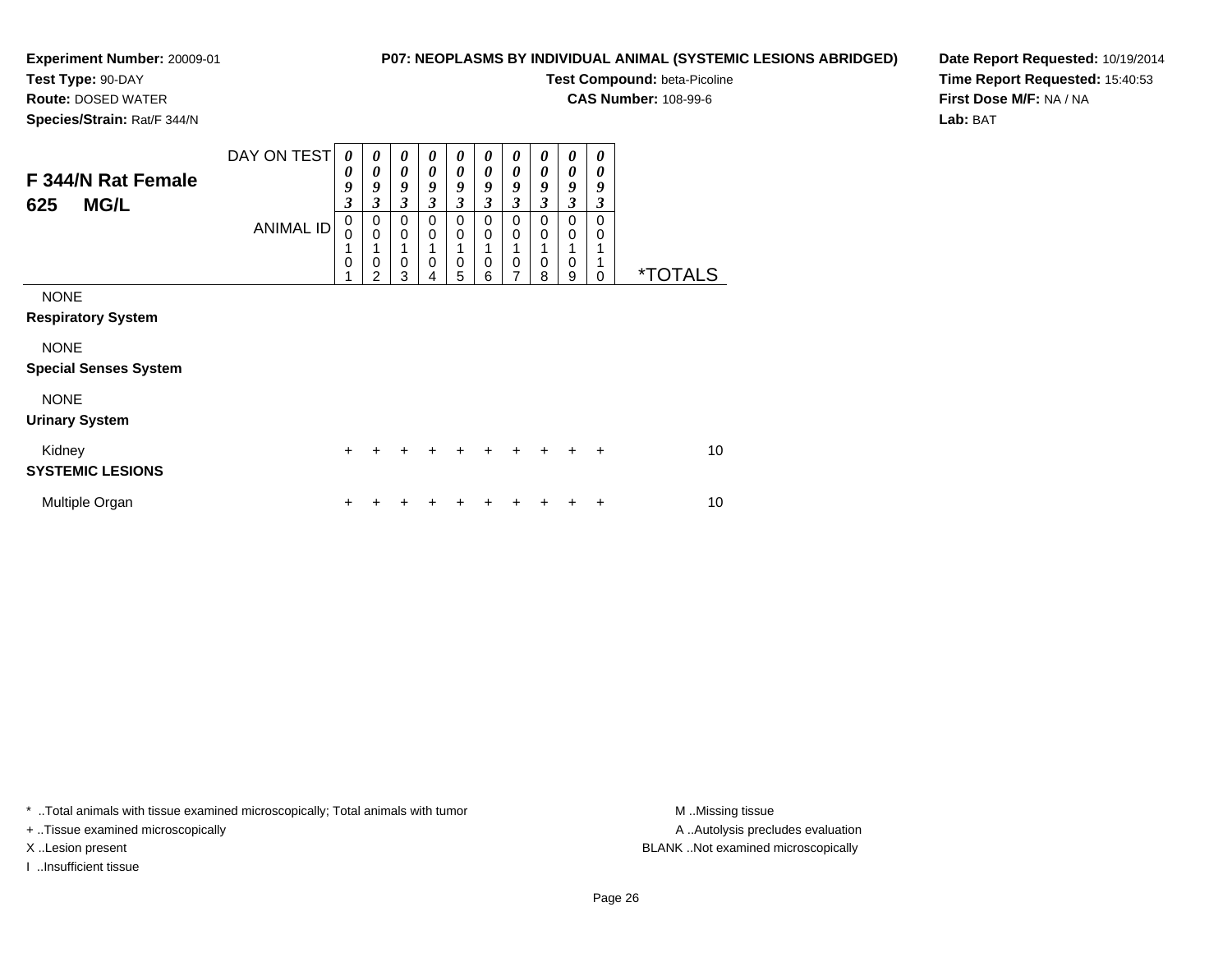**Test Type:** 90-DAY

**Route:** DOSED WATER

**Species/Strain:** Rat/F 344/N

# **P07: NEOPLASMS BY INDIVIDUAL ANIMAL (SYSTEMIC LESIONS ABRIDGED)**

**Test Compound:** beta-Picoline

**CAS Number:** 108-99-6

**Date Report Requested:** 10/19/2014**Time Report Requested:** 15:40:53**First Dose M/F:** NA / NA**Lab:** BAT

| F 344/N Rat Female<br><b>MG/L</b><br>1250 | DAY ON TEST<br><b>ANIMAL ID</b> | 0<br>0<br>9<br>$\overline{\mathbf{3}}$<br>$\mathbf 0$<br>0<br>1<br>1<br>1 | 0<br>$\boldsymbol{\theta}$<br>9<br>$\mathfrak{z}$<br>$\mathbf 0$<br>$\mathbf 0$<br>1<br>1<br>$\overline{2}$ | 0<br>$\boldsymbol{\theta}$<br>9<br>$\mathfrak{z}$<br>$\mathbf 0$<br>$\mathbf 0$<br>1<br>1<br>3 | 0<br>$\boldsymbol{\theta}$<br>9<br>$\mathfrak{z}$<br>$\mathbf 0$<br>$\mathbf 0$<br>1<br>1<br>$\overline{4}$ | 0<br>0<br>9<br>$\mathfrak{z}$<br>$\mathbf 0$<br>$\mathbf 0$<br>1<br>1<br>5 | 0<br>0<br>9<br>$\mathfrak{z}$<br>$\mathbf 0$<br>$\mathbf 0$<br>1<br>1<br>6 | $\boldsymbol{\theta}$<br>$\boldsymbol{\theta}$<br>9<br>$\mathfrak{z}$<br>$\mathbf 0$<br>$\mathbf 0$<br>1<br>1<br>$\overline{7}$ | 0<br>0<br>9<br>$\overline{\mathbf{3}}$<br>$\mathbf 0$<br>$\mathbf 0$<br>1<br>1<br>8 | 0<br>$\boldsymbol{\theta}$<br>9<br>$\overline{\mathbf{3}}$<br>$\overline{0}$<br>$\mathbf 0$<br>1<br>1<br>9 | 0<br>0<br>9<br>$\mathfrak{z}$<br>0<br>0<br>1<br>$\overline{\mathbf{c}}$<br>0 | <i><b>*TOTALS</b></i> |
|-------------------------------------------|---------------------------------|---------------------------------------------------------------------------|-------------------------------------------------------------------------------------------------------------|------------------------------------------------------------------------------------------------|-------------------------------------------------------------------------------------------------------------|----------------------------------------------------------------------------|----------------------------------------------------------------------------|---------------------------------------------------------------------------------------------------------------------------------|-------------------------------------------------------------------------------------|------------------------------------------------------------------------------------------------------------|------------------------------------------------------------------------------|-----------------------|
| <b>Alimentary System</b>                  |                                 |                                                                           |                                                                                                             |                                                                                                |                                                                                                             |                                                                            |                                                                            |                                                                                                                                 |                                                                                     |                                                                                                            |                                                                              |                       |
| Esophagus<br>Intestine Large, Cecum       |                                 | +<br>+                                                                    | +<br>+                                                                                                      | +<br>+                                                                                         | +<br>+                                                                                                      | +<br>+                                                                     | +<br>+                                                                     | +<br>+                                                                                                                          | +<br>٠                                                                              | +<br>+                                                                                                     | +<br>+                                                                       | 10<br>10              |
| Intestine Large, Colon                    |                                 | +                                                                         | +                                                                                                           | +                                                                                              | $\ddot{}$                                                                                                   | $\ddot{}$                                                                  | +                                                                          | +                                                                                                                               | +                                                                                   | +                                                                                                          | +                                                                            | 10                    |
| Intestine Large, Rectum                   |                                 | +                                                                         | +                                                                                                           | $\ddot{}$                                                                                      | $\ddot{}$                                                                                                   | $\ddot{}$                                                                  | +                                                                          | +                                                                                                                               | $\ddot{}$                                                                           | $\pm$                                                                                                      | +                                                                            | 10                    |
| Intestine Small, Duodenum                 |                                 | $\ddot{}$                                                                 | $\ddot{}$                                                                                                   | $\ddot{}$                                                                                      | $\ddot{}$                                                                                                   | $\ddot{}$                                                                  | $\ddot{}$                                                                  | $\ddot{}$                                                                                                                       | $\ddot{}$                                                                           | $\ddot{}$                                                                                                  | $\ddot{}$                                                                    | 10                    |
| Intestine Small, Ileum                    |                                 | $\ddot{}$                                                                 | $\ddot{}$                                                                                                   | $\ddot{}$                                                                                      | $\ddot{}$                                                                                                   | $\ddot{}$                                                                  | $\ddot{}$                                                                  | $\ddot{}$                                                                                                                       | $\ddot{}$                                                                           | $\ddot{}$                                                                                                  | $\ddot{}$                                                                    | 10                    |
| Intestine Small, Jejunum                  |                                 | +                                                                         | $\ddot{}$                                                                                                   | $\ddot{}$                                                                                      | $\ddot{}$                                                                                                   | $\ddot{}$                                                                  | $\ddot{}$                                                                  | $\ddot{}$                                                                                                                       | $\ddot{}$                                                                           | $\ddot{}$                                                                                                  | $\ddot{}$                                                                    | 10                    |
| Liver                                     |                                 | +                                                                         | $\ddot{}$                                                                                                   | $\ddot{}$                                                                                      | $\ddot{}$                                                                                                   | $\ddot{}$                                                                  | $\ddot{}$                                                                  | $\ddot{}$                                                                                                                       | $\ddot{}$                                                                           | $\ddot{}$                                                                                                  | $\ddot{}$                                                                    | 10                    |
| Pancreas                                  |                                 | $\ddot{}$                                                                 | $\ddot{}$                                                                                                   | $\ddot{}$                                                                                      | $+$                                                                                                         | $\ddot{}$                                                                  | $\ddot{}$                                                                  | $\ddot{}$                                                                                                                       | $\ddot{}$                                                                           | $\ddot{}$                                                                                                  | $\ddot{}$                                                                    | 10                    |
| Salivary Glands                           |                                 | $\ddot{}$                                                                 | $\ddot{}$                                                                                                   | $\ddot{}$                                                                                      | +                                                                                                           | +                                                                          | +                                                                          | $\ddot{}$                                                                                                                       | $\ddot{}$                                                                           | $\ddot{}$                                                                                                  | $\ddot{}$                                                                    | 10                    |
| Stomach, Forestomach                      |                                 | $\ddot{}$                                                                 | $\ddot{}$                                                                                                   | $\ddot{}$                                                                                      | $\ddot{}$                                                                                                   | $\ddot{}$                                                                  | $\ddot{}$                                                                  | $\ddot{}$                                                                                                                       | $\ddot{}$                                                                           | $\ddot{}$                                                                                                  | $\ddot{}$                                                                    | 10                    |
| Stomach, Glandular                        |                                 | $\ddot{}$                                                                 | $\ddot{}$                                                                                                   | $\ddot{}$                                                                                      | $\ddot{}$                                                                                                   | $\ddot{}$                                                                  | $\ddot{}$                                                                  | $\ddot{}$                                                                                                                       | $\ddot{}$                                                                           | $\ddot{}$                                                                                                  | $\ddot{}$                                                                    | 10                    |
| <b>Cardiovascular System</b>              |                                 |                                                                           |                                                                                                             |                                                                                                |                                                                                                             |                                                                            |                                                                            |                                                                                                                                 |                                                                                     |                                                                                                            |                                                                              |                       |
| <b>Blood Vessel</b>                       |                                 | +                                                                         |                                                                                                             |                                                                                                |                                                                                                             | +                                                                          | +                                                                          | +                                                                                                                               |                                                                                     | +                                                                                                          | +                                                                            | 10                    |
| Heart                                     |                                 | $\ddot{}$                                                                 |                                                                                                             |                                                                                                |                                                                                                             | Ŧ.                                                                         | Ŧ.                                                                         | $\ddot{}$                                                                                                                       |                                                                                     | +                                                                                                          | +                                                                            | 10                    |
| <b>Endocrine System</b>                   |                                 |                                                                           |                                                                                                             |                                                                                                |                                                                                                             |                                                                            |                                                                            |                                                                                                                                 |                                                                                     |                                                                                                            |                                                                              |                       |
| <b>Adrenal Cortex</b>                     |                                 | +                                                                         | +                                                                                                           | +                                                                                              | +                                                                                                           | +                                                                          | +                                                                          | ٠                                                                                                                               | ٠                                                                                   | ٠                                                                                                          | +                                                                            | 10                    |
| Adrenal Medulla                           |                                 | $\ddot{}$                                                                 | $\ddot{}$                                                                                                   | $\ddot{}$                                                                                      | $\ddot{}$                                                                                                   | $\ddot{}$                                                                  | $\ddot{}$                                                                  | $\ddot{}$                                                                                                                       | $\ddot{}$                                                                           | $\ddot{}$                                                                                                  | $\ddot{}$                                                                    | 10                    |
| Islets, Pancreatic                        |                                 | +                                                                         | +                                                                                                           | $\ddot{}$                                                                                      | $\ddot{}$                                                                                                   | $\ddot{}$                                                                  | $\ddot{}$                                                                  | $\ddot{}$                                                                                                                       | $\ddot{}$                                                                           | +                                                                                                          | +                                                                            | 10                    |
| Parathyroid Gland                         |                                 | +                                                                         |                                                                                                             |                                                                                                | $\ddot{}$                                                                                                   | $\ddot{}$                                                                  | M                                                                          | $\ddot{}$                                                                                                                       | $\ddot{}$                                                                           | $\ddot{}$                                                                                                  | $\ddot{}$                                                                    | 9                     |

\* ..Total animals with tissue examined microscopically; Total animals with tumor **M** . Missing tissue M ..Missing tissue

+ ..Tissue examined microscopically

I ..Insufficient tissue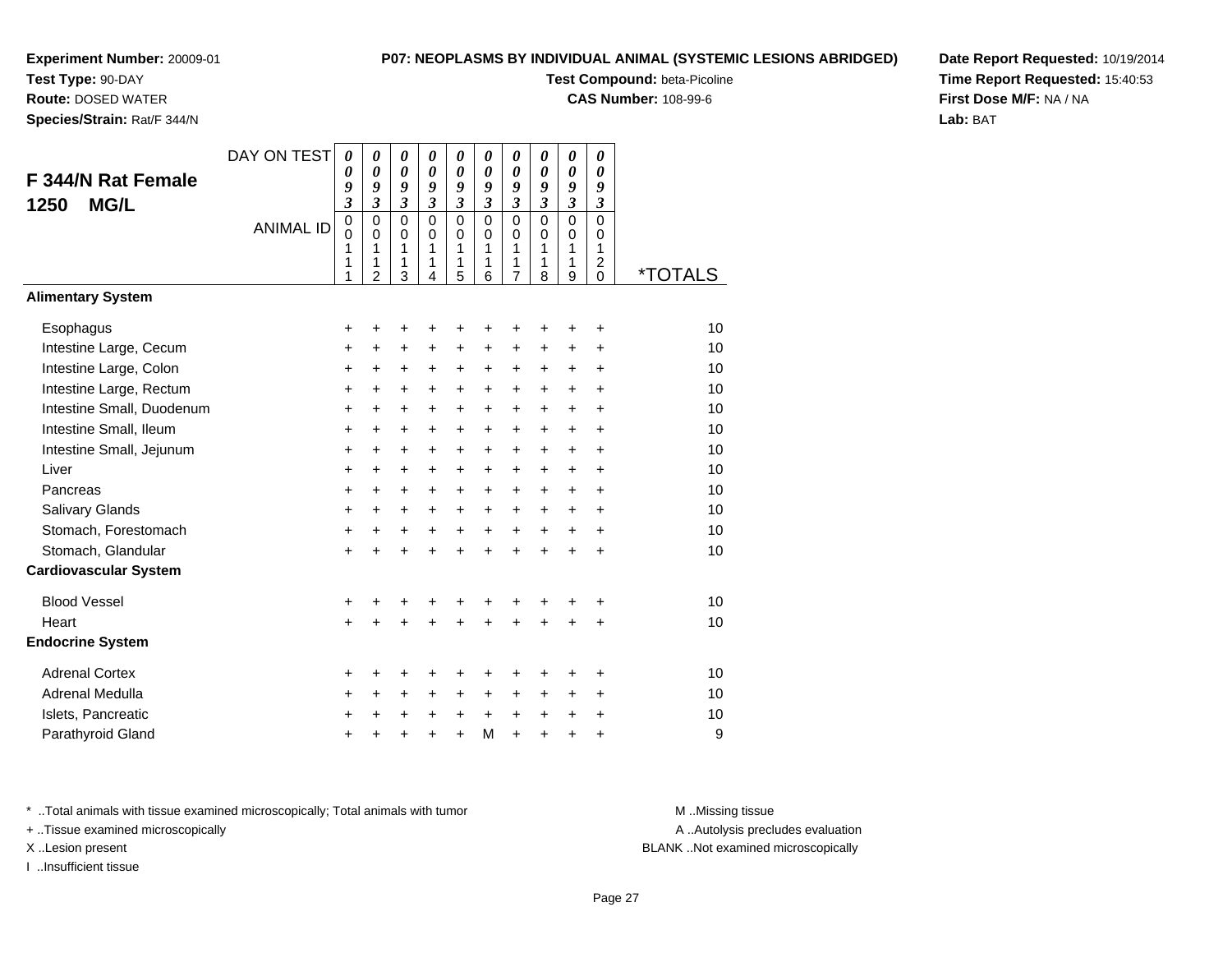# **Test Type:** 90-DAY

**Route:** DOSED WATER

**Species/Strain:** Rat/F 344/N

# **P07: NEOPLASMS BY INDIVIDUAL ANIMAL (SYSTEMIC LESIONS ABRIDGED)**

**Test Compound:** beta-Picoline

**CAS Number:** 108-99-6

**Date Report Requested:** 10/19/2014**Time Report Requested:** 15:40:54**First Dose M/F:** NA / NA**Lab:** BAT

| <b>F 344/N Rat Female</b><br><b>MG/L</b><br>1250 | DAY ON TEST<br><b>ANIMAL ID</b> | 0<br>0<br>9<br>$\overline{\mathbf{3}}$<br>$\pmb{0}$<br>0<br>1<br>1<br>1 | 0<br>$\boldsymbol{\theta}$<br>9<br>$\mathfrak{z}$<br>$\mathbf 0$<br>$\mathbf 0$<br>1<br>1<br>$\overline{c}$ | 0<br>0<br>9<br>3<br>$\mathbf 0$<br>0<br>1<br>1<br>3 | 0<br>$\boldsymbol{\theta}$<br>9<br>$\mathfrak{z}$<br>$\Omega$<br>0<br>1<br>1<br>4 | 0<br>0<br>9<br>$\boldsymbol{\beta}$<br>$\mathbf 0$<br>0<br>1<br>1<br>5 | 0<br>0<br>9<br>3<br>$\Omega$<br>0<br>1<br>1<br>6 | 0<br>$\boldsymbol{\theta}$<br>9<br>3<br>$\mathbf 0$<br>0<br>1<br>1<br>$\overline{7}$ | 0<br>0<br>9<br>3<br>$\mathbf 0$<br>0<br>1<br>1<br>8 | $\boldsymbol{\theta}$<br>0<br>9<br>$\overline{\mathbf{3}}$<br>$\mathbf 0$<br>0<br>1<br>1<br>9 | 0<br>0<br>9<br>3<br>0<br>0<br>1<br>$\overline{\mathbf{c}}$<br>0 | <i><b>*TOTALS</b></i> |
|--------------------------------------------------|---------------------------------|-------------------------------------------------------------------------|-------------------------------------------------------------------------------------------------------------|-----------------------------------------------------|-----------------------------------------------------------------------------------|------------------------------------------------------------------------|--------------------------------------------------|--------------------------------------------------------------------------------------|-----------------------------------------------------|-----------------------------------------------------------------------------------------------|-----------------------------------------------------------------|-----------------------|
| <b>Pituitary Gland</b>                           |                                 | $\ddot{}$                                                               | +                                                                                                           | +                                                   | +                                                                                 | +                                                                      | +                                                | +                                                                                    | $\pm$                                               | +                                                                                             | +                                                               | 10                    |
| <b>Thyroid Gland</b>                             |                                 | +                                                                       |                                                                                                             | $\ddot{}$                                           | Ŧ.                                                                                | +                                                                      | $\ddot{}$                                        | $\ddot{}$                                                                            | $\ddot{}$                                           | $\ddot{}$                                                                                     | $\ddot{}$                                                       | 10                    |
| <b>General Body System</b>                       |                                 |                                                                         |                                                                                                             |                                                     |                                                                                   |                                                                        |                                                  |                                                                                      |                                                     |                                                                                               |                                                                 |                       |
| <b>NONE</b>                                      |                                 |                                                                         |                                                                                                             |                                                     |                                                                                   |                                                                        |                                                  |                                                                                      |                                                     |                                                                                               |                                                                 |                       |
| <b>Genital System</b>                            |                                 |                                                                         |                                                                                                             |                                                     |                                                                                   |                                                                        |                                                  |                                                                                      |                                                     |                                                                                               |                                                                 |                       |
| <b>Clitoral Gland</b>                            |                                 | +                                                                       | +                                                                                                           | +                                                   | +                                                                                 | +                                                                      | +                                                | ٠                                                                                    | +                                                   | +                                                                                             | +                                                               | 10                    |
| Ovary                                            |                                 | $\ddot{}$                                                               | +                                                                                                           | +                                                   | +                                                                                 | $\ddot{}$                                                              | $\ddot{}$                                        | $\ddot{}$                                                                            | $\ddot{}$                                           | +                                                                                             | +                                                               | 10                    |
| <b>Uterus</b>                                    |                                 | $\ddot{}$                                                               | $\ddot{}$                                                                                                   | $\ddot{}$                                           | $\ddot{}$                                                                         | $\ddot{}$                                                              | $\ddot{}$                                        | $\ddot{}$                                                                            | $\ddot{}$                                           | $\ddot{}$                                                                                     | +                                                               | 10                    |
| <b>Hematopoietic System</b>                      |                                 |                                                                         |                                                                                                             |                                                     |                                                                                   |                                                                        |                                                  |                                                                                      |                                                     |                                                                                               |                                                                 |                       |
| <b>Bone Marrow</b>                               |                                 | $\ddot{}$                                                               | ٠                                                                                                           | ٠                                                   | +                                                                                 | +                                                                      | +                                                | +                                                                                    |                                                     | +                                                                                             | +                                                               | 10                    |
| Lymph Node, Mandibular                           |                                 | M                                                                       | M                                                                                                           | M                                                   | M                                                                                 | M                                                                      | М                                                | M                                                                                    | м                                                   | M                                                                                             | М                                                               | $\Omega$              |
| Lymph Node, Mesenteric                           |                                 | $\ddot{}$                                                               | +                                                                                                           | +                                                   | +                                                                                 | +                                                                      | +                                                | +                                                                                    | $\ddot{}$                                           | +                                                                                             | ٠                                                               | 10                    |
| Spleen                                           |                                 | +                                                                       | $\ddot{}$                                                                                                   | +                                                   | $\ddot{}$                                                                         | $\ddot{}$                                                              | $\ddot{}$                                        | $\ddot{}$                                                                            | $\ddot{}$                                           | $\ddot{}$                                                                                     | $\ddot{}$                                                       | 10                    |
| Thymus                                           |                                 | $\ddot{}$                                                               | $\ddot{}$                                                                                                   | $\ddot{}$                                           | $\ddot{}$                                                                         | $\ddot{}$                                                              | $\ddot{}$                                        | $\ddot{}$                                                                            | $\ddot{}$                                           | $\ddot{}$                                                                                     | $\ddot{}$                                                       | 10                    |
| <b>Integumentary System</b>                      |                                 |                                                                         |                                                                                                             |                                                     |                                                                                   |                                                                        |                                                  |                                                                                      |                                                     |                                                                                               |                                                                 |                       |
| <b>Mammary Gland</b>                             |                                 | $\ddot{}$                                                               | +                                                                                                           | +                                                   | +                                                                                 | +                                                                      | +                                                | +                                                                                    |                                                     | +                                                                                             | +                                                               | 10                    |
| Skin                                             |                                 | $\ddot{}$                                                               | ÷                                                                                                           | $\ddot{}$                                           | $\ddot{}$                                                                         | $\ddot{}$                                                              | $\ddot{}$                                        | $\ddot{}$                                                                            | $\ddot{}$                                           | +                                                                                             | +                                                               | 10                    |
| <b>Musculoskeletal System</b>                    |                                 |                                                                         |                                                                                                             |                                                     |                                                                                   |                                                                        |                                                  |                                                                                      |                                                     |                                                                                               |                                                                 |                       |
| <b>Bone</b>                                      |                                 | +                                                                       |                                                                                                             | ٠                                                   | ٠                                                                                 | +                                                                      | +                                                | +                                                                                    | +                                                   | +                                                                                             | +                                                               | 10                    |

\* ..Total animals with tissue examined microscopically; Total animals with tumor **M** . Missing tissue M ..Missing tissue

+ ..Tissue examined microscopically

I ..Insufficient tissue